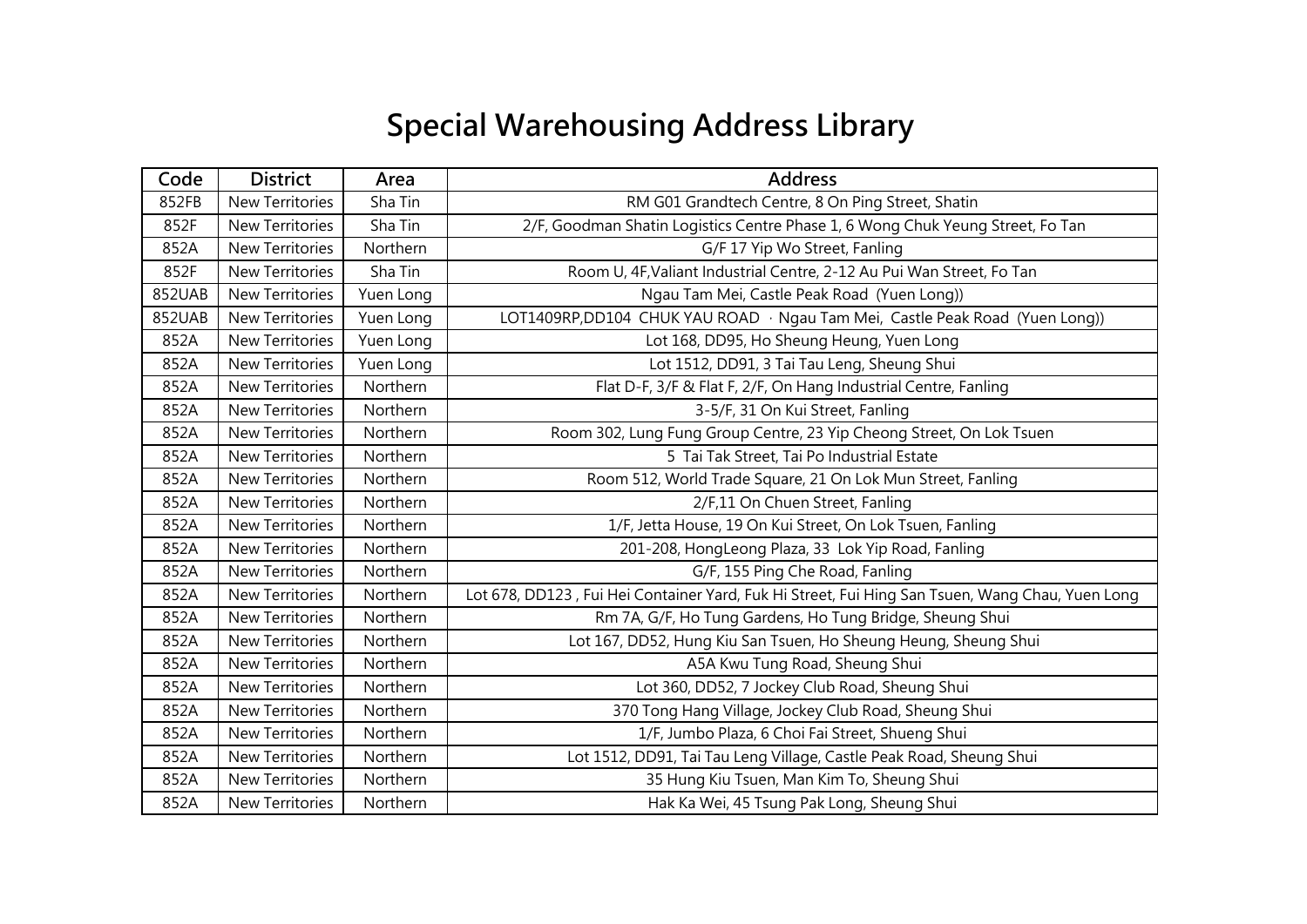| 852A  | New Territories        | Northern  | Rm 302-04, Kerry Warehouse (Sheung Shui), 2 San Po Street, Sheung Shui            |
|-------|------------------------|-----------|-----------------------------------------------------------------------------------|
| 852A  | <b>New Territories</b> | Northern  | 102A, Kerry Warehouse (Sheung Shui), 2 San Po Street, Sheung Shui                 |
| 852A  | <b>New Territories</b> | Northern  | 203, Kerry Warehouse (Sheung Shui), 2 San Po Street, Sheung Shui                  |
| 852A  | New Territories        | Northern  | G03, Kerry Warehouse (Sheung Shui), 2 San Po Street, Sheung Shui                  |
| 852A  | New Territories        | Northern  | Lot 108, DD98, Kwu Tung Road, Sheung Shui                                         |
| 852A  | <b>New Territories</b> | Northern  | Lot 220-233, 95 Ho Sheung Heung Rd, Sheung Shui                                   |
| 852A  | <b>New Territories</b> | Northern  | DD52, Man Kam To                                                                  |
| 852A  | <b>New Territories</b> | Northern  | Lot 36, DD98, Kwu Tung Road, Lok Ma Chau, Sheung Shui                             |
| 852A  | New Territories        | Northern  | G02/G04/G05, Kerry Warehouse, 2 San Po Street, Sheung Shui                        |
| 852A  | <b>New Territories</b> | Northern  | Lot 210A & 208B, DD95, Ho Sheung Heung, Yuen Long                                 |
| 852A  | New Territories        | Yuen Long | Chau Tau Tsuen, San Tin                                                           |
| 852A  | New Territories        | Northern  | Lot 37, DD98, Kwu Tung, San Tin, Sheung Shui                                      |
| 852A  | New Territories        | Northern  | Lot 800 801 802, DD51, Shek Wu San Tsuen, Sheung Shui                             |
| 852A  | New Territories        | Northern  | Rm 301, Lung Fung Group Centre, 23 Yip Cheong Street, On Lok Tsuen, Fanling       |
| 852A  | <b>New Territories</b> | Northern  | 5/F, Kader Industrial Centre, Lok Yip Road, On Lok Tsuen, Fanling                 |
| 852A  | <b>New Territories</b> | Northern  | Rm 46, 5/F, Hi-tech Centre, 9 Choi Yuen Road, Sheung Shui                         |
| 852A  | New Territories        | Northern  | 3/F, Hi-tech Centre, 9 Choi Yuen Road, Sheung Shui                                |
| 852A  | <b>New Territories</b> | Northern  | Lot 45, DD95, Ho Sheung Heung Road, Sheung Shui                                   |
| 852A  | New Territories        | Northern  | LOT29RP & 75RP, DD95, Ho Sheung Heung, Yuen Long                                  |
| 852A  | New Territories        | Northern  | Rm 223-226, 2/F, Hi-tech Centre, 9 Choi Yuen Road, Sheung Shui                    |
| 852A  | New Territories        | Northern  | LOT2119, DD76, Hung Leng Bak Tsuen, Sha Tau Kok Road, Fanling                     |
| 852A  | New Territories        | Northern  | G/F, 11 Ko Po Tsuen, Sha Tau Kok Road, Fanling                                    |
| 852A  | <b>New Territories</b> | Northern  | Lot 601R.T, DD85, Lau Shui Heung Road, Fanling                                    |
| 852A  | <b>New Territories</b> | Northern  | Rm A, 5/F, GOOD HARVEST CENTRE, 33 ON CHUEN ST, Fanling                           |
| 852A  | New Territories        | Northern  | 31A Dao Yang Road, Kwan Tei Fanling, Ma Liu Shui San Tsuen, Kwan Tei Fanling      |
| 852A  | <b>New Territories</b> | Northern  | Warehouse B, Tong Hang Village, Jockey Club Road, Fanling                         |
| 852A  | New Territories        | Northern  | 6/F, Block B, Wah Lok Industrial Centre, 37-41 Shan Mei Street, Sha Tin District. |
| 852AA | New Territories        | Tai Po    | 7/F, Tai Ping Industrial Park Block B, 51 Ting Kok Road, Tai Po                   |
| 852AA | <b>New Territories</b> | Tai Po    | 4/F, 6-22 Dai Shun Street, Johnson Building, Tai Po Industrial Estate, Tai Po     |
| 852AA | <b>New Territories</b> | Tai Po    | 2 Dai Hei Street, Tai Po Industrial Estate, Tai Po                                |
| 852AA | <b>New Territories</b> | Tai Po    | 5 Dai Lai Street, Tai Po Industrial Estate, Tai Po                                |
| 852AA | <b>New Territories</b> | Northern  | Lot 950RPDD & Lot960RPDD, Nam Wa Po, Tai Po                                       |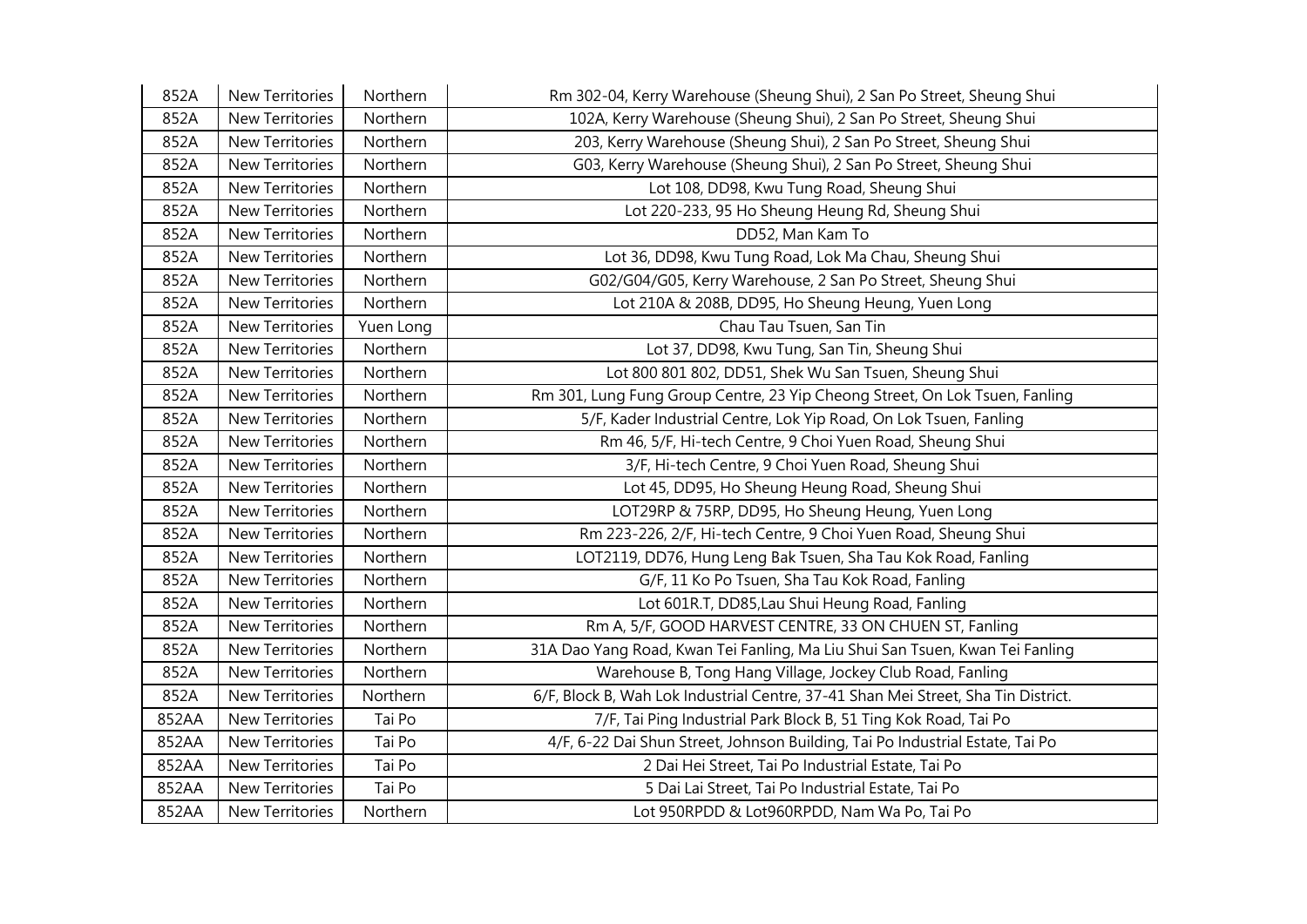| 852AA | New Territories        | Tai Po                            | 1/F, Kai Tak Industrial Centre, 17-19 Lok Yip Road, Fanling.                              |
|-------|------------------------|-----------------------------------|-------------------------------------------------------------------------------------------|
| 852BD | Kowloon                | rau Tsim<br><del>, ჰረიუვი "</del> | New Yau Man Tei Public Cargo Working Area, 38 Hoi Fai Road, Chu Kong Port                 |
| 852BD | Kowloon                | $M$ ona                           | Yuen Fat Building, Yen Chow Street West, Sham Shui Po                                     |
| 852C  | Kowloon                | Kwun Tong                         | G/F, D.J. Securities Building, 171 Hoi Bun Road, Kwun Tong                                |
| 852CA | Kowloon                | Kwun Tong                         | Rm A, G/F, Tung Yuen Street (Gloria Weaving & Knitting Factory Limited Side), Yau Tong    |
| 852CA | Kowloon                | Kwun Tong                         | G/F, Union Industrial Building Block A, 27 Ko Fai Road, Yau Tong                          |
| 852CA | Kowloon                | Kwun Tong                         | 10/F, Kras Asia Industrial Building, 79 Hung To Road, Kwun Tong                           |
| 852CA | Kowloon                | Kwun Tong                         | 2 Shung Tak Wa, Yau Tong                                                                  |
| 852CA | Kowloon                | Kwun Tong                         | 8/F, Lu Plaza, 2-4 Wing Yip Street, Kwun Tong                                             |
| 852CC | Kowloon                | Kwun Tong                         | Tseung Kwan O Industrial Estate, 3 Chun Cheong St, Tseung Kwan O                          |
| 852CD | Kowloon                | Kwun Tong                         | Rm 1112, Shing Yip Industrial Building, 19 Shing Yip Street, Kwun Tong                    |
| 852CD | Kowloon                | Kwun Tong                         | 3/F, New East Sun Industrial Building, 18 Shing Yip Street, Kwun Tong                     |
| 852D  | Kowloon                | Sham Shui Po                      | Port 3, 1 Stonecutters Island, Cheung Sha Wan                                             |
| 852D  | Kowloon                | Sham Shui Po                      | 3/F, 1 Fat Tseung Street West, Sham Shui Po                                               |
| 852D  | Kowloon                | Sham Shui Po                      | Port 11-13, 1 Stonecutters Island, Cheung Sha Wan                                         |
| 852D  | Kowloon                | Sham Shui Po                      | G/F, 3A Yuet Lun Street, Lai Chi Kok                                                      |
| 852D  | Kowloon                | Sham Shui Po                      | Yuen Fat Wharf And Godown, 1 Fat Tseung Street, Cheung Sha Wan                            |
| 852D  | Kowloon                | Sham Shui Po                      | 2/F, Yuen Fat Wharf And Godown, 1 Fat Tseung Street, Cheung Sha Wan                       |
| 852D  | Kowloon                | Sham Shui Po                      | Room 801, Kerry Hung Kai Warehouse 3, Fat Tseung Street, Cheung Sha Wan                   |
| 852DA | Kowloon                | Sham Shui Po                      | G/F, Fuk Wing Street, Sham Shui Po                                                        |
| 852DA | Kowloon                | Sham Shui Po                      | Rm B, 4/F, Yeung Yiu Chung (No 6) Industrial Building, 19 Cheung Shun Street, Lai Chi Kok |
| 852DA | Kowloon                | Sham Shui Po                      | 7/F, Block A, Cheong Fat Factory Building, 265 Un Chow Street, Sham Shui Po               |
| 852DA | Kowloon                | Sham Shui Po                      | Car Park Warehouse, Liberte, 833 Lai Chi Kok Road, Kowloon                                |
| 852DA | Kowloon                | Sham Shui Po                      | Rm A-B, G/F, Ka To Factory Building, 2 Cheung Yue Street, Cheung Sha Wan                  |
| 852DB | Kowloon                | Sham Shui Po                      | Flat A, 1/F, Dragon Industrial Building, Lai Chi Kwok                                     |
| 852DB | Kowloon                | Sham Shui Po                      | Rm D1, 5/F, Fast Industrial Building, 658 Castle Peak Road, Sham Shui Po                  |
| 852DB | Kowloon                | Sham Shui Po                      | Rm 611, 6/F, Siu Wai Industrial Centre, 29-33 Wing Hong Street, Sham Shui Po              |
| 852F  | <b>New Territories</b> | Sha Tin                           | Rm 101, Fo Tan Industrial Centre, 26-28 Au Pui Wan Street, Fo Tan                         |
| 852F  | <b>New Territories</b> | Sha Tin                           | Rm 308, 3/F, Fo Tan Industrial Centre, 26-28 Au Pui Wan Street, Fo Tan                    |
| 852F  | New Territories        | Sha Tin                           | Rm 2, 15/F, Chinachem Wah Yiu Industrial Centre, 30-32 Au Pui Wan Street, Fo Tan          |
| 852F  | New Territories        | Sha Tin                           | 16/F, Block B, Veristrong Industiral Centre, 34-36 Au Pui Wan Street, Fo Tan              |
| 852F  | <b>New Territories</b> | Sha Tin                           | Rm Q, 16/F, Phase 1, Kinho Industiral Building, 34-36 Au Pui Wan Street, Fo Tan           |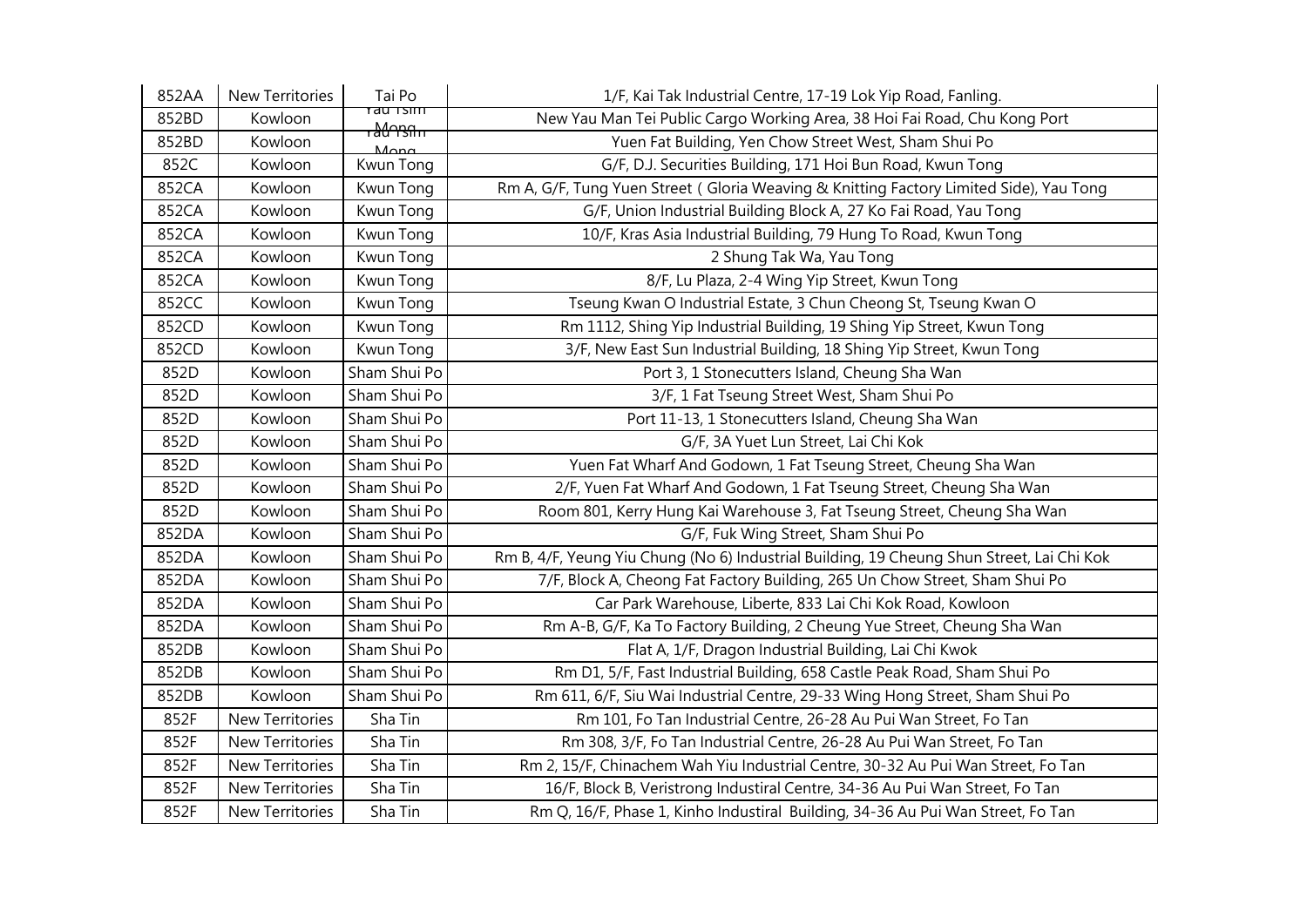| 852F  | New Territories        | Sha Tin | Rm 1415, Leader Industrial Centre, 57 Au Pui Wan Street, Fo Tan                                   |
|-------|------------------------|---------|---------------------------------------------------------------------------------------------------|
| 852F  | <b>New Territories</b> | Sha Tin | 1/F, 1-5 Wo Liu Hang Rd, Fo Tan                                                                   |
| 852F  | New Territories        | Sha Tin | Sun Hung Kai Logistics Centre (Shatin), Whole Building, 8 Wong Chuk Yeung Street                  |
| 852F  | New Territories        | Sha Tin | Room 301, 3/F, Fo Tan Industrial Centre, 26-28 Au Pui Wan Street, Fo Tan                          |
| 852F  | New Territories        | Sha Tin | 807, 8/F, Yan Hing Centre, 9-13 Wong Chuk Yeung Street, Fo Tan                                    |
| 852F  | New Territories        | Sha Tin | Flat F, 10/F, Block B, Universal Industrial Centre, 19-25 Shan Mei Street, Fo Tan                 |
| 852F  | New Territories        | Sha Tin | Kerry Warehouse (Shatin), Sha Tin                                                                 |
| 852F  | <b>New Territories</b> | Sha Tin | 3/F, Goodman Shatin Logistics Centre Phase 1, 6 Wong Chuk Yeung Street, Fo Tan                    |
| 852F  | New Territories        | Sha Tin | 4/F & 12/F, Goodman Shatin Logistics Centre Phase 1, 6 Wong Chuk Yeung Street, Fo Tan             |
| 852F  | <b>New Territories</b> | Sha Tin | 14/F, Goodman Shatin Logistics Centre Phase II, 6 Wong Chuk Yeung Street, Fo Tan                  |
| 852F  | New Territories        | Sha Tin | 13/F, Goodman Shatin Logistics Centre Phase II, 6 Wong Chuk Yeung Street, Fo Tan                  |
| 852F  | New Territories        | Sha Tin | 5/F, Goodman Shatin Logistics Centre Phase II, 6 Wong Chuk Yeung Street, Fo Tan                   |
| 852F  | New Territories        | Sha Tin | Rm 1418, Leader Industrial Centre, 57 Au Pui Wan Street, Fo Tan                                   |
| 852F  | New Territories        | Sha Tin | Rm 211, 1 Sui Wo Road, Fo Tan, Sha Tin                                                            |
| 852F  | <b>New Territories</b> | Sha Tin | Unit 1-11 & 20, 15/F, Block A, Wah Sang Industrial Building, 14-18 Wong Chuk Yeung Street, Fo Tan |
| 852F  | <b>New Territories</b> | Sha Tin | 8/F, Block A, Wah Sang Industrial Building, 14-18 Wong Chuk Yeung Street, Fo Tan                  |
| 852F  | New Territories        | Sha Tin | Rm 2-3, 15/F, Leader Industrial Centre, 57 Au Pui Wan Street, Fo Tan                              |
| 852F  | New Territories        | Sha Tin | Rm A G/F, Goodman Shatin Logistics Centre Phase II, 6 Wong Chuk Yeung Street, Fo Tan              |
| 852F  | New Territories        | Sha Tin | 8/F, Ever Gain Building, 21-23 Yuen Shun Circuit, Shatin                                          |
| 852F  | New Territories        | Sha Tin | Rm 7, 9/F, GOLDFIELD INDUSTRIAL CENTRE, 1 Sui Wo Road, Fo Tan                                     |
| 852F  | New Territories        | Sha Tin | Rm 15, 1/F, Chinachem Wah Yiu Industrial Centre, 30-32 Au Pui Wan Street, Fo Tan                  |
| 852F  | New Territories        | Sha Tin | Unit 33, 6/F, Block B, Wah Lok Industrial Centre, 37-41 Shan Mei Street, Fo Tan                   |
| 852F  | <b>New Territories</b> | Sha Tin | Room 2D, 9/F, Zhong Yi Heng Sheng Centre, 2-16 Kwai Fung Street, Kwai Fong, Kwai Chung.           |
| 852FB | New Territories        | Sha Tin | 12/F, Technology Park, 18 On Lai St, Sha Tin                                                      |
| 852FB | New Territories        | Sha Tin | Flat 1622-1627, 16/F, Corporation Park, 11 On Lai Street, Shatin                                  |
| 852FB | New Territories        | Sha Tin | Rm 1, G/F, Corporation Park, 11 On Lai Street, Shatin                                             |
| 852FB | New Territories        | Sha Tin | 9/F, Ever Gain Centre, 28 On Muk Street, Shatin                                                   |
| 852FB | New Territories        | Sha Tin | 17/F, Ever Gain Centre, 28 On Muk Street, Shatin                                                  |
| 852FB | <b>New Territories</b> | Sha Tin | 19/F, Ever Gain Centre, 28 On Muk Street, Shatin                                                  |
| 852FB | <b>New Territories</b> | Sha Tin | 1/F, Ever Gain Centre, 28 On Muk Street, Shatin                                                   |
| 852FB | New Territories        | Sha Tin | 4/F, Ever Gain Centre, 28 On Muk St, Sha Tin                                                      |
| 852FB | <b>New Territories</b> | Sha Tin | G/F, Ever Gain Centre, 28 On Muk St, Sha Tin                                                      |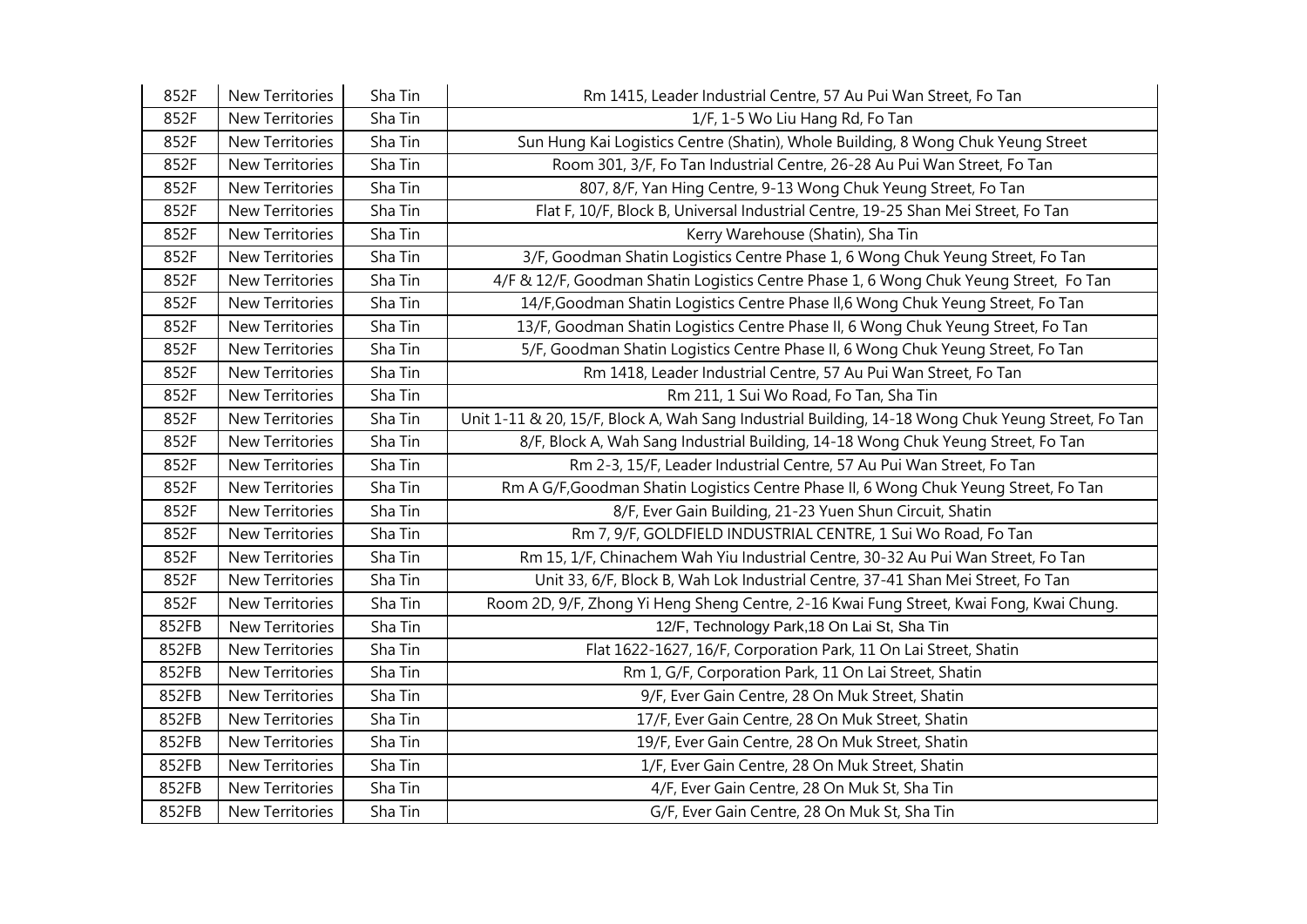| 852FB | New Territories        | Sha Tin    | Rm 1313, Grandtech Centre, 8 On Ping Street, Shatin                                                |
|-------|------------------------|------------|----------------------------------------------------------------------------------------------------|
| 852FB | New Territories        | Sha Tin    | Rm 1701-7, 17/F, Topsail Plaza, 11 On Sum Street, Shatin                                           |
| 852FB | New Territories        | Sha Tin    | 10/F & 11/F, Ever Gain Centre, 22 On Sum Street, Shatin                                            |
| 852FB | <b>New Territories</b> | Sha Tin    | Rm 1718, 17/F, Topsail Plaza, 11 On Sum Street, Shatin                                             |
| 852FB | <b>New Territories</b> | Sha Tin    | 7/9 Cargo Lift, 4/F, Goldlion Holdings Centre, 13-15 Yuen Shun Circult, Shatin                     |
| 852FB | New Territories        | Sha Tin    | Rm 14, 6/F, Technology Park, 18 On Lai Street, Shatin                                              |
| 852FB | <b>New Territories</b> | Sha Tin    | Rm 9-11, 7/F, Technology Park, 18 On Lai Street, Shatin                                            |
| 852FB | <b>New Territories</b> | Sha Tin    | Rm 101, Topsail Plaza, 11 On Sum Street, Shek Mun, Shatin                                          |
| 852FB | New Territories        | Sha Tin    | Rm 1107, Grandtech Centre, 8 On Ping Street, Shatin                                                |
| 852FB | New Territories        | Sha Tin    | Rm 1601-02, Grandtech Centre, 8 On Ping Street, Shatin                                             |
| 852FB | New Territories        | Sha Tin    | Rm 1801-1813, 18/F, Grandtech Centre, 8 On Ping Street, Siu Lek Yuen, Shatin                       |
| 852FB | <b>New Territories</b> | Sha Tin    | Rm 1911, Grandtech Centre, 8 On Ping Street, Siu Lek Yuen, Shatin                                  |
| 852FB | New Territories        | Sha Tin    | 6/F, Grandtech Centre, 8 On Ping Street, Shatin                                                    |
| 852FB | <b>New Territories</b> | Sha Tin    | Rm 703, Grandtech Centre, 8 On Ping Street, Shatin                                                 |
| 852FB | <b>New Territories</b> | Sha Tin    | Rm 803-5, Grandtech Centre, 8 On Ping Street, Shatin                                               |
| 852FB | New Territories        | Sha Tin    | Rm 901, Grandtech Centre, 8 On Ping Street, Shatin                                                 |
| 852FB | <b>New Territories</b> | Sha Tin    | Rm 902, Grandtech Centre, 8 On Ping Street, Shatin                                                 |
| 852FB | <b>New Territories</b> | Sha Tin    | 1, G/F, Block B, Sha Tin Industrial Centre, 5-7 Yuen Shun Circuit, Siu Lek Yuen Road, Shatin       |
| 852FB | New Territories        | Sha Tin    | Shop 2, G/F, Block B, Shatin Industrial Centre, 5-7 Yuen Shun Circuit, Shatin                      |
| 852FB | New Territories        | Sha Tin    | Unit 10, 2/F, Block B, Shatin Industrial Centre, 5-7 Yuen Shun Circuit, Shatin                     |
| 852FB | <b>New Territories</b> | Sha Tin    | G/F, Ever Gain Building, 22 On Sum Street, Shatin                                                  |
| 852FB | <b>New Territories</b> | Sha Tin    | Flat 8, G/F, Topsail Plaza, 11 On Sum Street, Shatin                                               |
| 852FB | <b>New Territories</b> | Sha Tin    | 3/F, 2 On Ping Street, Li Fung Centre, Shatin                                                      |
| 852FB | <b>New Territories</b> | Sha Tin    | Flat 101, 1/F, Topsail Plaza, 11 On Sum Street, Shatin                                             |
| 852FB | <b>New Territories</b> | Sha Tin    | G/F, Ever Gain Building, 21-23 Yuen Shun Circuit, Siu Lek Yuen, Shatin                             |
| 852FB | New Territories        | Sha Tin    | 3/F, Goldlion Holdings Centre, 13-15 Yuen Shun Circuit, Siu Lek Yuen, Shatin                       |
| 852FB | New Territories        | Sha Tin    | Rm 01-02, Grandtech Centre,8 On Ping Street, Shatin                                                |
| 852FB | New Territories        | Sha Tin    | 1/F-4/F, 6/F-7/F, Ever Gain Building, 21-23 Yuen Shun Circuit, Siu Lek Yuen, Shatin                |
| 852FB | New Territories        | Sha Tin    | Rm 103, Topsail Plaza, 11 On Sum Street, Shatin                                                    |
| 852FG | <b>New Territories</b> | Sha Tin    | Rm 601, Shing Chuen Industrial Building, 25 Shing Wan Road, Shatin                                 |
| 852G  | New Territories        | Kwai Tsing | 5/F, Cosco-HTL, Kwai Tsing Container Port (Terminal 8 East), Container Port Road South, Kwai Chung |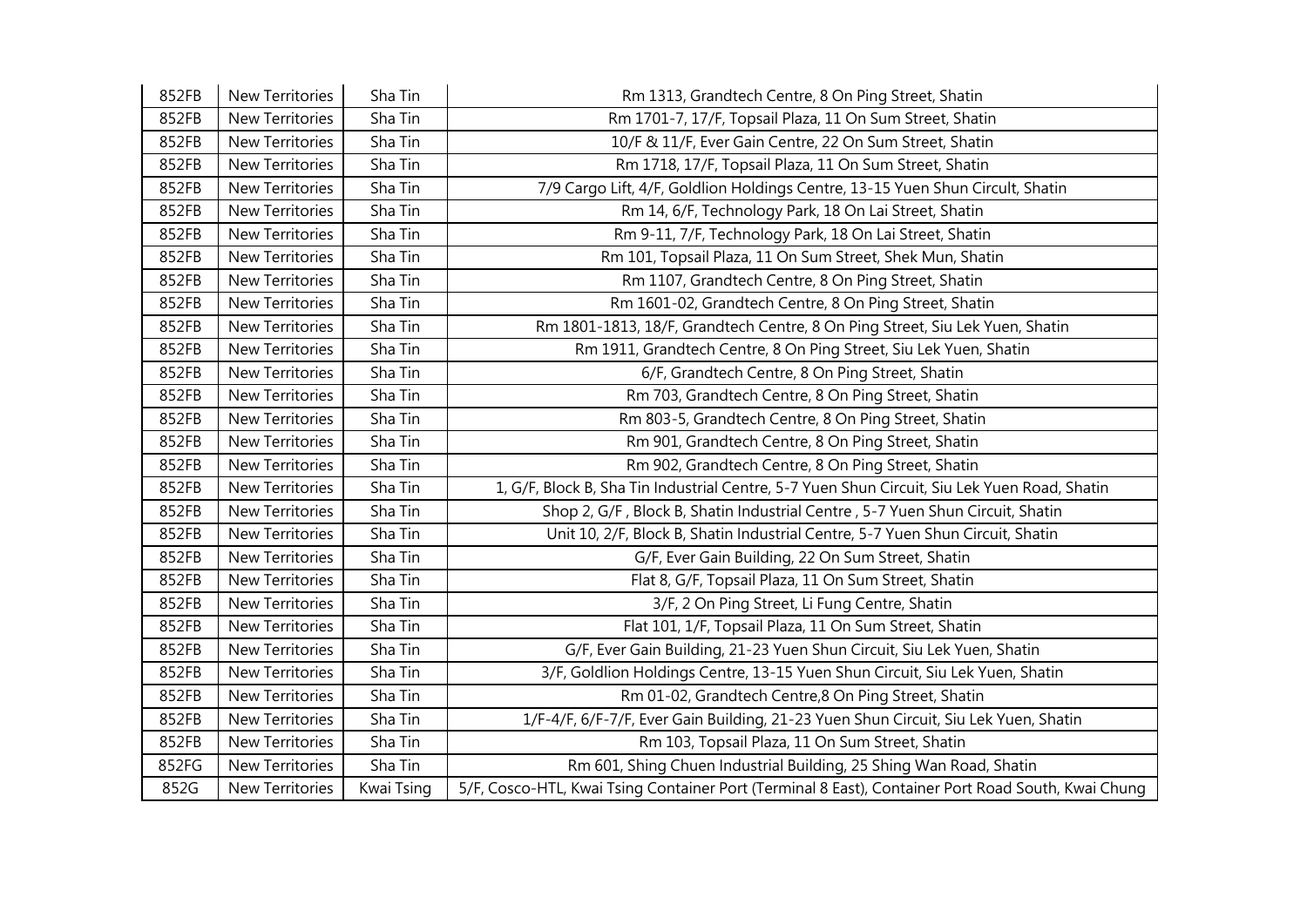| 852G  | New Territories        | Kwai Tsing | 7/F-8/F, Cosco-HTL, Kwai Tsing Container Port (Terminal 8 East), Container Port Road South, Kwai<br>Chung |
|-------|------------------------|------------|-----------------------------------------------------------------------------------------------------------|
| 852G  | New Territories        | Tsuen Wan  | 4/F, Excelsior Industrial Building, 68-76 Sha Tsui Road, Tsuen Wan                                        |
| 852G  | New Territories        | Tsuen Wan  | Rm 13-15, 16/F, Block A, Hi-Tech Industrial Centre, 5-21 Pak Tin Par Steet, Tsuen Wan                     |
| 852G  | New Territories        | Tsuen Wan  | Rm 21-23, 2/F, Block A, Hi-Tech Industrial Centre, 5-21 Pak Tin Par Steet, Tsuen Wan                      |
| 852G  | New Territories        | Tsuen Wan  | G/F, Golden Bear Industrial Centre, Chai Wan Kok Street, Tsuen Wan                                        |
| 852G  | New Territories        | Tsuen Wan  | Rm 1209, 12/F, TCL Tower, 8 Tai Chung Road, Tsuen Wan                                                     |
| 852G  | New Territories        | Tsuen Wan  | Rm 01, G/F, Block B, Hi-tech Industrial Centre, Tsuen Wan                                                 |
| 852G  | New Territories        | Tsuen Wan  | Flat 3, G/F, Block B, Hi-Tech Industrial Centre, 491-501 Castle Peak Road, Tsuen Wan                      |
| 852G  | New Territories        | Kwai Tsing | A2, G/F, Phase 1, Tsing Yi Industrial Centre, 1-33 Cheung Tat Road, Tsing Yi                              |
| 852G  | New Territories        | Kwai Tsing | 12/F, TCL Tower, 8 Tai Chung Road, Tsuen Wan                                                              |
| 852G  | New Territories        | Kwai Tsing | No. 9, G/F, Block B, Hi-Tech Industrial Centre, Tsuen Wan                                                 |
| 852G  | New Territories        | Kwai Tsing | 1/F, Winner Godown Building, 1 Sha Tsui Road, Tsuen Wan                                                   |
| 852G  | New Territories        | Kwai Tsing | Rm C, 24/F, Excelsior Building, 68 -76 Sha Tsui Road, Tsuen Wan                                           |
| 852G  | New Territories        | Kwai Tsing | Rm C, 2/F, Tai Shing Industrial Building, 68-76 Sha Tsui Road, Tsuen Wan                                  |
| 852G  | New Territories        | Kwai Tsing | Rm 2603, Technology Plaza, Sha Tsui Road, Tsuen Wan                                                       |
| 852G  | New Territories        | Kwai Tsing | 13/F, Cheung Hing Shing Centre, 23 Sha Tsui Road, Tsuen Wan                                               |
| 852G  | <b>New Territories</b> | Kwai Tsing | G/F, District 18, 73 Tsing Yi Road, Tsing Yi                                                              |
| 852G  | New Territories        | Kwai Tsing | 3/F, China Merchants Logistics Centre, 38 Tsing Yi Hong Wan Road, Tsing Yi                                |
| 852G  | New Territories        | Kwai Tsing | 8/F, China Merchants Logistics Centre, 38 Tsing Yi Hong Wan Road, Tsing Yi                                |
| 852GA | New Territories        | Tsuen Wan  | Flat B, 23/F, Dynamic Cargo Centre, 188 Yeung Uk Road, Tsuen Wan                                          |
| 852GA | New Territories        | Tsuen Wan  | 19/F, Texco Centre, 126 Texaco Road, Tsuen Wan                                                            |
| 852GA | New Territories        | Tsuen Wan  | 8/F, Texaco Centre, 126 Texaco Road                                                                       |
| 852GA | New Territories        | Tsuen Wan  | 20/F, Allied Cargo Centre, 150-160 Texaco Road, Tsuen Wan                                                 |
| 852GA | New Territories        | Tsuen Wan  | 2/F-5/F, Tsuen Wan Industrial Centre, 220-248 Texaco Road, Tsuen Wan                                      |
| 852GA | New Territories        | Tsuen Wan  | Rm 7, 2/F, Texaco Road Industrial Centre Block A, 256-264 Texaco Road, Tsuen Wan                          |
| 852GA | New Territories        | Tsuen Wan  | Unit 03, 20/F, Global Gateway (HK), 168 Yeung Uk Road, Tsuen Wan                                          |
| 852GA | <b>New Territories</b> | Tsuen Wan  | Rm 1, 2/F, Global Gateway (Hongkong), 168 Yeung Uk Road, Tsuen Wan                                        |
| 852GA | New Territories        | Tsuen Wan  | Rm 02, 9/F, Texaco Road Industrial Centre Block B, 14-22 Wang Lung Street, Tsuen Wan                      |
| 852GA | New Territories        | Tsuen Wan  | A, G/F, Jing Ho Industrial Building, 78-84 Wang Lung Street, Tsuen Wan                                    |
| 852GA | New Territories        | Tsuen Wan  | Unit 03, 1/F, Global Gateway (HK), 168 Yeung Uk Road, Tsuen Wan                                           |
| 852GA | New Territories        | Tsuen Wan  | Unit 02, 7/F, Global Gateway (HK), 168 Yeung Uk Road, Tsuen Wan                                           |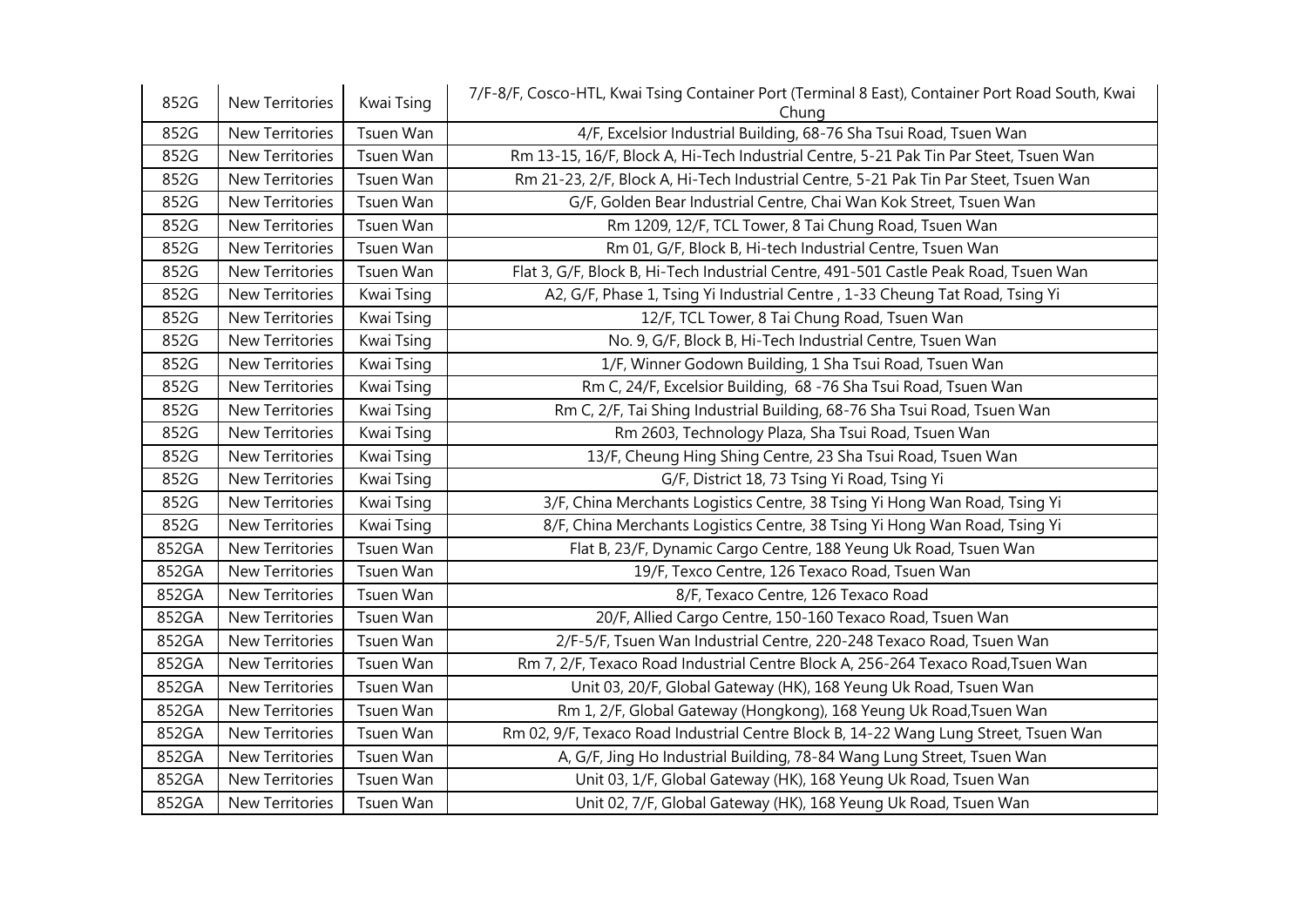| 852GA | <b>New Territories</b> | Tsuen Wan  | Unit 01, 9/F, Global Gateway (HK), 168 Yeung Uk Road, Tsuen Wan                     |
|-------|------------------------|------------|-------------------------------------------------------------------------------------|
| 852GA | New Territories        | Tsuen Wan  | Unit 02-03, 3/F, Global Gateway (HK), 168 Yeung Uk Road, Tsuen Wan                  |
| 852GA | New Territories        | Tsuen Wan  | 2A, Phase 1, Leader Industrial Centre, 188-202 Texaco Road, Tsuen Wan               |
| 852GA | <b>New Territories</b> | Tsuen Wan  | 2K, Phase 2, Leader Industrial Centre, 188-202 Texaco Road, Tsuen Wan               |
| 852GA | <b>New Territories</b> | Tsuen Wan  | 20/F, Allied Cargo Centre, 150 Texaco Road, Tsuen Wan                               |
| 852GA | New Territories        | Tsuen Wan  | 6/F, 9/F, Ever Gain Centre, 43 Wang Wo Tsai Street, Tsuen Wan                       |
| 852GA | New Territories        | Tsuen Wan  | Flat A & B, G/F, Wah Hing Industrial Building, Wang Lung Street                     |
| 852GA | New Territories        | Kwai Tsing | Rm A, 16/F, Dynamic Cargo Centre, 188 Yeung Uk Road, Tsuen Wan                      |
| 852GA | New Territories        | Kwai Tsing | Rm B, 27/F, Dynamic Cargo Centre, 188 Yeung Uk Road, Tseun Wan                      |
| 852GA | <b>New Territories</b> | Tsuen Wan  | Rm 6, 9/F, Texaco Road Industrial Centre Block B, 14-22 Wang Lung Street, Tsuen Wan |
| 852GA | New Territories        | Kwai Tsing | Flat C, 6/F, Ming Wah Industrial Building, 17-22 Wang Lung Street, Tsuen Wan        |
| 852GA | New Territories        | Kwai Tsing | Rm G01, G/F, EW International Centre, 120-124 Texaco Road, Tsuen Wan                |
| 852GA | New Territories        | Kwai Tsing | Rm 02, 1/F, Global Gateway (Hongkong), 168 Yeung Uk Road, Tsuen Wan                 |
| 852GA | New Territories        | Kwai Tsing | G/F, Tsuen Wan Industrial Centre, 220-248 Texaco Road, Tsuen Wan                    |
| 852GA | <b>New Territories</b> | Kwai Tsing | Rm 1002, Global Gateway (Hong Kong), 168 Yeung Uk Road, Tsuen Wan                   |
| 852GA | New Territories        | Kwai Tsing | Rm 1103, Global Gateway (Hong Kong), 168 Yeung Uk Road, Tsuen Wan                   |
| 852GA | New Territories        | Kwai Tsing | Rm 1202-1203, Global Gateway (Hong Kong), 168 Yeung Uk Road, Tsuen Wan              |
| 852GA | New Territories        | Kwai Tsing | Rm 1202-1203, , Global Gateway (Hong Kong), 168 Yeung Uk Road, Tsuen Wan            |
| 852GA | New Territories        | Kwai Tsing | Rm 802, Global Gateway (Hongkong), 168 Yeung Uk Road, Tsuen Wan                     |
| 852GA | New Territories        | Kwai Tsing | Rm B, 27/F, Dynamic Cargo Centre, 188 Yeung Uk Road, Tseun Wan                      |
| 852GA | New Territories        | Kwai Tsing | G/F, Ever Gain Centre, 43-57, Wang Wo Tsai Street                                   |
| 852GA | New Territories        | Kwai Tsing | Rm 01, 12/F, EW International Centre, 120-124 Texaco Road, Tsuen Wan                |
| 852GA | <b>New Territories</b> | Tsuen Wan  | 8/F, Wong's Factory Building, 368-370 Sha Tsui Rd, Tsuen Wan                        |
| 852GA | <b>New Territories</b> | Tsuen Wan  | 8/F, Wing Kwai Factory Building, 2 Wang Wo Tsai Street, Tsuen Wan                   |
| 852GA | New Territories        | Kwai Tsing | Man Sun Godown Centre, 72-76 Wang Lung St, Tsuen Wan                                |
| 852GA | New Territories        | Kwai Tsing | Rm D, 11/F, Ming Wah Industrial Building, 17-33 Wang Lung Street, Tsuen Wan         |
| 852GA | New Territories        | Tsuen Wan  | 4/F, Texaco Road Industrial Centre Block B, 14-22 Wang Lung Street, Tsuen Wan       |
| 852GC | New Territories        | Kwai Tsing | 13/F, Gateway TS, 8 Cheung Fai Road, Tsing Yi.                                      |
| 852GC | <b>New Territories</b> | Tsuen Wan  | Rm 2103-05, Wharf Cable TV Tower, 9 Hoi Shing Road, Tsuen Wan                       |
| 852GC | New Territories        | Tsuen Wan  | Rm 2402, 24/F, Wharf Cable TV Tower, 9 Hoi Sing Road, Tsuen Wan                     |
| 852GC | New Territories        | Tsuen Wan  | Rm 2403, 24/F, Wharf Cable TV Tower, 9 Hoi Sing Road, Tsuen Wan                     |
| 852GC | <b>New Territories</b> | Tsuen Wan  | Rm 03-04, 6/F, Asia Logistics Hub-SF Centre, 36 Tsing Yi Hong Wan Road, Tsing Yi    |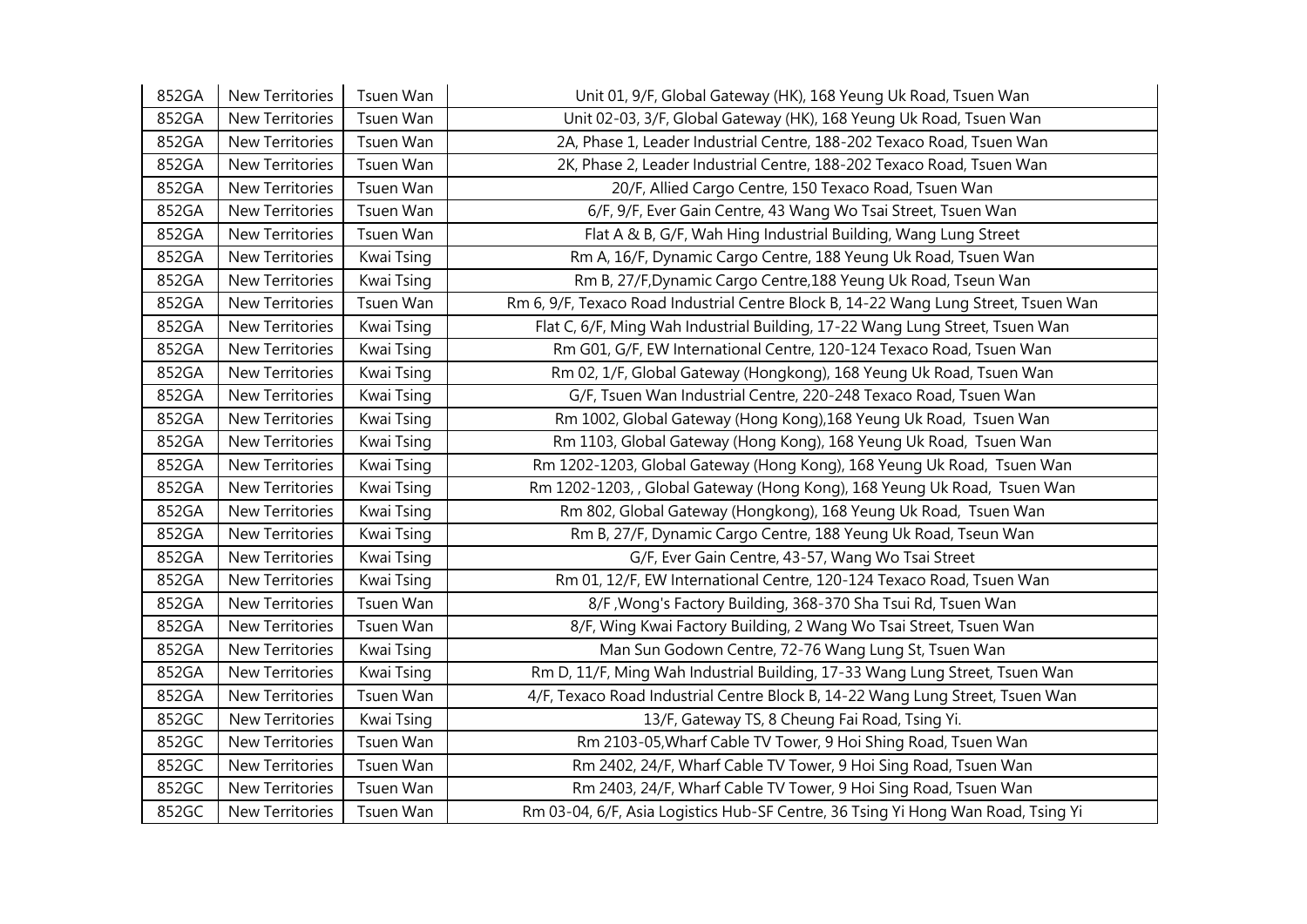| 852GC | New Territories        | Kwai Tsing | 15/F, Block B, Kong Nam Industrial Building, 603-609 Castle Peak Road, Tsuen Wan               |
|-------|------------------------|------------|------------------------------------------------------------------------------------------------|
| 852GC | <b>New Territories</b> | Kwai Tsing | 7/F, Block B, Kong Nam Industrial Building, 603-609 Castle Peak Road, Tsuen Wan                |
| 852GC | New Territories        | Kwai Tsing | Room B1-B3, 21/F, Block B, Kong Nam Industrial Building, 603-609 Castle Peak Road, Tsuen Wan   |
| 852GC | New Territories        | Kwai Tsing | G/F, Block A, Tsing Yi Industrial Centre Phase 2, 1-33 Cheung Tat Road, Tsing Yi               |
| 852GC | New Territories        | Kwai Tsing | Rm 38, G/F, Block E, Tsing Yi Industrial Centre Phase 2, 1-33 Cheung Tat Road, Tsing Yi        |
| 852GC | New Territories        | Kwai Tsing | 7/F, Asia Logistics Hub SF Centre, 36 Tsing Yi Hong Wan Road, Tsing Yi                         |
| 852GC | New Territories        | Kwai Tsing | 8/F, Mapletree Logistic Centre, 30 Tsing Yi Road, Tsing Yi                                     |
| 852GC | New Territories        | Kwai Tsing | 3/F, 4/F, 4-6 Tsing Tim Street, Tsing Yi                                                       |
| 852GC | New Territories        | Kwai Tsing | 4-6 Tsing Tim Street, Tsing Yi                                                                 |
| 852GC | New Territories        | Kwai Tsing | 2/F, Tai Tung Industrial Building, 29-33 Tsing Yi Road, Tsing Yi                               |
| 852GC | New Territories        | Kwai Tsing | G/F, Tai Tung Industrial Building, 29-33 Tsing Yi Road, Tsing Yi                               |
| 852GC | New Territories        | Kwai Tsing | G/F, Block M, Tien Chu (Tsing Yi) Industrial Centre, Tsing Yi Road, Tsing Yi                   |
| 852GC | New Territories        | Kwai Tsing | GR, Yiu Lian Dockyards, 1-7 Sai Tso Wan Road, Tsing Yi                                         |
| 852GC | New Territories        | Kwai Tsing | G1, Yiu Lian Dockyards, 1-7 Sai Tso Wan Road, Tsing Yi                                         |
| 852GC | New Territories        | Kwai Tsing | 2/F, Block J, Yiu Lian Dockyards, Sai Tso Wan Road, Tsing Yi                                   |
| 852GC | New Territories        | Kwai Tsing | G/F, 1-7 Yiu Lian Dockyards, Sai Tso Wan Road, Tsing Yi                                        |
| 852GC | <b>New Territories</b> | Kwai Tsing | J & N & K Warehouse, G/F, 1-7 Yiu Lian Dockyards, Sai Tso Wan Road, Tsing Yi                   |
| 852GC | <b>New Territories</b> | Kwai Tsing | G Warehouse, Yiu Lian Dockyards, 1-7 Sai Tso Wan Road, Tsing Yi                                |
| 852GC | New Territories        | Kwai Tsing | Rm 16, 1/F, Phase II, Tsing Yi Industrial Centre, 1-33 Cheung Tat Road, Tsing Yi               |
| 852GC | New Territories        | Kwai Tsing | Rm 20, G/F, Block C, Phase 2, Tsing Yi Industrial Centre, 1-33 Cheung Tat Road, Tsing Yi       |
| 852GC | New Territories        | Kwai Tsing | Rm 11-12, G/F, Block E, Phase 2, Tsing Yi Industrial Centre, 1-33 Cheung Tat Road, Tsing Yi    |
| 852GC | New Territories        | Kwai Tsing | G/F, Phase II, Tsing Yi Industrial Centre, 1-33 Cheung Tat Road (Long Man Warehouse), Tsing YI |
| 852GC | <b>New Territories</b> | Kwai Tsing | Rm C, 18/F, Tai Sang Container And Godown, Cheung Fai Road 2-10, Tsing Yi                      |
| 852GC | New Territories        | Kwai Tsing | 1/F, 2/F, Gateway TS, 8 Cheung Fai Road, Tsing Yi                                              |
| 852GC | New Territories        | Kwai Tsing | Gateway TS, 8 Cheung Fai Road, Tsing Yi                                                        |
| 852GC | New Territories        | Kwai Tsing | A & B & C 14/F, Gateway TS, 8 Cheung Fai Road, Tsing Yi                                        |
| 852GC | New Territories        | Kwai Tsing | Rm A, 7/F, Gateway Ts, 8 Cheung Fai Road, Tsing Yi                                             |
| 852GC | New Territories        | Kwai Tsing | Block C, 6/F, Gateway TS, 8 Cheung Fai Road, Tsing Yi                                          |
| 852GC | New Territories        | Kwai Tsing | Rm 01, 6/F, Asia Logistics Hub SF Centre, 36 Tsing Yi Hong Wan Road, Tsing Yi                  |
| 852GC | New Territories        | Kwai Tsing | No. 39-41, G/F, Phase 2, Tsing Yi Industrial Centre, 1-33 Cheung Tat Road, Tsing Yi            |
| 852GC | New Territories        | Kwai Tsing | No. 44, G/F, Phase 2, Tsing Yi Industrial Centre, 1-33 Cheung Tat Road, Tsing Yi               |
| 852GC | New Territories        | Kwai Tsing | G/F B1, Phase 1, Tsing Yi Industrial Centre, 1-33 Cheung Tat Road, Tsing Yi                    |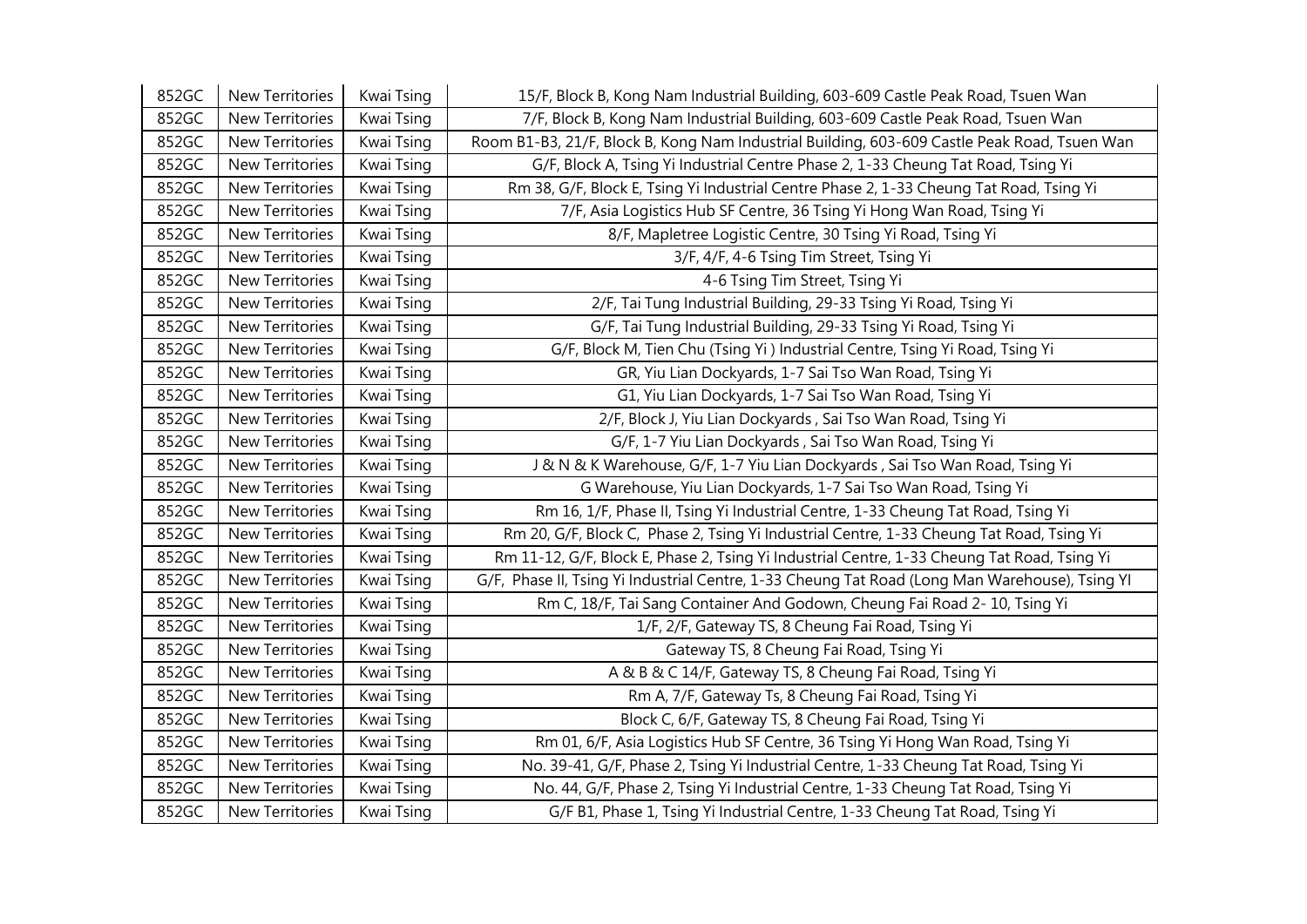| 852GC | New Territories | Kwai Tsing | 17/F, Gateway TS, 8 Cheung Fai Road, Tsing Yi                                                |
|-------|-----------------|------------|----------------------------------------------------------------------------------------------|
| 852GC | New Territories | Kwai Tsing | 16/F, Gateway TS, 8 Cheung Fai Road, Tsing Yi                                                |
| 852GC | New Territories | Kwai Tsing | Rm 01, G/F, Block A, Vigor Industrial Building, 14-29 Cheung Tat Road, Tsing Yi              |
| 852GC | New Territories | Kwai Tsing | Rm 3407-B1, Cable TV Tower, 9 Hoi Shing Road, Tsuen Wan                                      |
| 852GC | New Territories | Kwai Tsing | Rm A, 7/F Tai Sang Container And Godown, Cheung Fai Road 2- 10, Tsing Yi                     |
| 852GC | New Territories | Tsuen Wan  | Rm A, 8/F, Metropolitan Factory And Warehouse Building, 30-32 Chai Wan Kok Street, Tsuen Wan |
| 852GC | New Territories | Kwai Tsing | STT3622, District 18, Tsing Yi Road, Tsing Yi                                                |
| 852GC | New Territories | Tsuen Wan  | Rm B, 23/F, Tsuen Tung Factory Building, 38-40 Chai Wan Kok Street, Tsuen Wan                |
| 852GC | New Territories | Kwai Tsing | Rm E, 24/F, Shield Industrial Centre, 84-92 Chai Wan Kok St, Tsuen Wan                       |
| 852GC | New Territories | Kwai Tsing | 3/F, Tai Tung Industrial Building, 29-33 Tsing Yi Road, Tsing Yi                             |
| 852H  | Kowloon         | Kwun Tong  | G/F, Hay Nien Building, 1 Tai Yip Street, Kowloon Bay                                        |
| 852H  | Kowloon         | Kwun Tong  | G/F, Hung Shing Industrial Building, 27 Tai Yip Street, Kowloon Bay                          |
| 852H  | Kowloon         | Kwun Tong  | 1/F, Sunshine Kowloon Bay Cargo Centre, 59 Tai Yip Street, Kowloon Bay                       |
| 852H  | Kowloon         | Kwun Tong  | 8/F, Sunshine Kowloon Bay Cargo Centre, 59 Tai Yip Street, Kowloon Bay                       |
| 852H  | Kowloon         | Kwun Tong  | Basement, Sunshine Kowloon Bay Cargo Centre, 59 Tai Yip Street, Kowloon Bay                  |
| 852H  | Kowloon         | Kwun Tong  | G/F, Sunshine Kowloon Bay Cargo Centre, 59 Tai Yip Street, Kowloon Bay                       |
| 852H  | Kowloon         | Kwun Tong  | Flat B, 3/F, Sunshine Kowloon Bay Cargo Centre, 59 Tai Yip Street, Kowloon Bay               |
| 852H  | Kowloon         | Kwun Tong  | Flat B & D, 4/F, Sunshine Kowloon Bay Cargo Centre, 59 Tai Yip Street, Kowloon Bay           |
| 852H  | Kowloon         | Kwun Tong  | Flat B, 7/F, Sunshine Kowloon Bay Cargo Centre, 59 Tai Yip Street, Kowloon Bay               |
| 852H  | Kowloon         | Kwun Tong  | G/F, Maxwell Industrial Building, 350 Kwun Tong Road, Kwun Tong                              |
| 852H  | Kowloon         | Kwun Tong  | Flat 608-609, Proficient Industrial Centre Block A, 6 Wang Kwun Road, Kwun Tong              |
| 852H  | Kowloon         | Kwun Tong  | Rm 902-05, Block A, Proficient Industrial Centre, 6 Wang Kwun Road, Kwun Tong                |
| 852H  | Kowloon         | Kwun Tong  | Rm 402, Kinetic Industrial Centre, 7 Wang Kwong Road, Kwun Tong                              |
| 852H  | Kowloon         | Kwun Tong  | Rm 305, Kinetic Industrial Centre, 7 Wang Kwong Road, Kwun Tong                              |
| 852H  | Kowloon         | Kwun Tong  | Rm 509, 5/F, Shun Fat Building, 17 Wang Hoi Road, Kwun Tong                                  |
| 852H  | Kowloon         | Kwun Tong  | Rm 6-7, 7/F, Kenning Industrial Building, 19 Wang Hoi Road, Kowloon Bay                      |
| 852H  | Kowloon         | Kwun Tong  | Block A, 3/F, Sunshine Kowloon Bay Cargo Centre, 59 Tai Yip Street, Kowloon Bay              |
| 852H  | Kowloon         | Kwun Tong  | 85-87, G/F, Block 2, Yip On Factory Estate, 1 Wang Hoi Road, Kowloon Bay                     |
| 852H  | Kowloon         | Kwun Tong  | 94-99, G/F, Block 2, Yip On Factory Estate, 1 Wang Hoi Road, Kowloon Bay                     |
| 852H  | Kowloon         | Kwun Tong  | 1/F, Yeung Yiu Chung (No.8) Industrial Building, 20 Wang Hoi Road, Kowloon Bay               |
| 852H  | Kowloon         | Kwun Tong  | Flat C, 7/F, Yeung Yiu Chung (No.8) Industrial Building, 20 Wang Hoi Road, Kowloon Bay       |
| 852H  | Kowloon         | Kwun Tong  | Rm 506, Block B, Po Lung Centre, 11 Wang Chiu Road, Kowloon Bay                              |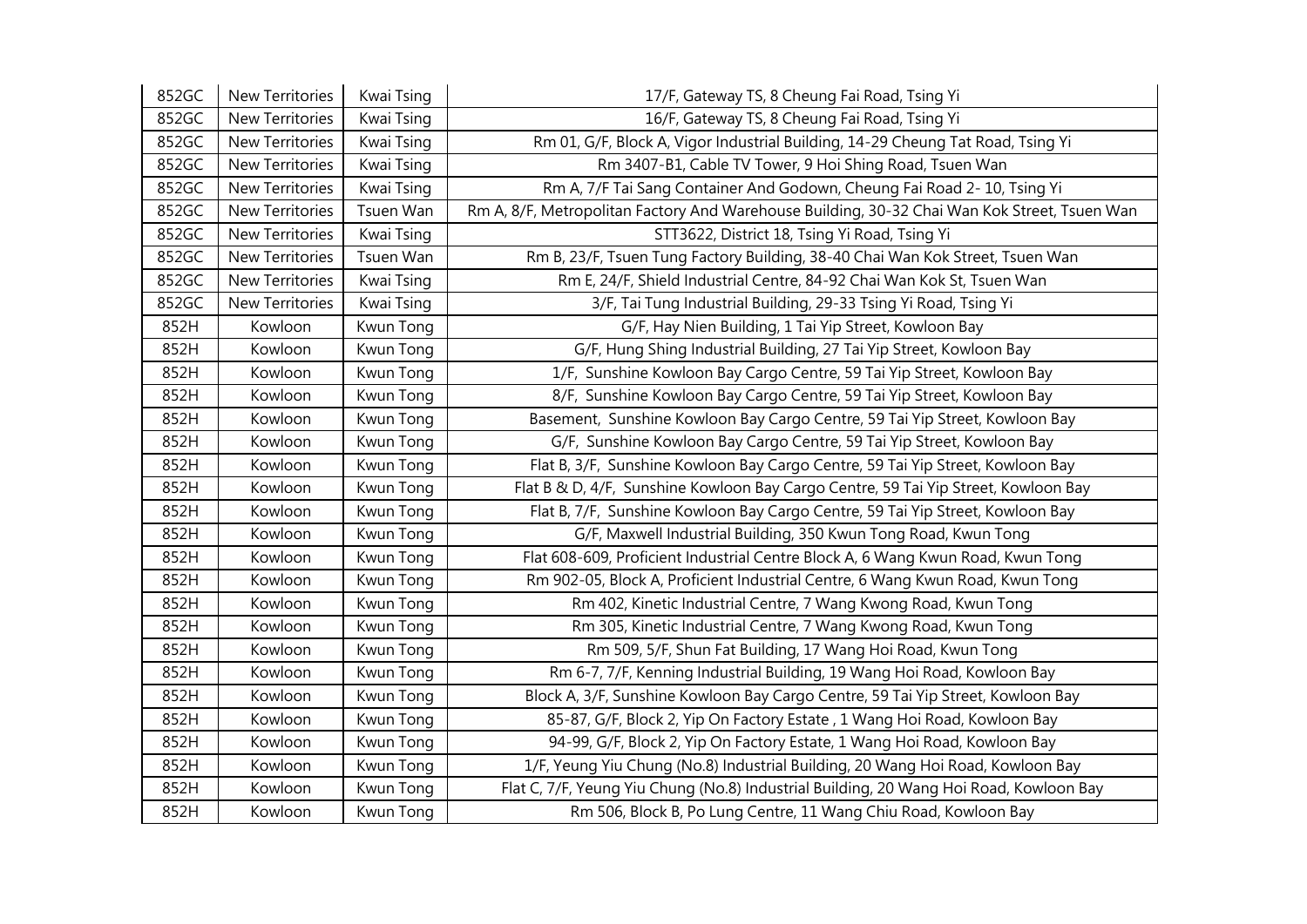| 852H  | Kowloon         | Kwun Tong    | Rm 1608, 16/F, Pacific Trade Centre, 2 Kai Hing Road, Kowloon Bay                         |
|-------|-----------------|--------------|-------------------------------------------------------------------------------------------|
| 852H  | Kowloon         | Kwun Tong    | Rm 901, Sino Industrial Plaza, 9 Kai Cheung Road, Kowloon Bay                             |
| 852H  | Kowloon         | Kwun Tong    | Rm 805, Sino Industrial Plaza, 9 Kai Cheung Road, Kowloon Bay                             |
| 852H  | Kowloon         | Kwun Tong    | Kowloon Godown, 1-3 Kai Hing Road, Kowloon Bay                                            |
| 852H  | Kowloon         | Kwun Tong    | Rm 24, 16/F, Pacific Trade Centre, 2 Kai Hing Road, Kowloon Bay                           |
| 852H  | Kowloon         | Kwun Tong    | Rm 1016-18, Pacific Trade Centre, 2 Kai Hing Road, Kowloon Bay                            |
| 852H  | Kowloon         | Kwun Tong    | Rm 1723-24, Pacific Trade Centre, 2 Kai Hing Road, Kowloon Bay                            |
| 852H  | Kowloon         | Kwun Tong    | Rm 904-905, 9/F, Pacific Trade Centre, 2 Kai Hing Road, Kowloon Bay                       |
| 852H  | Kowloon         | Kwun Tong    | Rm A, 9/F, Chen Yip Industrial Building, 5 Lai Yip Street, Kwun Tong                      |
| 852H  | Kowloon         | Kwun Tong    | Rm 38, 10/F, Pacific Trade Centre, 2 Kai Hing Road, Kowloon Bay                           |
| 852H  | Kowloon         | Kwun Tong    | Rm 24-26, 7/F, Pacific Trade Centre, 2 Kai Hing Road, Kowloon Bay                         |
| 852H  | Kowloon         | Kwun Tong    | 1/F-5/F, Jing Hin Industrial Building, 5 Wang Kee Street, Kowloon Bay                     |
| 852H  | Kowloon         | Kwun Tong    | Flat B, 6/F, United Overseas Plaza, 11 Lai Yip Street, Kwun Tong                          |
| 852H  | Kowloon         | Kwun Tong    | Legan Center, 9 Wang Kwong Rd, Kowloon Bay                                                |
| 852H  | Kowloon         | Kwun Tong    | Rm 222, Block B, Proficient Industrial Centre, 6 Wang Kwun Road, Kwun Tong                |
| 852H  | Kowloon         | Kwun Tong    | Room 228, Metro Centre II, 21 Lam Hing Street, Kowloon Tong                               |
| 852H  | Kowloon         | Kwun Tong    | Room 402-403, Block A, Hoplite Industrial Centre, 3-5 Wang Tai Road, Kowloon Bay          |
| 852HB | Kowloon         | Kwun Tong    | 2/f, Yeung Yiu Chung (No.5) Industrial Building, 34 Tai Yip Street, Kowloon Bay           |
| 852J  | Kowloon         | Wong Tai Sin | G/F, Tai Yau Building, 3 Luk Hop Street, San Po Kong                                      |
| 852K  | Kowloon         | Kowloon City | 4/F, China Travel Hip Kee Codown Co (H.K.) Ltd. Godown No.2, 1 Cheong Hang Road, Hung Hom |
| 852K  | Kowloon         | Kowloon City | Flat B, 7/F, Gemstar Tower, 23 Man Lok Street, Hung Hom                                   |
| 852K  | Kowloon         | Kowloon City | Rm G, 17/F, Gemstar Tower, 23 Man Lok Street, Hung Hom                                    |
| 852K  | Kowloon         | Kowloon City | Rm 501B, 5/F, Hing Wah Centre, 82 - 84 To Kwa Wan Road, Hung Hom                          |
| 852K  | Kowloon         | Kowloon City | Rm C, 6/F, Phase 2, Hang Fung Industrial Building, 2G Hok Yuen Street, Hung Hom           |
| 852K  | Kowloon         | Kowloon City | Rm 1108, Conic Investment Building, 13 Hok Yuen Street, Hung Hom                          |
| 852L  | New Territories | Kwai Tsing   | Rm A, G/F, Eastern Sea Industrial Building, 48-56 Tai Lin Pai Road, Kwai Chung            |
| 852L  | New Territories | Kwai Tsing   | Rm D, 6/F, Roxy Industrial Centre, 58-66 Tai Lin Pai Road, Kwai Chung                     |
| 852L  | New Territories | Kwai Tsing   | 8/F, Block B, Wah Tat Industrial Centre, 8-10 Wah Sing Street, Kwai Chung                 |
| 852L  | New Territories | Kwai Tsing   | G/F, Leung Yip Industial Building, Kwai Chung                                             |
| 852L  | New Territories | Kwai Tsing   | 1/F - 3/F, Eastern Sea Industrial Building, 48 Tai Lin Pai Road, Kwai Chung               |
| 852L  | New Territories | Kwai Tsing   | Rm A, G/F, Roxy Industrial Centre, 58-66 Tai Lin Pai Road, Kwai Chung                     |
| 852L  | New Territories | Kwai Tsing   | Rm D, 17/F, Roxy Industrial Centre, 58-66 Tai Lin Pai Road, Kwai Chung                    |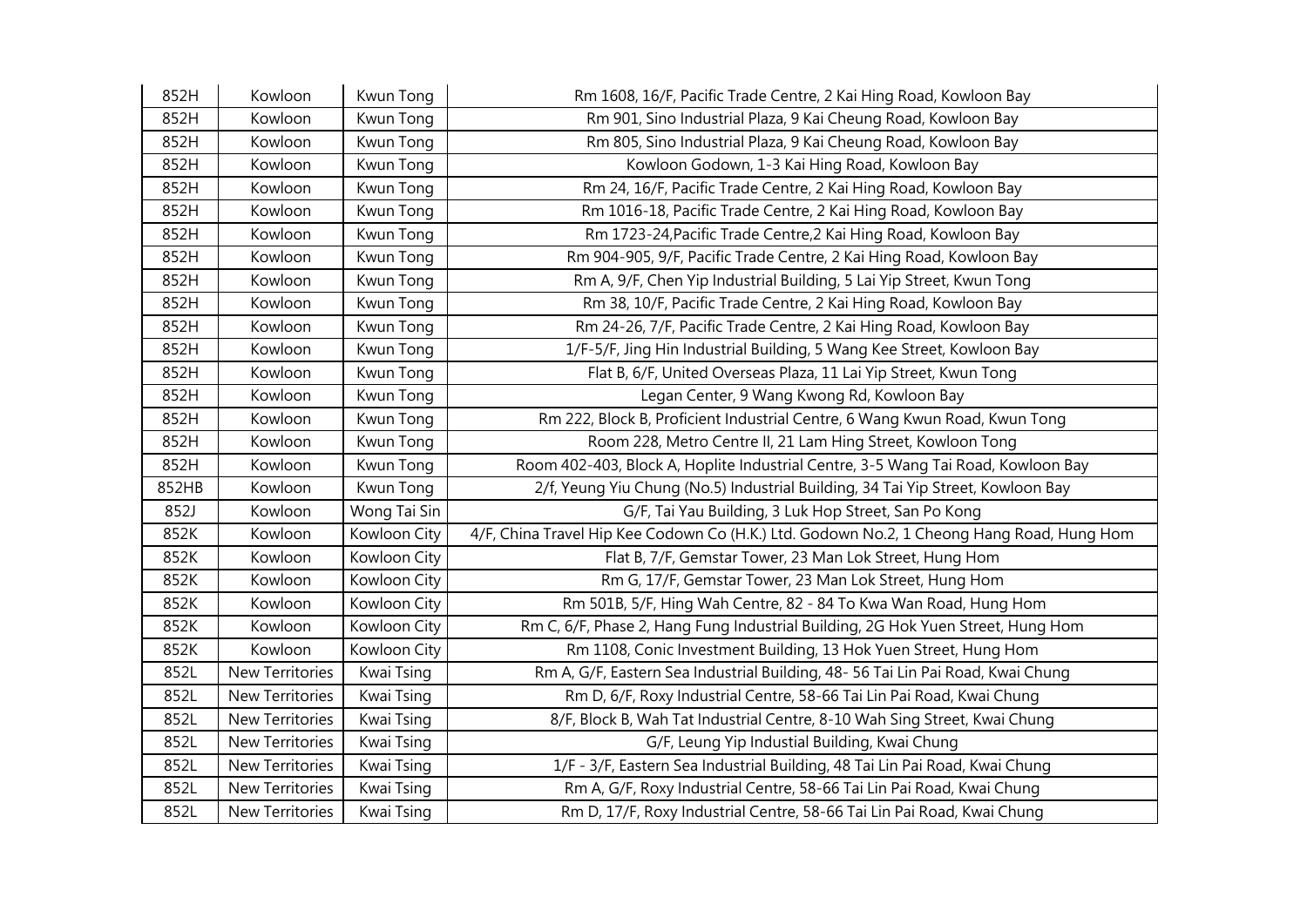| 852L  | New Territories | Kwai Tsing | Rm A, 2/F, Roxy Industrial Centre, 58-66 Tai Lin Pai Road, Kwai Chung                    |
|-------|-----------------|------------|------------------------------------------------------------------------------------------|
| 852L  | New Territories | Kwai Tsing | Rm C, 6/F, Roxy Industrial Centre, 58-66 Tai Lin Pai Road, Kwai Chung                    |
| 852L  | New Territories | Kwai Tsing | 10/F, Wilson Logistic Centre, 24-28, Kung Yip Street, Kwai Chung                         |
| 852L  | New Territories | Kwai Tsing | Rm A, G/F, Mai Wah Industrial Building, 1-7 Wah Shing Road, Kwai Chung                   |
| 852L  | New Territories | Kwai Tsing | Flat A And B, G/F, Wah Tat Industrial Center, 8-10 Wah Sing Street, Kwai Chung           |
| 852L  | New Territories | Kwai Tsing | Rm 1, 2/F, 40 Kwai Cheong Road, Kwai Cheong Centre, Kwai Chung                           |
| 852L  | New Territories | Kwai Tsing | Rm 1515, Wah Tat Industrial Building Block A, 10 Wah Sing Street, Kwai Chung             |
| 8521  | New Territories | Kwai Tsing | Flat 108, 1/F, Block B, Wah Tat Industrial Centre, 8-10 Wah Sing Street, Kwai Chung      |
| 852L  | New Territories | Kwai Tsing | Rm 15, 16/F, Block C, Wah Tat Industrial Centre, 8-10 Wah Sing Street, Kwai Tsing        |
| 852L  | New Territories | Kwai Tsing | 6/F, Wah Tat Industrial Building Block C, 8-10 Wah Sing Street, Kwai Chung               |
| 852L  | New Territories | Kwai Tsing | Rm D, G/F, Roxy Industrial Centre, 41-49 Kwai Cheong Road, Kwai Chung                    |
| 852L  | New Territories | Kwai Tsing | Room 12, 12/F, Fabrico Industrial Building, 78-84 Kwai Cheong Road, Kwai Chung           |
| 852L  | New Territories | Kwai Tsing | G/F, Mai Wo Industrial Building, 90-98 Kwai Cheong Road, Kwai Chung                      |
| 852L  | New Territories | Kwai Tsing | Rm C, 9/F, Shui Sum Industiral Building, 8-10 Kwai Sau Road, Kwai Chung                  |
| 852L  | New Territories | Kwai Tsing | 5/F, Hensey Industrial Building, 433-441 Castle Peak Road, Kwai Chung                    |
| 852L  | New Territories | Kwai Tsing | 4/F, Hensey Industrial Building, 433-441 Castle Peak Road, Kwai Chung                    |
| 852L  | New Territories | Kwai Tsing | 11/F, Wilson Logistics Centre, 24-28 Kung Yip Street, Kwai Chung                         |
| 852L  | New Territories | Kwai Tsing | Flat C, 5/F, Bold Win Industrial Building, 16 Wah Shing Street, Kwai Chung               |
| 852L  | New Territories | Kwai Tsing | Flat B, 3/F, Bold Win Industrial Building, 16 Wah Shing Street, Kwai Chung               |
| 852L  | New Territories | Kwai Tsing | 6/F, Hensey Industrial Building Central Kwai Chung, 433-441 Castle Peak Road, Kwai Chung |
| 852L  | New Territories | Kwai Tsing | Flat B, 2/F, Ching Cheong Industrial Building, 1-7 Kwai Cheong Road, Kwai Chung          |
| 852L  | New Territories | Kwai Tsing | 8/F, Kam Bun Industrial Building, 13 Kwai Wing Rd, Kwai Chung                            |
| 852L  | New Territories | Kwai Tsing | Flat C, 11/F, Mai Luen Industrial Building, 23-31 Kung Yip Street, Kwai Chung            |
| 852LA | New Territories | Kwai Tsing | Rm 501, Riley House, 88 Lei Muk Road, Kwai Chung                                         |
| 852LA | New Territories | Kwai Tsing | Room J, 29/F, Phase 1, Vigor Industrial Building, 49-53 Ta Chuen Ping Street, Kwai Chung |
| 852LA | New Territories | Kwai Tsing | Room F, 11/F, Phase 2, Vigor Industrial Building, 49-53 Ta Chuen Ping Street, Kwai Chung |
| 852LA | New Territories | Kwai Tsing | Rm 16B, 22/F, Well Fung Industrial Centre, 68 Ta Chuen Ping Street, Kwai Chung           |
| 852LA | New Territories | Kwai Tsing | Rm 1007, 10/F, Regent Centre Tower B, 70 Ta Chuen Ping Street, Kwai Chung                |
| 852LA | New Territories | Kwai Tsing | Rm 501-503, 5/F, Tower B, Regent Centre, 70 Ta Chuen Ping Street, Kwai Chung             |
| 852LA | New Territories | Kwai Tsing | Rm 511, 5/F, Regent Centre Tower B, Ta Chuen Ping Street, Kwai Chung                     |
| 852LA | New Territories | Kwai Tsing | Rm 08-10, 6/F, Regent Centre Block B, 70 Ta Chuen Ping Street, Kwai Chung                |
| 852LA | New Territories | Kwai Tsing | Flat 616, 6/F, Regent Centre Tower B, 70 Ta Chuen Ping Street, Kwai Chung                |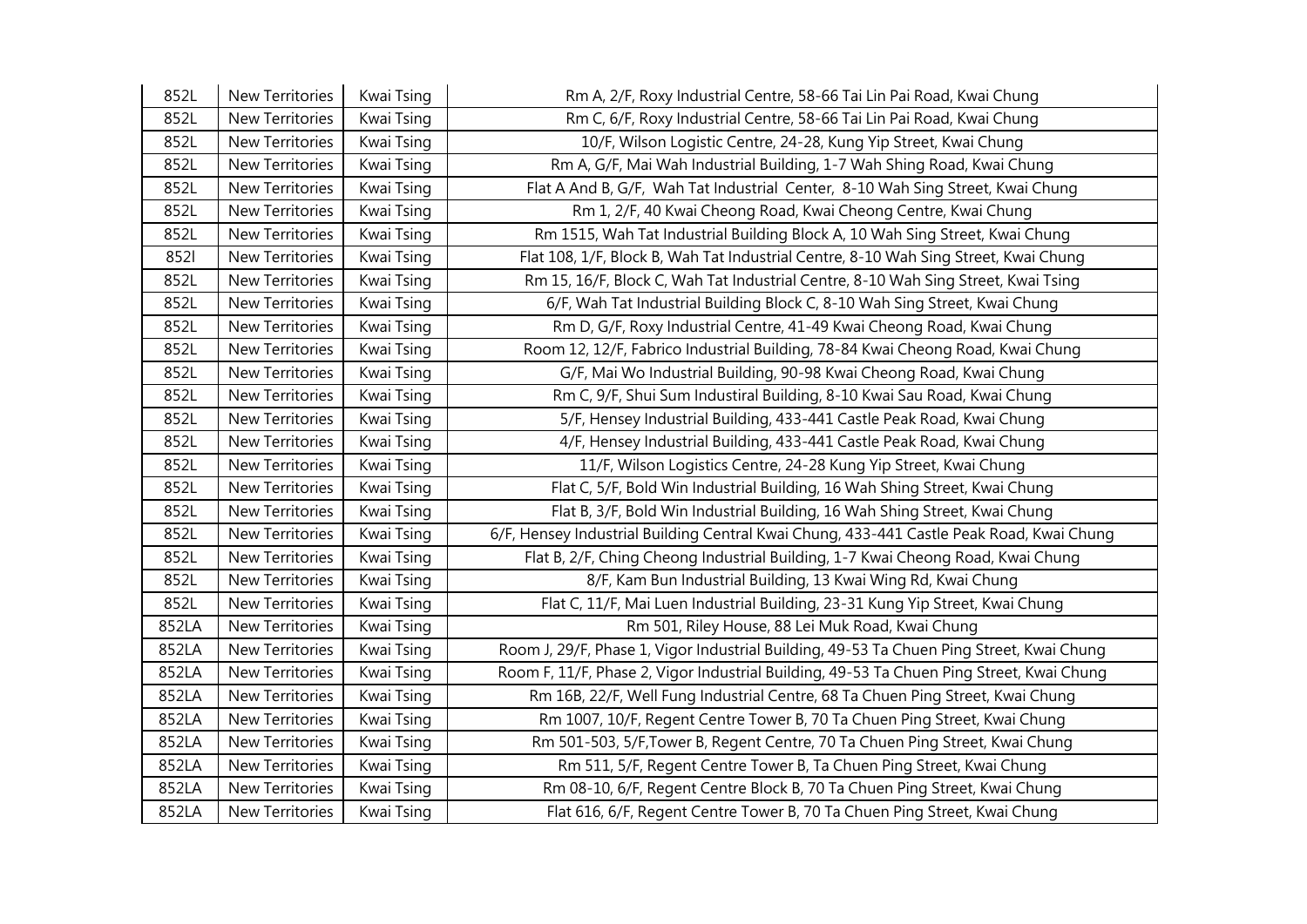| 852LA | New Territories        | Kwai Tsing | Flat 210, Well Fung Industrial Centre, 68 Ta Chuen Ping Street, Kwai Chung   |
|-------|------------------------|------------|------------------------------------------------------------------------------|
| 852LA | New Territories        | Kwai Tsing | Rm 6, 1/F, Block B, Sun Fung Centre, 88 Kwok Shui Road, Kwai Chung           |
| 852LA | New Territories        | Kwai Tsing | Room 107, Block B, Sun Fung Centre, 88 Kwok Shui Road, Kwai Chung            |
| 852LA | New Territories        | Kwai Tsing | G/F, Trans Asia Centre, Kin Hong Street                                      |
| 852LA | New Territories        | Kwai Tsing | Rm 2505, Well Fung Industrial Centre, 68 Ta Chuen Ping Street, Kwai Chung    |
| 852LA | New Territories        | Kwai Tsing | Rm G, 12/F, City Industrial Complex, 116-122 Kwok Shui Road, Kwai Chung      |
| 852LA | New Territories        | Kwai Tsing | Rm 104, Sun Fung Centre, 88 Kwok Shui Road, Kwai Chung                       |
| 852LA | New Territories        | Kwai Tsing | Rm 708, 7/F, Favour Industrial Centre, 2-6 Kin Hong Street, Kwai Chung       |
| 852LA | New Territories        | Kwai Tsing | 6/F, Golden Sunflower Industrial Building, 30-38 Lam Tin Street, Kwai Chung  |
| 852LA | <b>New Territories</b> | Kwai Tsing | Rm 2103, Asia Trade Centre, 79 Lei Muk Road, Kwai Chung                      |
| 852LA | New Territories        | Kwai Tsing | 3/F, Riley House, 88 Lei Muk Road, Kwai Chung                                |
| 852LA | New Territories        | Kwai Tsing | CS Logistics Center, 2-16 Lam Tin Street, Kwai Chung                         |
| 852LA | New Territories        | Kwai Tsing | Flat 42-44, G/F, Edwick Industrial Centre, 4-30 Lei Muk Road, Kwai Chung     |
| 852LA | New Territories        | Kwai Tsing | 2/F, Riley House, 88 Lei Muk Road, Kwai Chung                                |
| 852LA | New Territories        | Kwai Tsing | 6/F, Riley House, 88 Lei Muk Road, Kwai Chung                                |
| 852LA | New Territories        | Kwai Tsing | 11/F, Edwick Industrial Centre, 4 Lei Muk Road, Kwai Chung                   |
| 852LA | New Territories        | Kwai Tsing | G/F, Edwick Industrial Centre, 4 Lei Muk Road, Kwai Chung                    |
| 852LA | New Territories        | Kwai Tsing | Flat 2-5, 12/F, Block A, Regent Centre, Wo Yi Hop Road, Kwai Chung           |
| 852LA | New Territories        | Kwai Tsing | Rm 913, Block A, Regent Centre Tower, Kwai Chung                             |
| 852LA | New Territories        | Kwai Tsing | Rm C, 8/F, Mita Centre, 552-566 Castle Peak Road, Kwai Chung                 |
| 852LA | New Territories        | Kwai Tsing | 12/F & 13/F, Mita Centre, 552-566 Castle Peak Road, Kwai Chung               |
| 852LA | New Territories        | Kwai Tsing | Rm 7-14, 8/F, Mita Centre, 552-566 Castle Peak Road, Kwai Chung              |
| 852LA | New Territories        | Kwai Tsing | G/F, 24-30 Shek Kin Street, Kwai Chung                                       |
| 852LA | New Territories        | Kwai Tsing | Rm 101-102, 1/F, Sun Fung Centre, 88 Kwok Shui Road, Kwai Chung              |
| 852LA | New Territories        | Kwai Tsing | Rm 08-10, 23/F, Regent Centre Block B, 70 Ta Chuen Ping Street, Kwai Chung   |
| 852LA | New Territories        | Kwai Tsing | Rm, B2, 10/F, Edwick Industrial Centre, Lei Muk Road, Kwai Chung             |
| 852LA | New Territories        | Kwai Tsing | G/F, Chuan Kei Factory Building, 15-23 Kin Hong Street, Kwai Chung           |
| 852LA | New Territories        | Kwai Tsing | Rm A, 3/F, Edwick Industrial Centre, Lei Muk Road, Kwai Chung                |
| 852LA | New Territories        | Kwai Tsing | Rm 8B, 4/F, South China Industrial Building, 1-7 Chun Pin Street, Kwai Chung |
| 852LA | New Territories        | Kwai Tsing | Rm B2,12/F, Edwick Industrial Centre, Lei Muk Road, Kwai Chung               |
| 852LA | New Territories        | Kwai Tsing | 3/F, Toppy Tower, 45-51 Kwok Shui Road, Kwai Chung                           |
| 852LA | <b>New Territories</b> | Kwai Tsing | Rm G, 7/F, City Industrial Complex, 116-122 Kwok Shui Road, Kwai Chung       |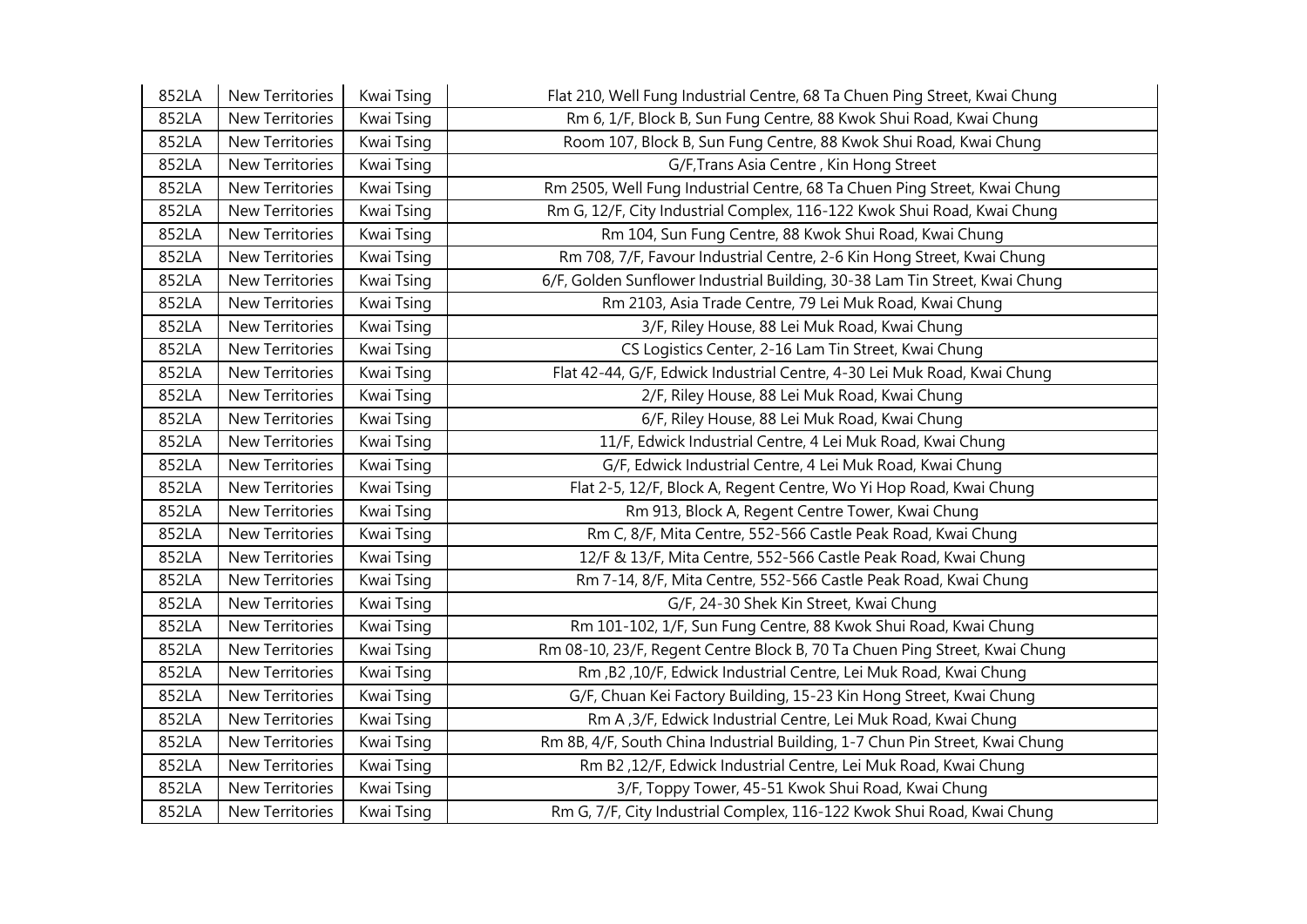| 852LA | <b>New Territories</b> | Kwai Tsing | Room 403, Block A, Sun Fung Centre, 88 Kwok Shui Road, Kwai Chung                          |
|-------|------------------------|------------|--------------------------------------------------------------------------------------------|
| 852LA | New Territories        | Kwai Tsing | 1/F, SAS Tower, 55 Lei Muk Road, Kwai Chung                                                |
| 852LA | New Territories        | Kwai Tsing | Rm 4, 17/F, Well Fung Industrial Centre, 68 Ta Chuen Ping Street, Kwai Chung               |
| 852LA | <b>New Territories</b> | Kwai Tsing | Room A, 1/F, Phase 1, Vigor Industrial Building, 49-53 Ta Chuen Ping Street, Kwai Chung    |
| 852LB | <b>New Territories</b> | Kwai Tsing | Rm 718, 7/F, Block B, Profit Industrial Building, 1 Kwai Fung Crescent, Kwai Chung         |
| 852LB | New Territories        | Kwai Tsing | Rm A1, G/F, Block A, Yee Lim Industrial Building, 2 Kwai Lok Street, Kwai Chung            |
| 852LB | New Territories        | Kwai Tsing | Kerry Cargo Centre, 55 Wing Kei Centre, Kwai Chung                                         |
| 852LB | New Territories        | Kwai Tsing | Rm C, 14/F, Phase 1, Wah Fung Industrial Centre, 33-39 Kwai Fung Crescent, Kwai Chung      |
| 852LB | New Territories        | Kwai Tsing | Rm 01, 6/F, Block A, Marvel Industrial Building, 25-31 Kwai Fung Crescent, Kwai Chung      |
| 852LB | New Territories        | Kwai Tsing | Flat A-C, 8/F, Kwai Shun Industrial Centre, 51-63 Container Port Road, Kwai Chung          |
| 852LB | New Territories        | Kwai Tsing | 2/F, Block 2, Ever Gain Plaza, 88 Container Port Road, Kwai Chung                          |
| 852LB | New Territories        | Kwai Tsing | 6/F, Ever Gain Plaza, 88 Container Port Road, Kwai Chung                                   |
| 852LB | New Territories        | Kwai Tsing | Flat 1323, 13/F, Block A, Golden Industrial Building, 16 Kwai Tak Road, Kwai Chung         |
| 852LB | New Territories        | Kwai Tsing | Rm 356-362, 3/F, Chun Shing Factory Estate, 85 Kwai Fuk Road, Kwai Chung                   |
| 852LB | New Territories        | Kwai Tsing | 2/F, Blcok 1, Kwai Tak Industrial Centre, 15-33 Kwai Tak Street, Kwai Chung                |
| 852LB | New Territories        | Kwai Tsing | Flat I, 10/F, Blcok 1, Kwai Tak Industrial Centre, 15-33 Kwai Tak Street, Kwai Chung       |
| 852LB | <b>New Territories</b> | Kwai Tsing | Flat 1423, 14/F, Golden Industrial Building Block A, 16-26 Kwai Tak Street, Kwai Chung     |
| 852LB | New Territories        | Kwai Tsing | Rm A, Block 1, Kwai Tak Industrial Centre, 15-33 Kwai Tak Street, Kwai Chung               |
| 852LB | New Territories        | Kwai Tsing | Rm D-E, 15/F, Block A, Marvel Industrial Building, 25-31 Kwai Fung Crescent, Kwai Chung    |
| 852LB | New Territories        | Kwai Tsing | Flat A, 3/F, On Fuk Industrial Building, 41-45 Kwai Fung Street, Kwai Chung                |
| 852LB | New Territories        | Kwai Tsing | Flat E, 9/F, Kwai Shun Industrial Centre, Kwai Chung                                       |
| 852LB | New Territories        | Kwai Tsing | Rm 11 6/F, Kwai Shun Industrial Centre South Tower,                                        |
| 852LB | New Territories        | Kwai Tsing | 12/F, Kwai Shun Industrial Centre South Tower, 51 Container Port Road, Kwai Chung          |
| 852LB | New Territories        | Kwai Tsing | Rm A1, G/F, Wing Hang Industrial Building, 13-19 Kwai Hei Street, Kwai Chung               |
| 852LB | New Territories        | Kwai Tsing | Block 1, Kingsfork Industrial Building, 26-32 Kwai Hei Street, Kwai Chung                  |
| 852LB | New Territories        | Kwai Tsing | Flat H, 22/F, Koon Wo Industial Building, 63-75 Ta Chuen Ping Street, Kwai Chung           |
| 852LB | New Territories        | Kwai Tsing | Rm E, 11/F, Kwai Shun Industrial Centre South Tower, 51-63 Container Port Road, Kwai Chung |
| 852LB | New Territories        | Kwai Tsing | Rm A, 11/F, Kwai Shun Industrial Centre, 51-63 Container Port Road, Kwai Chung             |
| 852LB | <b>New Territories</b> | Kwai Tsing | Rm 05-08, 27/F, Phase II, Ever Gain Plaza, 88 Container Port Road, Kwai Chung              |
| 852LB | New Territories        | Kwai Tsing | Rm 5, 8/F, Golden Industrial Bulding, 16-26 Kwai Tak Street, Kwai Chung                    |
| 852LB | New Territories        | Kwai Tsing | Rm 11, G/F, Block II, Golden Industrial Bulding, 16-26 Kwai Tak Street, Kwai Chung         |
| 852LB | <b>New Territories</b> | Kwai Tsing | Rm 02, 1/F, Block A, Profit Industrial Building, 1-15 Kwai Fung Crescent, Kwai Chung       |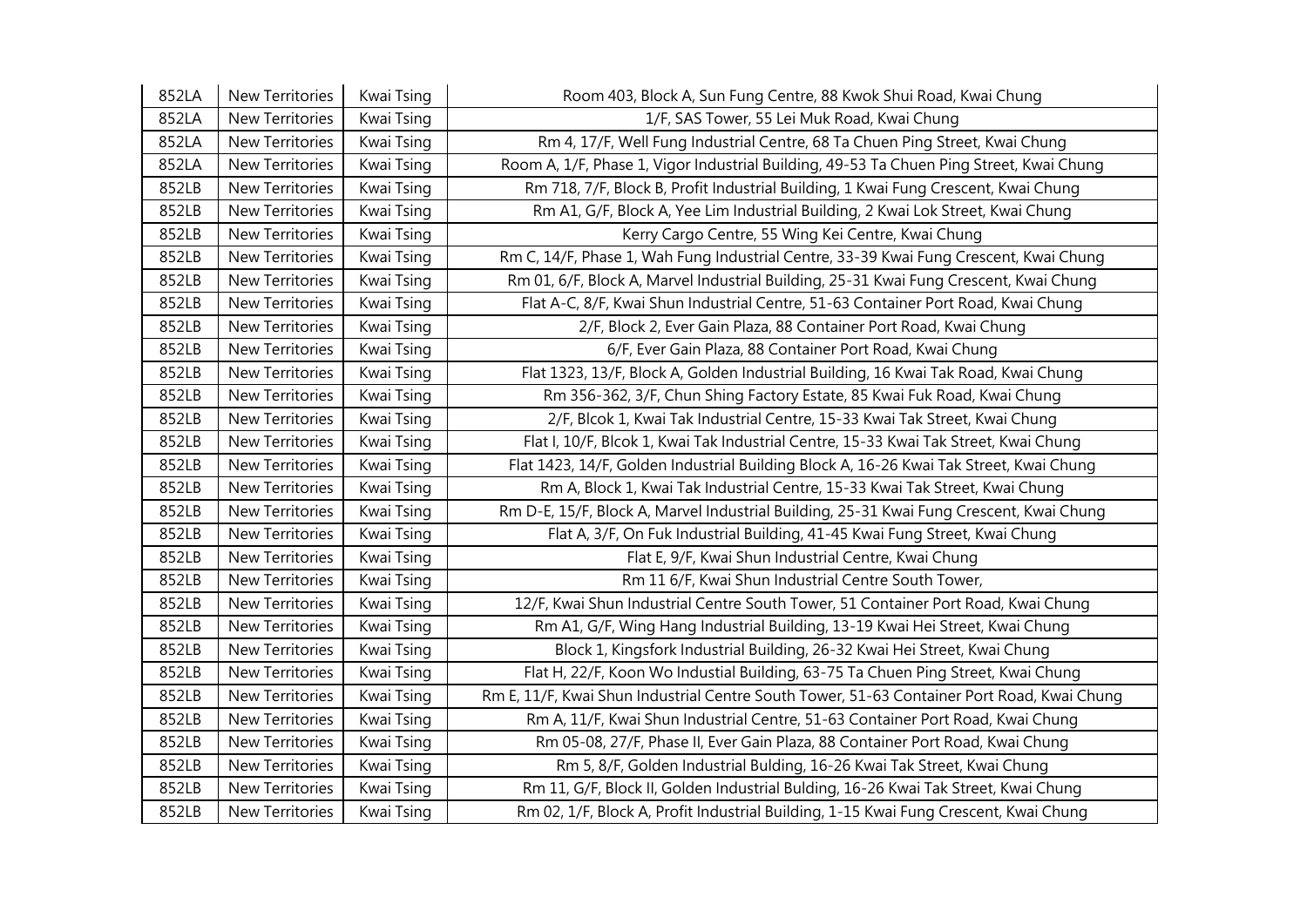| 852LB | New Territories                | Kwai Tsing | Rm 04, 2/F, Block B, Profit Industrial Building, 1-15 Kwai Fung Crescent, Kwai Chung    |
|-------|--------------------------------|------------|-----------------------------------------------------------------------------------------|
| 852LB | New Territories                | Kwai Tsing | Rm 11, 15/F, Block A, Profit Industrial Building, 1-15 Kwai Fung Crescent, Kwai Chung   |
| 852LB | New Territories                | Kwai Tsing | 5/F, 12/F, Block B, Marvel Industrial Building, 17 Kwai Fung Crescent, Kwai Chung       |
| 852LB | <b>New Territories</b>         | Kwai Tsing | Flat A1, 5/F, Yip Fung Industrial Building, 26 Kwai Fung Crescent, Kwai Chung           |
| 852LB | New Territories                | Kwai Tsing | 2/F, Block B, Profit Industrial Building, 1-15 Kwai Fung Crescent, Kwai Chung           |
| 852LB | New Territories                | Kwai Tsing | Rm 01-02, G/F, Block B, Profit Industrial Building, 1-15 Kwai Fung Crescent, Kwai Chung |
| 852LB | New Territories                | Kwai Tsing | C21 Car Park, 1 Kwai Wo Street, Kwai Tsing                                              |
| 852LB | New Territories                | Kwai Tsing | G/F, Block B, Hing Wong Indstrial Building, 22-26 Wing Kini Road, Kwai Tsing            |
| 852LB | New Territories                | Kwai Tsing | Public Cargo Working Areas, Gin Drinkers Bay, Kwai Chung                                |
| 852LB | New Territories                | Kwai Tsing | 10/F, Kerry Warehouse (Tsuen Wan), 3 Shing Yiu Street, Tsuen Wan                        |
| 852LB | New Territories                | Kwai Tsing | 16/F, Shun Hing Centre, 8 Shing Yiu Street, Tsuen Wan                                   |
| 852LB | New Territories                | Kwai Tsing | 1 & 2, G/F, Shun Hing Centre, 8 Shing Yiu Street, Tsuen Wan                             |
| 852LB | New Territories                | Kwai Tsing | 5/F, Kerry Warehouse (Tsuen Wan), 3 Shing Yiu Street, Tsuen Wan                         |
| 852LB | New Territories                | Kwai Tsing | Rm 04, 9/F, Wing Hang Industrial Building, 29 Kwai Hei Street, Kwai Chung               |
| 852LB | New Territories                | Kwai Tsing | Rm 1503, 15/F, Kerry TC Warehouse 2, 35 Wing Kei Road, Kwai Chung                       |
| 852LB | New Territories                | Kwai Tsing | Kai Bo Food Tower, 19-21 Wing Kin Road, Kwai Chung                                      |
|       |                                |            |                                                                                         |
| 852LB | New Territories                | Kwai Tsing | A01, Aji Ichiban Centre, 18 Wing Kei Road, Kwai Chung                                   |
| 852LB | New Territories                | Kwai Tsing | Rm G, 16/F, Wah Fung Industrial Centre Phase 2, 33-39 Kwai Fung Crescent, Kwai Chung    |
| 852LB | New Territories                | Kwai Tsing | 11/F, Block B, Taiping Industrial Park, 51 Ting Kok Road, Tai Po                        |
| 852LC | New Territories                | Kwai Tsing | Rm 2, 12/F, Phase 2, Wyler Centre, 200 Tai Lin Pai Road, Kwai Chung                     |
| 852LC | New Territories                | Kwai Tsing | 4/F-5/F, Wyler Centre Phase 2, 200 Tai Lin Pai Road, Kwai Chung                         |
| 852LC | New Territories                | Kwai Tsing | Rm B, 14/F, 1-11 Mai Sik Industrial Building, Kwai Ting Road, Kwai Chung                |
| 852LC | <b>New Territories</b>         | Kwai Tsing | 6/F, Phase 2, Wyler Centre, 192-200 Tai Lin Pai Road, Kwai Chung                        |
| 852LC | New Territories                | Kwai Tsing | 7/F, Phase 1, Wyler Centre, 192-200 Tai Lin Pai Road, Kwai Chung                        |
| 852LC | New Territories                | Kwai Tsing | 10/F, Chung Shun Knitting Centre, 1-3 Wing Yip Street, Kwai Chung                       |
| 852LC | New Territories                | Kwai Tsing | 1/F, Block 1, Centre Golden Industrial Dragon, 152-160 Tai Lin Pai Road, Kwai Chung     |
| 852LC | New Territories                | Kwai Tsing | 13/F, Chung Shun Knitting Centre, 1-3 Wing Yip Street, Kwai Chung                       |
| 852LC | New Territories                | Kwai Tsing | Rm B, 4/F, Yee Lim Industrial Building Phase 1, 32-40 Kwai Ting Road, Kwai Chung        |
| 852LC | New Territories                | Kwai Tsing | 23/F, Phase 2, Wyler Centre, 200 Tai Lin Pai Road, Kwai Chung                           |
| 852PA | <del>nung Kung</del><br>Icland | Eastern    | 13/F, Chinachem Exchange Square, 1 Hoi Wan Street, Quarry Bay                           |
| 852Q  | New Territories                | Tsuen Wan  | Rm 1, 8/F, Asia Logistics Hub-SF Centre, 36 Tsing Yi Hong Wan Road, Tsing Yi            |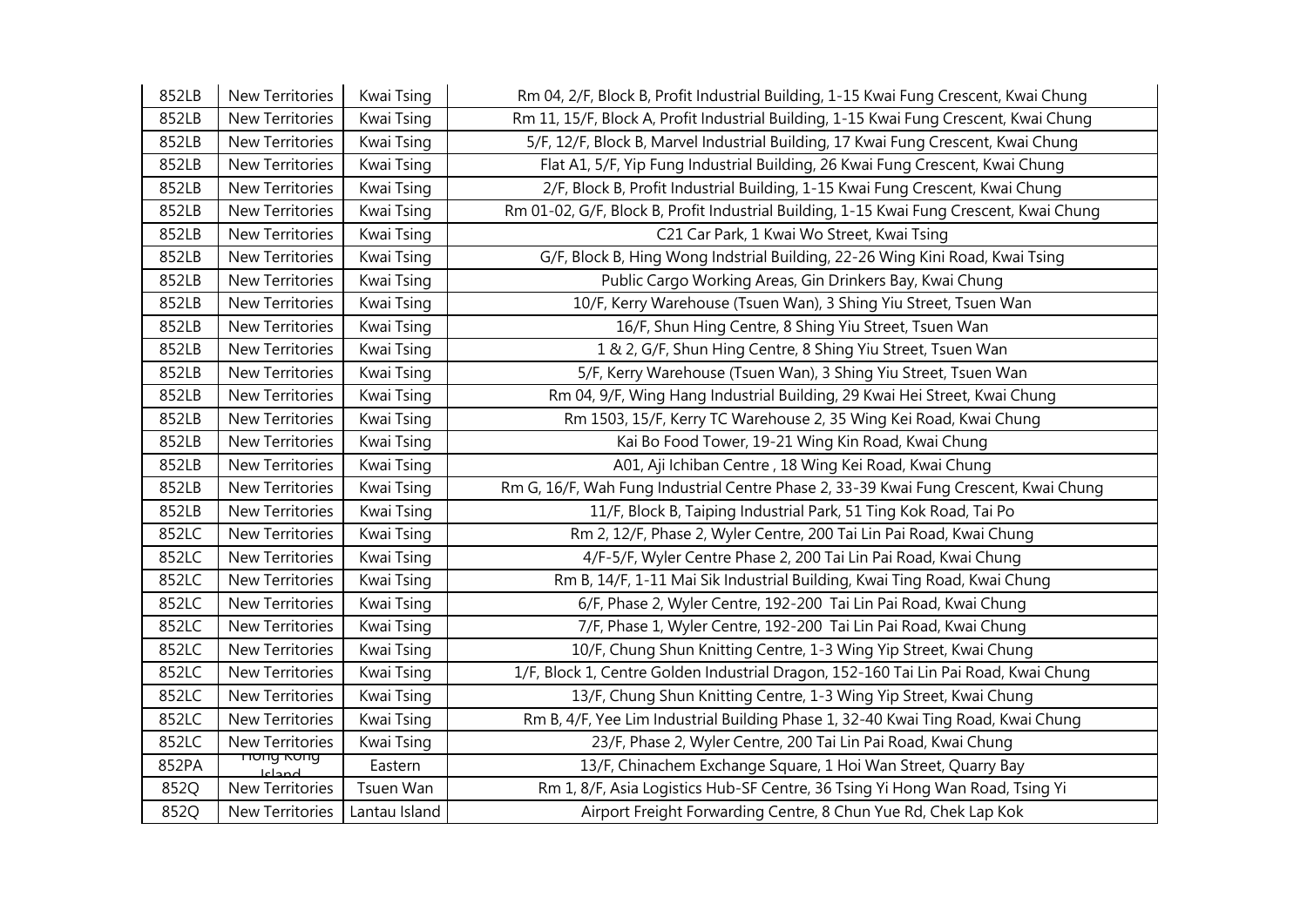| 852Q  | New Territories                 | Kwai Tsing    | No.1-9 Container Terminal, Kwai Tsing                                                               |
|-------|---------------------------------|---------------|-----------------------------------------------------------------------------------------------------|
| 852Q  | New Territories                 | Kwai Tsing    | Goodman Interlink, 39 Tsing Yi Road, Tsing Yi                                                       |
| 852Q  | nung Kung<br><b>Jeland</b>      | Wan Chai      | 1 Expo Drive, Wan Chai                                                                              |
| 852Q  | New Territories                 | Lantau Island | 1 Airport Expo Boulevard, HK International Airport                                                  |
| 852Q  | New Territories                 | Kwai Tsing    | Rm 3, 8/F, Asia Logistics Hub-SF Centre, 36 Tsing Yi Hong Wan Road, Tsing Yi                        |
| 852Q  | <b>New Territories</b>          | Kwai Tsing    | China Resources International Logistics Centre, 2 Tat Mei Road, Kwai Chung                          |
| 852Q  | New Territories                 | Kwai Tsing    | Warehouse and Car Park, 1-18 Container Port Road South, Kwai Chung                                  |
| 852TB | <del>nong kong</del><br>لمصحاعا | #N/A          | 13 Vita Tower, 29 Wong Chuk Hang Road, Wong Chuk Hang                                               |
| 852U  | New Territories                 | Tuen Mun      | Flat B, 5/F, Block 1 & 2, Koon Wah Mirror Factory (6th), 7-9 Ho Tin Street, Tuen Mun                |
| 852U  | New Territories                 | Tuen Mun      | 28 Ho Fuk Street, Tuen Mun                                                                          |
| 852U  | New Territories                 | Tuen Mun      | UG, 97 Ho Yeung Street, Tuen Mun                                                                    |
| 852U  | New Territories                 | Tuen Mun      | G/F, 97 Ho Yeung Street, Tuen Mun                                                                   |
| 852U  | New Territories                 | Tuen Mun      | Room B, 5/F, Block 2, Koon Wah Mirror Factory (6th) Industrial Building                             |
| 852U  | New Territories                 | Tuen Mun      | DD124, Tin Sam, Tin Ha Road, Hung Shui Kiu, Tuen Mun                                                |
| 852U  | New Territories                 | Tuen Mun      | 12/F, Hung Cheung Industrial Centre Phase II, 12 Tsing Yeung Circuit, Tuen Mun                      |
| 852U  | <b>New Territories</b>          | Tuen Mun      | Rm E, 10/F, Hung Cheung Industrial Centre Phase I, 12 Tsing Yeung Circuit, Tuen Mun                 |
| 852U  | New Territories                 | Tuen Mun      | G/F, Sun Wah Cold Storage Phase 1, 215-239 Wu Shan Road, Tuen Mun                                   |
| 852U  | <b>New Territories</b>          | Tuen Mun      | 7/F, 8/F, Success Industiral Building, 7 Kin Fat Street, Tuen Mun                                   |
| 852U  | <b>New Territories</b>          | Tuen Mun      | 10/F, The Hilfer Centre, 4 Kin Fat Lane, Tuen Mun                                                   |
| 852U  | New Territories                 | Tuen Mun      | CFS Shed A & B, Gate 2, No. 2 River Trade Terminal, 201 Lung Mun Road, Tuen Mun                     |
| 852U  | New Territories                 | Tuen Mun      | CFS Shed A & B, Gate 2, No. 2 River Trade Terminal, 201 Lung Mun Road                               |
| 852U  | New Territories                 | Tuen Mun      | Lot 1231, DD125, Ha Tsuen Road, Ha Tsuen, Yuen Long                                                 |
| 852U  | New Territories                 | Tuen Mun      | Rm G, 11/F, Century Industrial Building, 1 Tsing Yeung Circult, Tuen Mun                            |
| 852U  | New Territories                 | Tuen Mun      | Rm H, 9/F, Century Industrial Building, 1 TSING YEUNG CIRCUIT, Tuen Mun                             |
| 852U  | <b>New Territories</b>          | Tuen Mun      | 110 Tai Lam Chung, Tai Lam Chung Road, Tuen Mun                                                     |
| 852U  | New Territories                 | Tuen Mun      | Chu Kong Warehouse Phase 2, Ho Yeung Street, Tuen Mun                                               |
| 852U  | New Territories                 | Tuen Mun      | 4/F, East Asia Industrial Building, 2 Ho Tin Street, Tuen Mun                                       |
| 852U  | New Territories                 | Tuen Mun      | 5/F, East Asia Industrial Building, 2 Ho Tin Street, Tuen Mun                                       |
| 852U  | New Territories                 | Tuen Mun      | 8/F, East Asia Industrial Building, 2 Ho Tin Street, Tuen Mun                                       |
| 852U  | New Territories                 | Tuen Mun      | Rm A, G/F, East Asia Industrial Building, 2 Ho Tin Street, Tuen Mun                                 |
| 852U  | New Territories                 | Tuen Mun      | Rm A, 11/F, Block 2, Koon Wah Mirror Factory (6th) Industrial Building, 7-9 Ho Tin Street, Tuen Mun |
| 852U  | <b>New Territories</b>          | Tuen Mun      | Rm A1, 7/F, Block 2, Koon Wah Mirror Factory (6th) Industrial Building, 7-9 Ho Tin Street, Tuen Mun |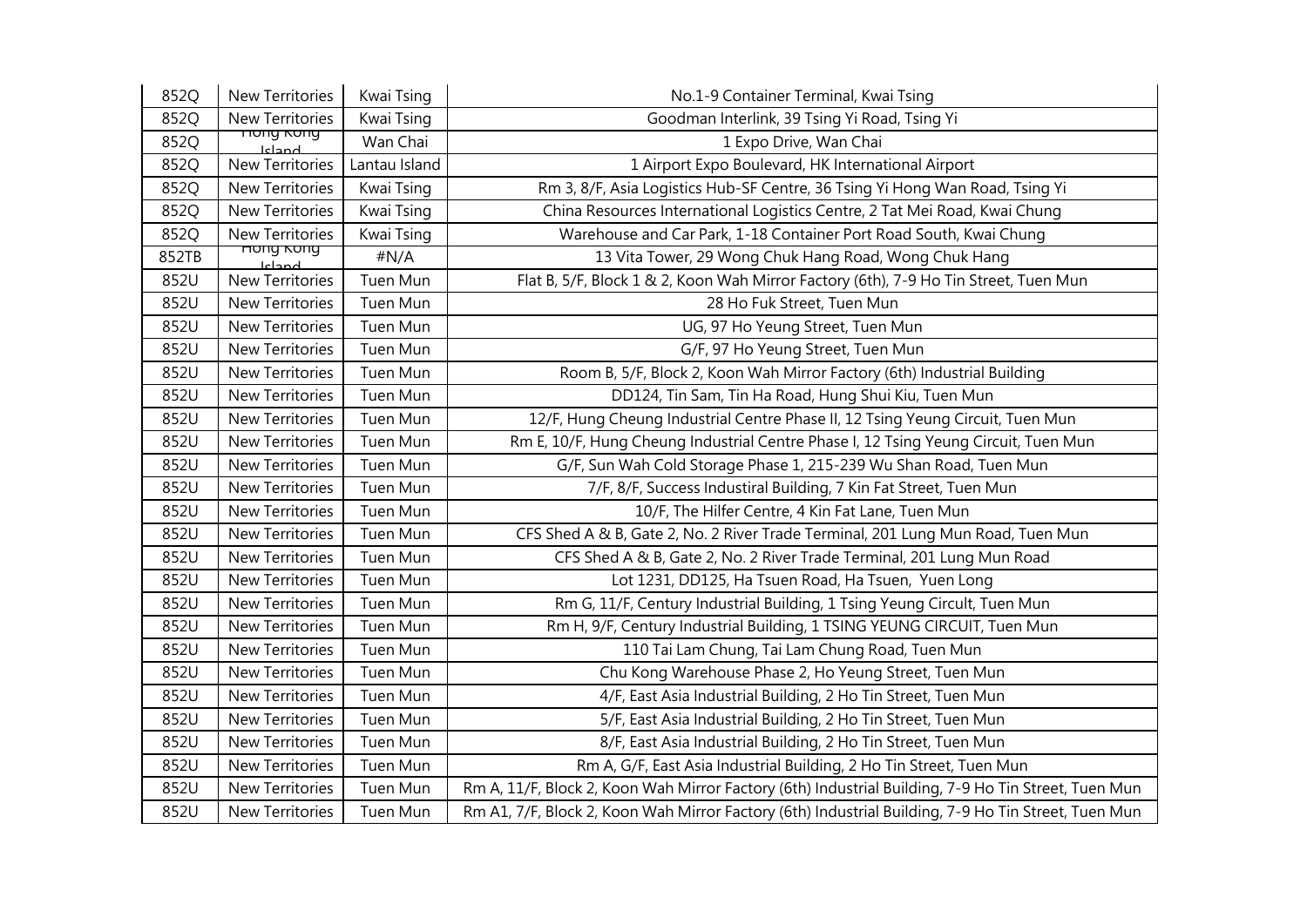| 852U  | <b>New Territories</b> | <b>Tuen Mun</b> | Rm 10F, Block 1, Koon Wah Mirror Factory (6th) Industrial Building, 7-9 Ho Tin Street, Tuen Mun                        |
|-------|------------------------|-----------------|------------------------------------------------------------------------------------------------------------------------|
| 852U  | New Territories        | Tuen Mun        | 15/F, Parklane Centre, 25 Kin Wing Street, Tuen Mun                                                                    |
| 852U  | <b>New Territories</b> | Tuen Mun        | Rm 8, 11/F, Block B, Hang Wai Industrial Centre, 6 Kin Tai Street, Tuen Mun                                            |
| 852U  | <b>New Territories</b> | Tuen Mun        | EP03-07, Eco Park, 133 Lung Mun Road, Tuen Mun                                                                         |
| 852U  | <b>New Territories</b> | Tuen Mun        | 10/F, Tai Hing Industrial Building, 3 Tsing Yeung Street, Tuen Mun                                                     |
| 852U  | <b>New Territories</b> | Tuen Mun        | Unit A, G/F Phase 1, East Asia Industrial Building, 2 Ho Tin Street, Tuen Mun                                          |
| 852U  | New Territories        | Tuen Mun        | Rm 01-04, 13/F, Kwong Kin Trade Centre, 5 Kin Fat Street, Tuen Mun                                                     |
| 852U  | New Territories        | Tuen Mun        | Lok On Pai, 59 Tsing Fat Street, Siu Lam, Tuen Mun                                                                     |
| 852U  | New Territories        | Yuen Long       | G/F, Tak Lee Industrial Centre, 8 Tsing Yeung Circuit, Tuen Mun                                                        |
| 852UA | <b>New Territories</b> | Yuen Long       | 13/F, Hung Wai Industrial Building, 3 Hi Yip Street                                                                    |
| 852UA | <b>New Territories</b> | Yuen Long       | Lot 1543 and 1547 Section B in DD 106 Kam, Sheung Road, Pat Heung, Yuen Long                                           |
| 852UA | <b>New Territories</b> | Yuen Long       | Room A, 5/F, Annking Industrial Building,<br>22 Wang Yip Street East, Yuen long                                        |
| 852UA | <b>New Territories</b> | Yuen Long       | DD125LOT138RP Ha Tsuen, Ping Ha Road, Lau Fau Shan (Go Straight from the Ocean First Logistics<br>Limited's sidetrack) |
| 852UA | <b>New Territories</b> | Yuen Long       | Tai Sang Wai Tsuen, Kam Pok Road West, Yuen Long                                                                       |
| 852UA | New Territories        | Yuen Long       | Rm 305, 3/F, Po Wai Building, 6-14 Tak Yip Street, Yuen Long                                                           |
| 852UA | <b>New Territories</b> | Yuen Long       | Lot 678, DD123, Fuk Hi Street, Yuen Long                                                                               |
| 852UA | New Territories        | Yuen Long       | DD123, Fuk Hi Street, Yuen Long                                                                                        |
| 852UA | New Territories        | Yuen Long       | Rm A&B, 10/F, Forda Industrial Building, 16 Wang Chau Road, Yuen Long                                                  |
| 852UA | <b>New Territories</b> | Yuen Long       | 6/F, Forda Industrial Building, 16 Wang Chau Road, Yuen Long                                                           |
| 852UA | <b>New Territories</b> | Yuen Long       | G/F, Bright Future PhaRoomaceuticals Factory, 38 Wang Lee Street, Yuen Long Industrial Estate, Yuen<br>Long            |
| 852UA | New Territories        | Yuen Long       | 6/F, 22 Wang Yip Street South, Yuen Long                                                                               |
| 852UA | <b>New Territories</b> | Yuen Long       | 4/F, Crown Data Centre II, Yuen Long                                                                                   |
| 852UA | <b>New Territories</b> | Yuen Long       | 1/F, Crown Data Cenre III, Yuen Long                                                                                   |
| 852UA | <b>New Territories</b> | Yuen Long       | G/F & 1/F, Crown Data Cenre II, Yuen Long                                                                              |
| 852UA | New Territories        | Yuen Long       | Rm 18, 7/F, Kar Wah Industrial Building, 8 Hi Yip Street, Yuen Long                                                    |
| 852UA | <b>New Territories</b> | Yuen Long       | Rm11, 5/F, Kar Wah Industrial Building, 8 Hi Yip Street, Yuen Long                                                     |
| 852UA | <b>New Territories</b> | Yuen Long       | Lot 1479, DD106, Kam Sheung Road, Kam Tin, Yuen Long                                                                   |
| 852UA | <b>New Territories</b> | Yuen Long       | 34 Wang Toi Shan, Yau Uk Tsuen, Pat Heung, Yuen Long                                                                   |
| 852UA | New Territories        | Yuen Long       | Lot 412-382, DD110, Kam Tai Road, Kam Tin, Yuen Long                                                                   |
| 852UA | <b>New Territories</b> | Yuen Long       | 1/F, Lai Sun Yuen Long Centre, 27 Wang Yip Street East, Yuen Long                                                      |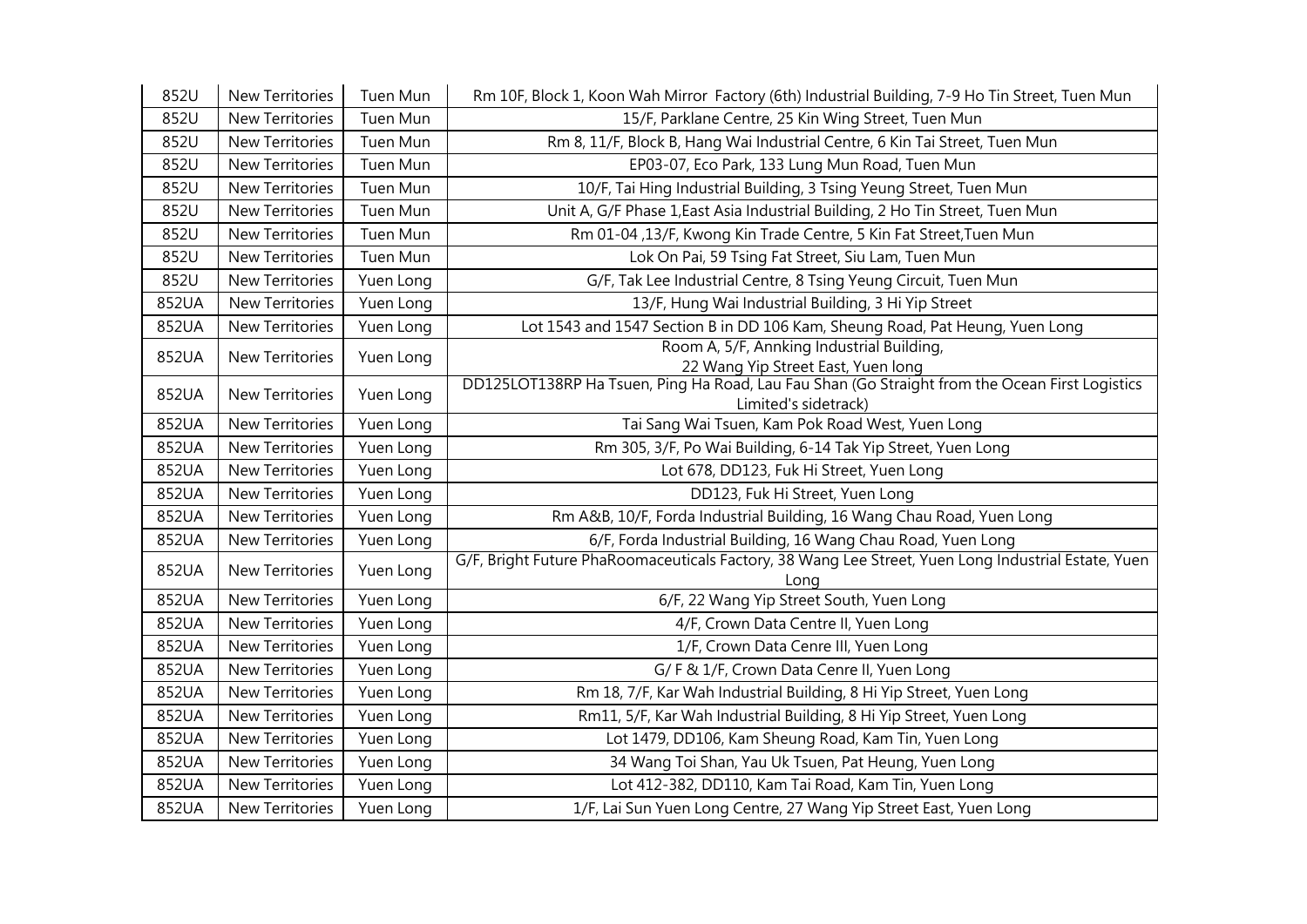| 852UA | New Territories        | Yuen Long | Rm 301, 3/F, Lai Sun Yuen Long Centre, 27 Wang Yip Street East, Yuen Long                                  |
|-------|------------------------|-----------|------------------------------------------------------------------------------------------------------------|
| 852UA | New Territories        | Yuen Long | Rm 411, Lai Sun Yuen Long Centre, 27 Wang Yip Street East, Yuen Long                                       |
| 852UA | New Territories        | Yuen Long | Rm 902, 9/F, Lai Sun Yuen Long Centre, 27 Wang Yip Street East, Yuen Long                                  |
| 852UA | New Territories        | Yuen Long | G/F, Jing Hin Godowns (Yuen Long) Limited, 9 Kin Yip Street, Yuen Long                                     |
| 852UA | <b>New Territories</b> | Yuen Long | Lot 496SBRP, DD109, Shek Kong Airfeild Road, Kam Tin, Yuen Long                                            |
| 852UA | New Territories        | Yuen Long | Lot111, DD122, 1 Castle Peak Road (Ping Shan), Yuen Long                                                   |
| 852UA | New Territories        | Yuen Long | 9/F, Hung Wai Industrial Building, Wang Yip Street West, Yuen Long                                         |
| 852UA | New Territories        | Yuen Long | Fuk Hi Car Park, Fuk Hi Street, Yuen Long                                                                  |
| 852UA | New Territories        | Yuen Long | 11/F, Forda Industrial Building, 16 Wan Chau Road, Yuen Long                                               |
| 852UA | New Territories        | Yuen Long | 5/F, Forda Industrial Building, 16 Wan Chau Road, Yuen Long                                                |
| 852UA | New Territories        | Yuen Long | 1/F, Yuen Long Trade Centre, 33 Wang Yip Street West, Yuen Long                                            |
| 852UA | <b>New Territories</b> | Yuen Long | DD107, Sam Tam Road, 300 Fung Kat Heung, Yuen Long                                                         |
| 852UA | New Territories        | Yuen Long | 1/F, Lot 138RT, DD125, Tai Sang Wai, Fairview, Yuen Long                                                   |
| 852UA | New Territories        | Yuen Long | Lot 125, Ping Ha Road, Lau Fau Shan, Yuen Long                                                             |
| 852UA | New Territories        | Yuen Long | B19C Chau Tau Tsuen, Lok Ma Chau, Yuen Long                                                                |
| 852UA | New Territories        | Yuen Long | 211, Yuen Long Trade Centre, Caste Peak Road, Yuen Long                                                    |
| 852UA | New Territories        | Yuen Long | Lot 1308, DD121, 6A, Ping Tong Street North, Yuen Long                                                     |
| 852UA | New Territories        | Yuen Long | Room I, 6/F, Hung Wai Industrial Building, 3 Hi Yip Street                                                 |
| 852UA | New Territories        | Yuen Long | Rm 03-04, 2/F, Yuen Long Trade Centre, 33 Wang Yip Street West, Yuen Long                                  |
| 852UA | <b>New Territories</b> | Yuen Long | Lot 1018, DD118, Yau Cha Po Tsuen, Tai Shu Ha Road East, Shap Pat Heung, Yuen Long                         |
| 852UA | New Territories        | Yuen Long | 57 Ha Mei San Tsuen, Tin Shui Wai                                                                          |
| 852UA | New Territories        | Yuen Long | Yuen Long Hitech Centre, 11 Wang Yip Street West, Yuen Long                                                |
| 852UA | New Territories        | Yuen Long | Lot 693RP, DD124, Hung Tin Road, Hung Shui Kiu, Yuen Long                                                  |
| 852UA | New Territories        | Yuen Long | Room 16 - 22, 6/F, Mansfield Industrial Centre, 19 Hong Yip Street, Tung Tau Industrial Area, Yuen<br>Long |
| 852UA | New Territories        | Yuen Long | Rm 15-16, 8/F, Lai Sun Yuen Long Centre, 27 Wang Yip Street East, Yuen Long                                |
| 852UA | <b>New Territories</b> | Yuen Long | G/F, Tsun Mee Industrial Building, 8 Wang Yip Street East, Yuen Long                                       |
| 852UB | New Territories        | Yuen Long | 37 Fuk Hi Street, Yuen Long Industrial Estate                                                              |
| 852UB | New Territories        | Yuen Long | Lot 1481RP, DD125, Ha Tsuen Road, Yuen Long                                                                |
| 852UB | New Territories        | Yuen Long | Section 2609-2616, Shan Ha Road, Yuen Long                                                                 |
| 852UB | New Territories        | Yuen Long | 1 Pak Sha Tsuen, Kung Um Road, DD119, Yuen Long                                                            |
| 852UB | <b>New Territories</b> | Yuen Long | 295D, Kung Um Road, Pak Sha Tsuen, Yuen Long                                                               |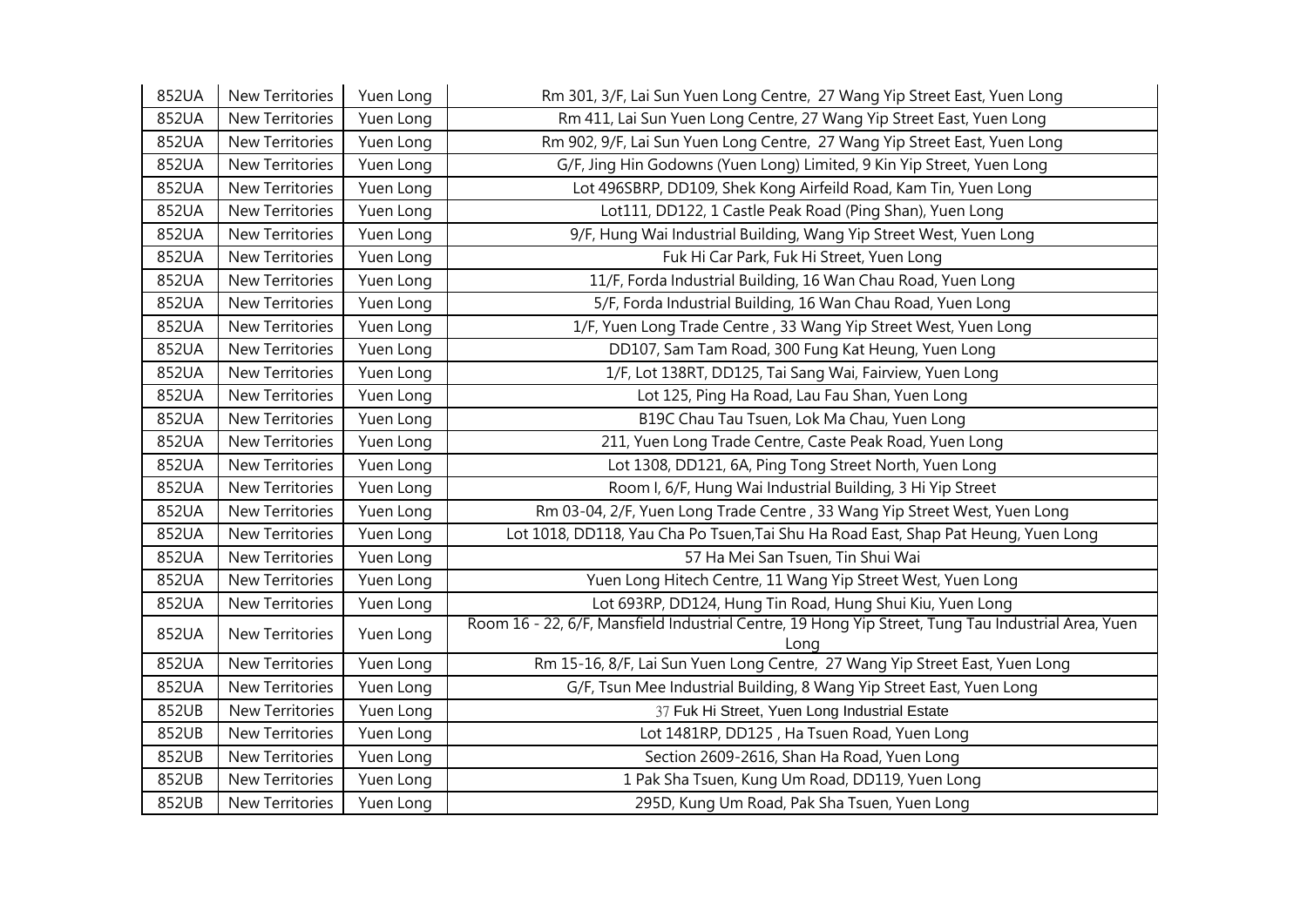| 852UB | <b>New Territories</b> | Yuen Long | Lot 806RP, DD117, Kung Um Road, Pak Sha Tsuen, Yuen Long                |
|-------|------------------------|-----------|-------------------------------------------------------------------------|
| 852UB | New Territories        | Yuen Long | DD1214 Kung Um Road, Pak Sha Tsuen, Yuen Long                           |
| 852UB | New Territories        | Yuen Long | 301H, Kung Um Road, Pak Sha Tsuen, Yuen Long                            |
| 852UB | <b>New Territories</b> | Yuen Long | Lot B40, DD119, Kung Um Road, Pak Sha Tsuen, Yuen Long                  |
| 852UB | New Territories        | Yuen Long | Lot 1584, DD119, Kung Um Road, Pak Sha Tsuen, Yuen Long                 |
| 852UB | New Territories        | Yuen Long | DD104, Tai Sang Wai, Yuen Long                                          |
| 852UB | <b>New Territories</b> | Yuen Long | Tai Sang Wai, 56 Pok Wai Road, Yuen Long                                |
| 852UB | New Territories        | Yuen Long | Lot672-686, DD117, Pak Sha Shan Rd, Yuen Long                           |
| 852UB | New Territories        | Yuen Long | Tin Yan Road, Tin Shui Wai, Yuen Long                                   |
| 852UB | <b>New Territories</b> | Yuen Long | Lot 3722RP, DD104, Man Yuen Chuen, Tai Sang Wai, Yuen Long              |
| 852UB | New Territories        | Yuen Long | Lot 3720SDSS, DD104, Kam Pok Road, Tai San Wai, Yuen Long               |
| 852UB | New Territories        | Yuen Long | 12 Kam Pok Road West, Tai San Wai, Yuen Long                            |
| 852UB | <b>New Territories</b> | Yuen Long | DD104, Yau Pok Road, Tai San Wai, Yuen Long                             |
| 852UB | New Territories        | Yuen Long | Lot 3719, DD104, Kam Pok Road West, Tai San Wai, Yuen Long              |
| 852UB | New Territories        | Yuen Long | G/F, 116 Tong Tau Po Tsuen, Tai Shu Ha Road East, Yuen Long             |
| 852UB | <b>New Territories</b> | Yuen Long | Lot 1723, DD107, Fung Kat Heung, Yuen Long                              |
| 852UB | New Territories        | Yuen Long | Lot 728-730, DD107, Fung Kat Heung Tsuen, Yuen Long                     |
| 852UB | New Territories        | Yuen Long | Lot 1483, DD119, Pak Sha Tsuen, Kung Um Road, Yuen Long                 |
| 852UB | New Territories        | Yuen Long | Ka Lung Road, Kam Tin (San Tin Barracks Side)                           |
| 852UB | New Territories        | Yuen Long | Lot 2912, DD111, Wing Ning Lei, Wang Toi Shan, Yuen Long                |
| 852UB | New Territories        | Yuen Long | 100 Tai Tao Tsuen, Hung Shui Kiu, Yuen Long                             |
| 852UB | New Territories        | Yuen Long | Lot 693R, DD124, Hung Tin Road Yurn Long                                |
| 852UB | <b>New Territories</b> | Yuen Long | Lot 359-362RP, 365RP, 366RP, DD102 Ka Lung Road, San Tin, Yuen Long     |
| 852UB | <b>New Territories</b> | Yuen Long | Lot 1236, DD124, San Sang Tsuen, Hung Shui Kiu, Tin Sam Road, Yuen Long |
| 852UB | New Territories        | Yuen Long | Lot 136RP, DD125, Ping Ha Road, Ha Tsuen, Lau Fau Shan                  |
| 852UB | New Territories        | Yuen Long | DD129, Lau Fau Shan Road, Yuen Long                                     |
| 852UB | New Territories        | Yuen Long | Lot 2439, 2440, 2444RP, 2445RP, DD129, Lau Fau Shan Road, Yuen Long     |
| 852UB | New Territories        | Yuen Long | Lot 260,273,274, DD125, Ha Tsuen, Ping Ha Road, Lau Fau Shan, Yuen Long |
| 852UB | New Territories        | Yuen Long | Lot 3323-B1, DD129 Ping Ha Road, Lau Fau Shan, Yuen Long                |
| 852UB | New Territories        | Yuen Long | Fung Kong Tsuen Road, Ping Ha Road, Lau Fau Shan, Yuen Long             |
| 852UB | New Territories        | Yuen Long | Lot 136-165, DD125, Ping Ha Road, Lau Fau Shan, Yuen Long               |
| 852UB | New Territories        | Yuen Long | Lot 1983RP, DD129, Deep Bay Road, Lau Fau Shan, Yuen Long               |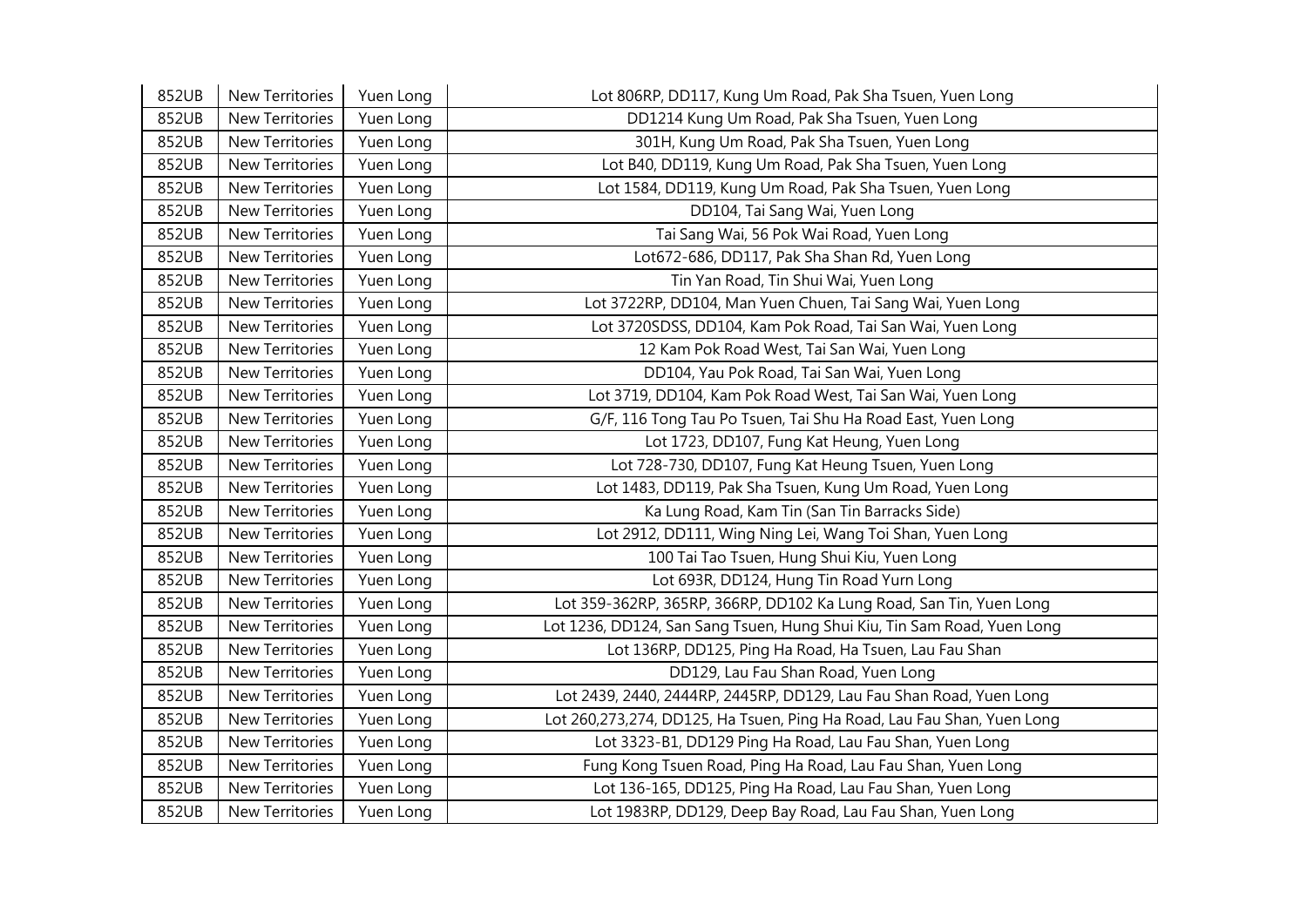| 852UB | New Territories        | Yuen Long | DD129, Mong Tseng Tsuen, Deep Bay Road, Lau Fau Shan, Yuen Long                |
|-------|------------------------|-----------|--------------------------------------------------------------------------------|
| 852UB | <b>New Territories</b> | Yuen Long | Lot196, DD128, 190 Deep Bay Road, Yuen Long                                    |
| 852UB | <b>New Territories</b> | Yuen Long | Lot 372, Lok Man Chau, San Tin, Yuen Long                                      |
| 852UB | New Territories        | Yuen Long | DD105, San Tam Road, Mai Po, Yuen Long                                         |
| 852UB | <b>New Territories</b> | Yuen Long | Lot 105, DD202-204, Mai Po, Yuen Long                                          |
| 852UB | New Territories        | Yuen Long | Lot 764, DD99, Mai Po, Yuen Long                                               |
| 852UB | <b>New Territories</b> | Yuen Long | Lot 4609A, DD104 Ngau Tam Mei, Yuen Long                                       |
| 852UB | <b>New Territories</b> | Yuen Long | Section 4609A & Part of Section 3250B, Lot 104 Ngau Tam Mei, Yuen Long         |
| 852UB | New Territories        | Yuen Long | Ma Kung Ting, Ngau Tam Mei, Yuen Long                                          |
| 852UB | <b>New Territories</b> | Yuen Long | 1649A, 300 Fung Kat Heung, Yuen Long, DD107                                    |
| 852UB | New Territories        | Yuen Long | 300 Fung Kat Heung, Yuen Long                                                  |
| 852UB | New Territories        | Yuen Long | DD127, Kiu Fat Street, Kiu Tau Wai, Ping Shan, Yuen Long                       |
| 852UB | <b>New Territories</b> | Yuen Long | Lot 1341, DD121, SBRP Ping Shan Section, Castle Peak Road, Yuen Long           |
| 852UB | New Territories        | Yuen Long | DD125, Ha Tsuen Road, Ping Shan, Yuen Long                                     |
| 852UB | <b>New Territories</b> | Yuen Long | 1/F, Block A, Energy Industrial Building, San Fui Street, Ping Shan, Yuen Long |
| 852UB | New Territories        | Yuen Long | G/F, 6 Kiu Cheong Road, Ping Shan, Yuen Long                                   |
| 852UB | New Territories        | Yuen Long | Lot 468, 470, 471, DD102, Ka Lung Road, San Tin, Yuen Long                     |
| 852UB | <b>New Territories</b> | Yuen Long | 13 Kiu Wong Street, Ping Shan, Yuen Long                                       |
| 852UB | New Territories        | Yuen Long | 91 Castle Peak Road (San Tin), Yuen Long                                       |
| 852UB | New Territories        | Yuen Long | Lot L074-7, DD124, Ha Tsuen Road, Yuen Long                                    |
| 852UB | <b>New Territories</b> | Yuen Long | Lot 1812, DD125, Ping Ha Road, Yuen Long                                       |
| 852UB | New Territories        | Yuen Long | DD121, 1 Shan Ha Tsuen, Long Hon Road, Yuen Long                               |
| 852UB | New Territories        | Yuen Long | Rm. 1, 2/F, Block A, Energy Industrial Centre, Yuen Long                       |
| 852UB | New Territories        | Yuen Long | 50 Shek Wu Wai Road, San Tin, Yuen Long                                        |
| 852UB | New Territories        | Yuen Long | DD389-391, Shek Wu Wai Rd, San Tin, Lok Ma Chau                                |
| 852UB | New Territories        | Yuen Long | DD105, Shek Wu Wai Rd, Yuen Long                                               |
| 852UB | New Territories        | Yuen Long | 36-38 Tong Yan San Tsuen Road, Yuen Long                                       |
| 852UB | New Territories        | Yuen Long | Lot 1308, DD121, 6A Ping Tong Street North, Ping Shan, Yuen Long               |
| 852UB | New Territories        | Yuen Long | 6 Ping Tong Street South, San Tsuen, Yuen Long                                 |
| 852UB | New Territories        | Yuen Long | 2/F, 8 Tin Pak Road, Tin Shui Wai                                              |
| 852UB | New Territories        | Yuen Long | Lot 2489-2490 Lam Hau Tsuen, Yuen Long                                         |
| 852UB | <b>New Territories</b> | Yuen Long | Lot 63, DD102, Kiu Cheong Road, Kiu Fat Street, Tin Shui Wai                   |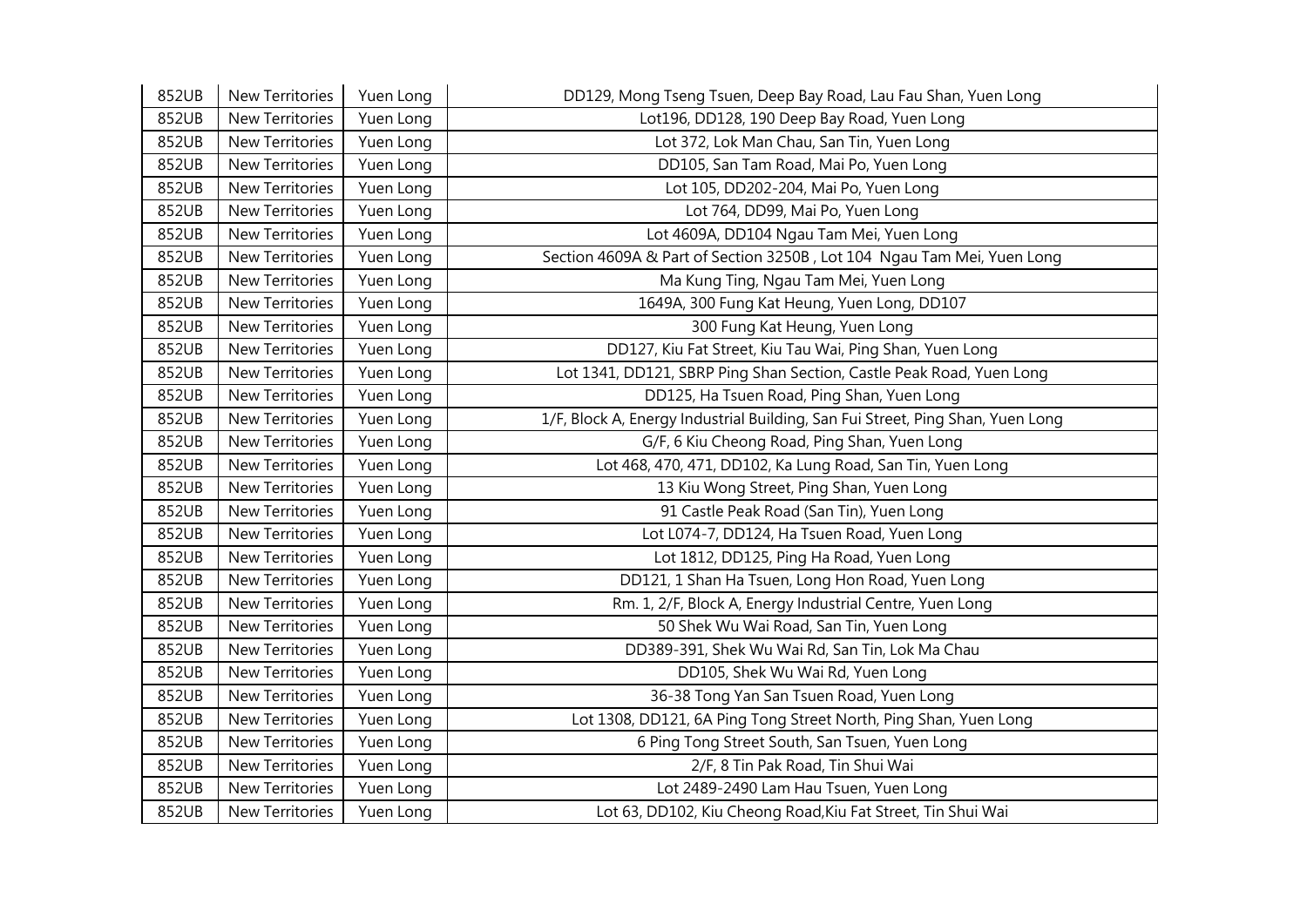| 852UB | New Territories        | Yuen Long | Lot 3719RP, DD104, Man Yuen Tsuen, Yuen Long                                |
|-------|------------------------|-----------|-----------------------------------------------------------------------------|
| 852UB | New Territories        | Yuen Long | G/F, China Win Automobile Plaza, 11 San Hi Tsuen Road, Ping Shan, Yuen Long |
| 852UB | New Territories        | Yuen Long | Lot 156, DD124, 1 Tin Ha Road, Yuen Long                                    |
| 852UB | New Territories        | Yuen Long | 6 Yu Yip Sun Road, Tin Shui Wai                                             |
| 852UB | New Territories        | Yuen Long | Lot 263RP, DD121, Tai Tao Tsuen, Ping Shan, Hung Shui Kiu, Yuen Long        |
| 852UB | <b>New Territories</b> | Yuen Long | DD125, Ping Ha Road, Ha Tsuen, Lau Fau Shan, Yuen Long                      |
| 852UB | New Territories        | Yuen Long | Lot 99, DD769, Mai Po, Yuen Long                                            |
| 852UB | New Territories        | Yuen Long | 111A Tai Shu Ha Road West, Nam Hang Tsuen, Yuen Long                        |
| 852UB | New Territories        | Yuen Long | 53 Kam Pok Road, San Tin, Yuen Long                                         |
| 852UB | New Territories        | Yuen Long | Lot 3719, DD104, Kam Pok Road, Yuen Long                                    |
| 852UB | New Territories        | Yuen Long | Lot 475, DD107, San Tam Road, 300 Fung Kat Heung, Yuen Long                 |
| 852UB | New Territories        | Yuen Long | Lot 2626, DD102, 1 Tung Tau Yuen, San Tin, Yuen Long                        |
| 852UB | New Territories        | Yuen Long | 1 Ki Lun Tsuen, Kwu Tong Road, San Tin, Yuen Long                           |
| 852UB | New Territories        | Yuen Long | DD18 Kwu Tung Road, Yuen Long                                               |
| 852UB | New Territories        | Yuen Long | DD102, 1 Kwu Tung Road, San Tin, Yuen Long                                  |
| 852UB | New Territories        | Yuen Long | Lot 1388-1389, DD102, Ka Lung Road, San Tin, Yuen Long                      |
| 852UB | New Territories        | Yuen Long | Lot 481, DD102, Ka Lung Road, San Tin, Yuen Long                            |
| 852UB | New Territories        | Yuen Long | Luk Mei Tsuen, Ka Lung Road, San Tin, Yuen Long                             |
| 852UB | <b>New Territories</b> | Yuen Long | 50 Yau Pok Road, Pok Wai, San Tin, Yuen Long                                |
| 852UB | New Territories        | Yuen Long | Lot 154, DD105, Mai Po, San Tin, Yuen Long                                  |
| 852UB | New Territories        | Yuen Long | G/F, 101 Castle Peak Road (Mai Po), Yuen Long                               |
| 852UB | New Territories        | Yuen Long | Lot 204-208, DD105, San Tin, Yuen Long                                      |
| 852UB | New Territories        | Yuen Long | Lot 2988, DD129, Lan Fau Shan Road, Yuen Long                               |
| 852UB | <b>New Territories</b> | Yuen Long | 105 Mai Po Lung Tsuen, San Tin, Yuen Long                                   |
| 852UB | <b>New Territories</b> | Yuen Long | G/F, Mai Po Lung Road, Yuen Long                                            |
| 852UB | New Territories        | Yuen Long | Lot 774, DD105, Shek Wu Wai Road, San Tin, Yuen Long                        |
| 852UB | New Territories        | Yuen Long | Lot 733RP, DD99, San Tin, Yuen Long                                         |
| 852UB | New Territories        | Yuen Long | 806RP, Kung Um Road, Pak Sha Tsuen, Yuen Long                               |
| 852UB | New Territories        | Yuen Long | Lot 1163, DD119, No.3 Road, Kung Um Road, Pak Sha Tsuen, Yuen Long          |
| 852UB | New Territories        | Yuen Long | 23 Tai Tong Shan Road, Yuen Long                                            |
| 852UB | New Territories        | Yuen Long | Kam Pok Road West, Tai San Wai, Yuen Long                                   |
| 852UB | New Territories        | Yuen Long | DD107,422A,422B&435, Fung Kat Heung, Yuen Long                              |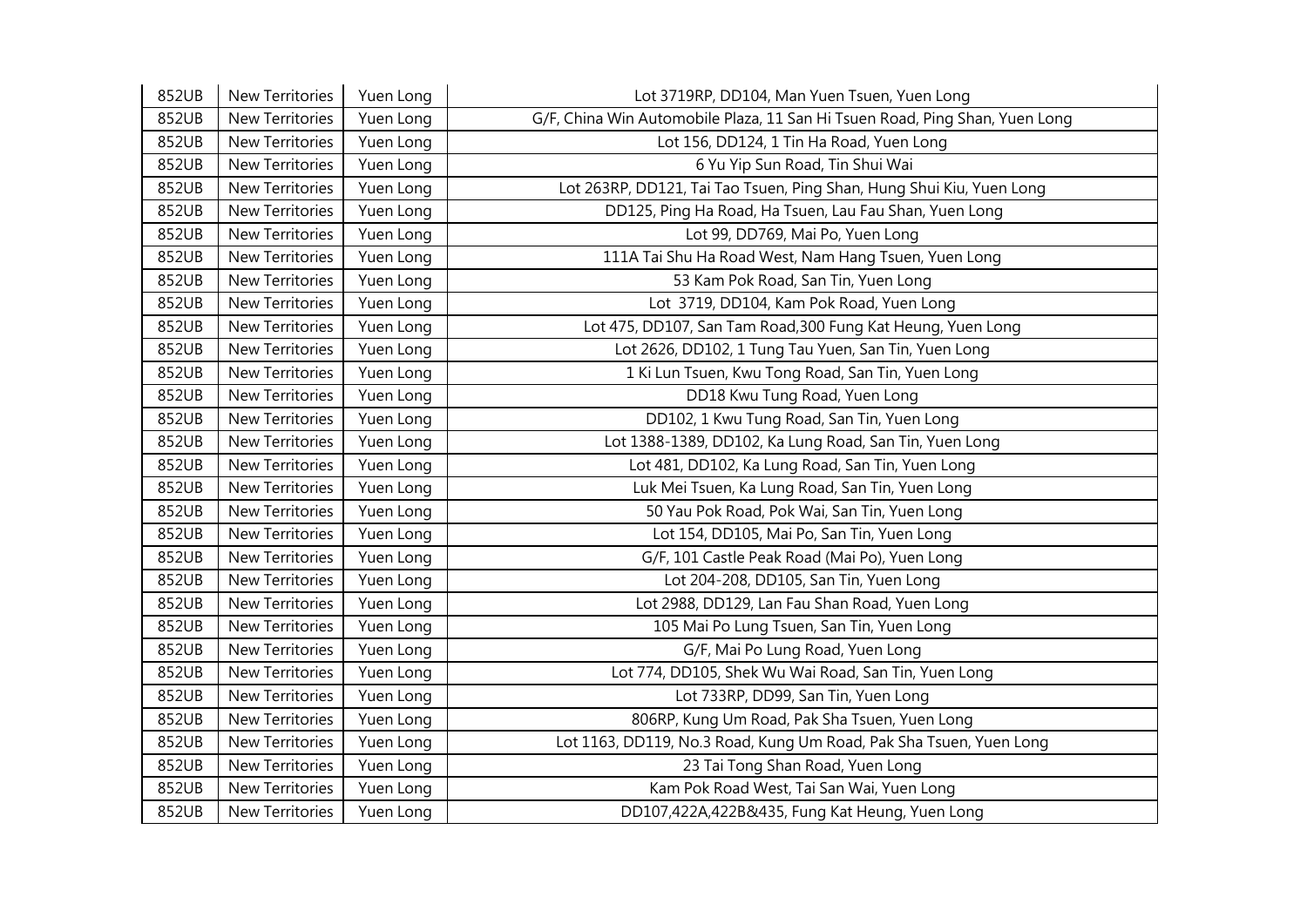| 852UB | New Territories        | Yuen Long | Lot 1241, DD119, Kung Um Road, Pak Sha Tsuen, Yuen Long                                 |
|-------|------------------------|-----------|-----------------------------------------------------------------------------------------|
| 852UB | New Territories        | Yuen Long | Lot 748-798, DD117, Kung Um Road, Pak Sha Tsuen, Yuen Long                              |
| 852UB | New Territories        | Yuen Long | Lot 744B, DD117, Kung Um Road, Pak Sha Tsuen, Yuen Long                                 |
| 852UB | New Territories        | Yuen Long | Lot 2675, DD102, Kwu Tung Road, San Tin, Yuen Long                                      |
| 852UB | New Territories        | Yuen Long | G/F, 9A Wo Ping San Tsuen, Hung Shui Kiu, Yuen Long                                     |
| 852UB | New Territories        | Yuen Long | Lot 1196, DD119, Wong Nai Tun Tsuen, Yuen Long                                          |
| 852UB | New Territories        | Yuen Long | 1377 Ka Lung Road, Yuen Long                                                            |
| 852UB | New Territories        | Yuen Long | Lot 125PR DD516-520, Yuen Long                                                          |
| 852UB | New Territories        | Yuen Long | Lot 3066-3116RP, DD129, Sha Kong Wai, Lau Fau Shan, Yuen Long                           |
| 852UB | New Territories        | Yuen Long | Lot 809-810, DD124, Hung Shui Kiu Tsuen, Yuen Long                                      |
| 852UB | New Territories        | Yuen Long | Lot 255, DD99, Lok Ma Chau, Yuen Long (San Tin Huanggang entrance of Wai Fung Car Park) |
| 852UB | New Territories        | Yuen Long | Lot 104, SheungChuk Yuen, Ngau Tam Mei, Yuen Long                                       |
| 852UB | <b>New Territories</b> | Yuen Long | 129 Ping Ha Road, Yuen Long                                                             |
| 852UB | New Territories        | Yuen Long | Lot 840 845 846S B RP, DD125, Ping Ha Rd, Ping Shan, Yuen Long                          |
| 852UB | New Territories        | Yuen Long | 6 Ping Tong Street North, Ping Shan, Yuen Long                                          |
| 852UB | New Territories        | Yuen Long | G/F, 30 Ping Tong Street South, Ping Shan, Yuen Long                                    |
| 852UB | New Territories        | Yuen Long | No.19, Middle Level, Tong Yan San Tsuen, Ping Shan, Yuen Long                           |
| 852UB | New Territories        | Yuen Long | DD120, Shan Ha Tsuen, Yuen Long                                                         |
| 852UB | New Territories        | Yuen Long | Vanquish Parking, Shan Ha Tsuen, Yuen Long                                              |
| 852UB | New Territories        | Yuen Long | Lot 2296, DD120, Shap Pat Heung Road, Yuen Long                                         |
| 852UB | New Territories        | Yuen Long | No. 1000RP 1001 1002 B1521 Tong Yan San Tsuen, Yuen Long Shan Ha Road, Yuen Long        |
| 852UB | New Territories        | Yuen Long | 10 Tong Tai Road, Tong Yan San Tsuen Road, Yuen Long                                    |
| 852UB | New Territories        | Yuen Long | Lot 1387RP, 1389RP, DD121, Ma Fung Ling Road, Tong Yan San Tsuen, Yuen Long             |
| 852UB | <b>New Territories</b> | Yuen Long | Lot 156, DD124, Tin Ha Road, Yuen Long                                                  |
| 852UB | New Territories        | Yuen Long | DD107 207172, Fung Kat Heung, San Tam Road, Yuen Long                                   |
| 852UB | New Territories        | Yuen Long | Lot 661-674, DD99, San Tin, Yuen Long                                                   |
| 852UB | New Territories        | Yuen Long | Lot 2234RP, DD102, San Tin, Yuen Long                                                   |
| 852UB | New Territories        | Yuen Long | Lot 204-208RP, DD105, SanTin, Yuen Long                                                 |
| 852UB | New Territories        | Yuen Long | Lot 2626, DD102, Tung Tau Wai Tsuen, San Tin, Yuen Long                                 |
| 852UB | New Territories        | Yuen Long | Lot 1998RP, DD125, Ha Tsuen, Yuen Long                                                  |
| 852UB | New Territories        | Yuen Long | Lot 98, DD165-181, Kwu Tung Road, San Tin, Yuen Long                                    |
| 852UB | New Territories        | Yuen Long | Lot 2909-2911, DD102, Kwu Tung Road, San Tin, Yuen Long                                 |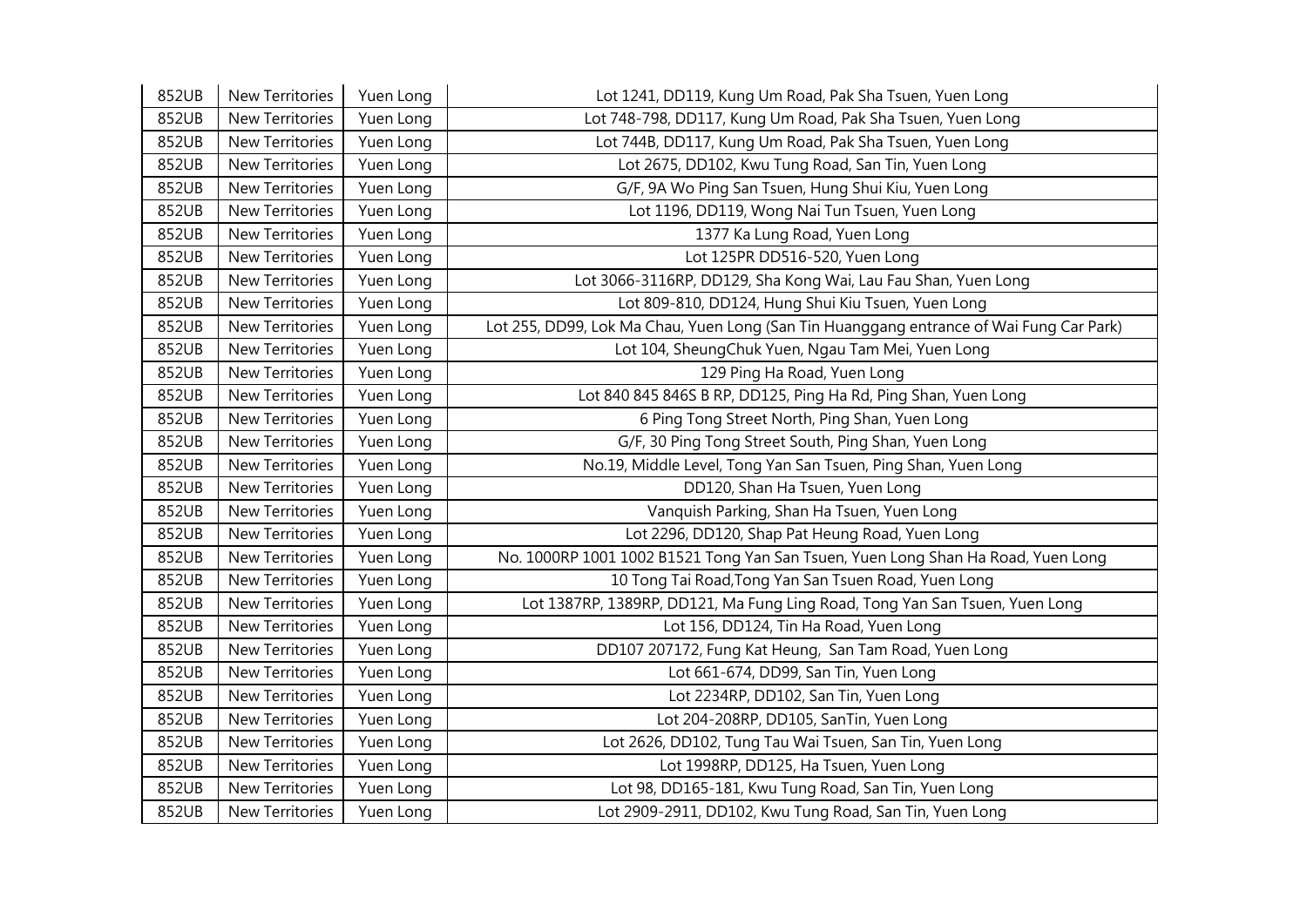| 852UB | New Territories        | Yuen Long | Lot 349RP, Ka Lung Road, San Tin, Yuen Road                                                 |
|-------|------------------------|-----------|---------------------------------------------------------------------------------------------|
| 852UB | New Territories        | Yuen Long | 10 Siu Hum Tsuen, Ka Lung Road, San Tin, Yuen Long                                          |
| 852UB | New Territories        | Yuen Long | DD118, Tai Shu Ha Road West, Yuen Long                                                      |
| 852UB | New Territories        | Yuen Long | Lot 136, DD128, Fung Kong Tsuen, Lau Fau Shan                                               |
| 852UB | New Territories        | Yuen Long | DD104, Mai Po, San Tin, Yuen Long                                                           |
| 852UB | New Territories        | Yuen Long | Lot 205RP, DD104, 1 San Tin Village, Mai Po, Yuen Long                                      |
| 852UB | New Territories        | Yuen Long | Section 2556B, DD104 Ha Chuk Yuen Tsuen, Ngau Tam Mei, San Tin, Yuen Long                   |
| 852UB | New Territories        | Yuen Long | Lot 2248, DD102, Ki Lun Shan Tsuen, San Tin, Yuen Long                                      |
| 852UB | New Territories        | Yuen Long | G/F, 201A Zongzheng New Village, Tai Tong Road, Yuen Long                                   |
| 852UB | <b>New Territories</b> | Yuen Long | Lot 3170, DD129, Ping Ha Road, Lau Fau Shan, Yuen Long                                      |
| 852UB | New Territories        | Yuen Long | Lot 889, DD129, Mong Tseng Tsuen, Deep Bay Road, Lau Fau Shan                               |
| 852UB | New Territories        | Yuen Long | 308 Shan Ha Tsuen, Yuen Long                                                                |
| 852UB | New Territories        | Yuen Long | Lot 447, DD107, Sam Tam Road, 300 Fung Kat Heung, Yuen Long                                 |
| 852UB | New Territories        | Yuen Long | 167 Fung Kat Heung, Sam Tam Road, Yuen Long                                                 |
| 852UB | New Territories        | Yuen Long | Lot 2521, DD102, Ka Lung Road, Yuen Long                                                    |
| 852UB | New Territories        | Yuen Long | Lot 3720, DD104, Yau Pok Road, Pok Wai, San Tin, Yuen Long                                  |
| 852UB | New Territories        | Yuen Long | Lot 1803-1806, DD125, Ping Ha Road, Lau Fau Shan, Yuen Long                                 |
| 852UB | New Territories        | Yuen Long | Lot 2, Kung Um Road, Pak Sha Tsuen, Yuen Long                                               |
| 852UB | New Territories        | Yuen Long | 10 Kiu Cheong Road, Kiu Fat Street, Ping Shan, Yuen Long                                    |
| 852UB | New Territories        | Yuen Long | G/F, Ying Cheong Industrial Building, 7 Kiu Shing Street, Kiu Tau Wai, Ping Shan, Yuen Long |
| 852UB | New Territories        | Yuen Long | Lot 2291-2292, 2294-2295, DD129, Lau Fau Shan, Yuen Long                                    |
| 852UB | <b>New Territories</b> | Tuen Mun  | Lot DD125, No. 11-19 Warehouse, Ha Tsuen Road, Ping Shan, Yuen Long                         |
| 852UB | New Territories        | Tuen Mun  | 13/F, Phase 2, YKK Building, 2 San Lik Street, Tuen Mun                                     |
| 852UB | New Territories        | Tuen Mun  | Lot 2721, DD124, Tan Kwai Tsuen, 1 Hung Shui Kiu, Tuen Mun                                  |
| 852UB | <b>New Territories</b> | Yuen Long | 300 Fung Kat Heung, Yuen Long                                                               |
| 852UB | New Territories        | Tuen Mun  | 130 Castle Peak Road (Lam Tei), Tuen Mun                                                    |
| 852UB | New Territories        | Tuen Mun  | 100 Tai To Tsuen Road, Hung Shui Kiu, Yuen Long                                             |
| 852UB | New Territories        | Tuen Mun  | 30A, Hung Shui Kiu Main Street, Yuen Long                                                   |
| 852UB | New Territories        | Tuen Mun  | No. 9-10, Hung Shui Kiu Main Street                                                         |
| 852UB | <b>New Territories</b> | Tuen Mun  | Lot 809-810, DD124, Hung Uk Tsuen, Hung Shui Kiu, Yuen Long                                 |
| 852UB | New Territories        | Tuen Mun  | 14/F, Tuen Mun Distribution Centre Block 1, 3A Hung Cheung Road, Tuen Mun                   |
| 852UB | New Territories        | Tuen Mun  | Rm 302, Tins Centre Block 3, Hung Cheung Road, Tuen Mun                                     |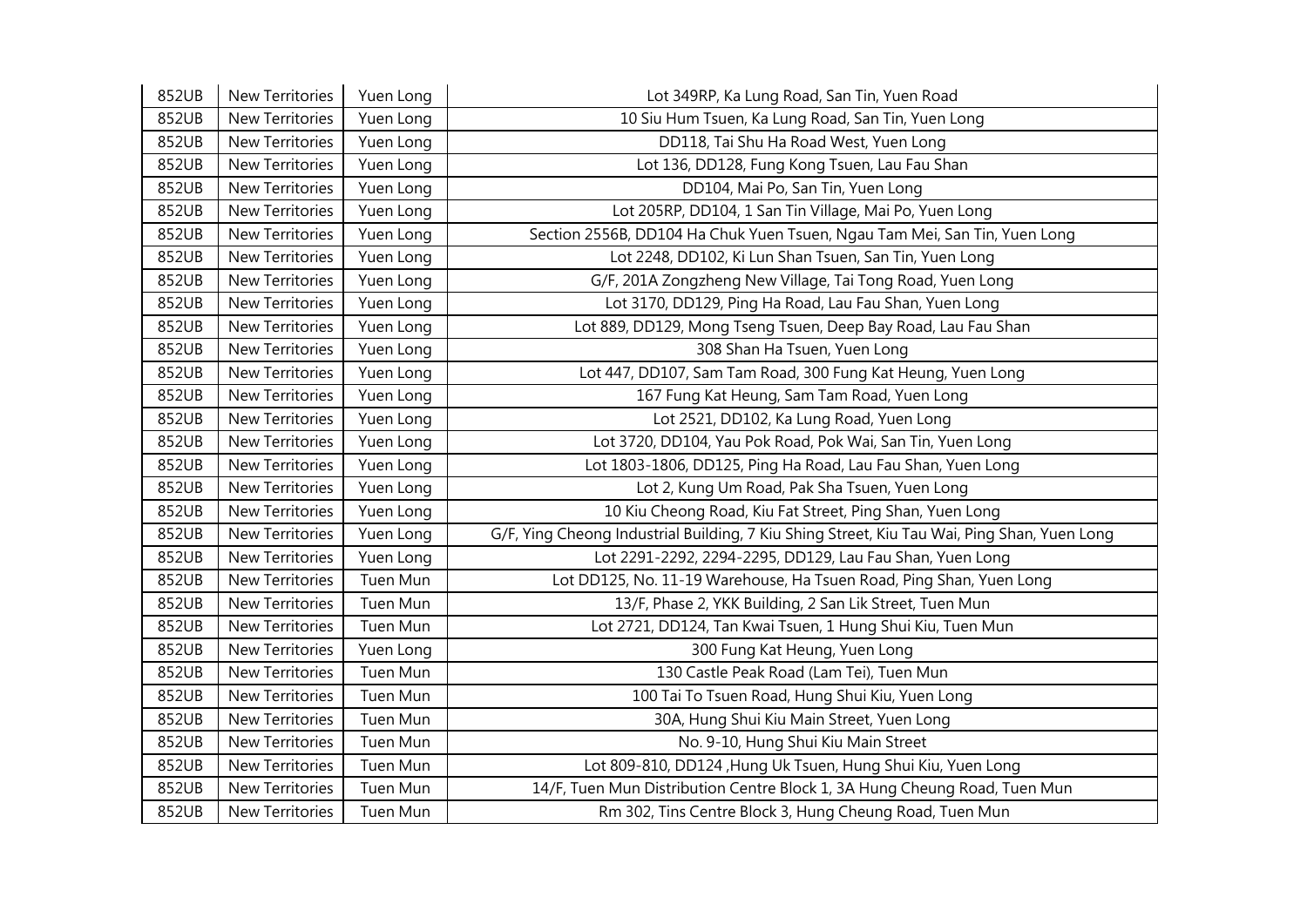| 852UB | New Territories        | Tuen Mun  | Rm 3-4, 7/F, Tins Centre Block 3, Hung Cheung Road, Tuen Mun                 |
|-------|------------------------|-----------|------------------------------------------------------------------------------|
| 852UB | New Territories        | Tuen Mun  | 15/F, Block A, Western Plaza, 3 Sun On Street, Tuen Mun                      |
| 852UB | New Territories        | Tuen Mun  | 9/F, Western Plaza, 3 Sun On Street, Tuen Mun                                |
| 852UB | New Territories        | Tuen Mun  | 20/F, Phase 2, Ykk Building, 2 Sun Lik Street, Tuen Mun                      |
| 852UB | New Territories        | Tuen Mun  | 18/F, Phase 3, Ykk Building, 2 Sun Lik Street, Tuen Mun                      |
| 852UB | New Territories        | Yuen Long | Lot 1215-1217-1255R, DD125, Ping Ha Rd, Ping Shan, Yuen Long                 |
| 852UB | New Territories        | Tuen Mun  | Lot 89-90, DD125, 1 Ping Ha Road, Lau Fau Shan                               |
| 852UB | New Territories        | Tuen Mun  | Lot 128, DD125, Ha Tsuen Road, Ha Tsuen, Yuen Long                           |
| 852UB | New Territories        | Tuen Mun  | Lot 15-24, DD125, Ha Tsuen Road, Ha Tsuen, Tuen Mun                          |
| 852UB | <b>New Territories</b> | Tuen Mun  | G/F, 76 Shun Tat Street, Nam Tei, Tuen Mun                                   |
| 852UB | New Territories        | Tuen Mun  | Rm 512, Block 2, Nan Fung Industrial Centre, 18 Tin Hau Road, Tuen Mun       |
| 852UB | New Territories        | Tuen Mun  | Rm 07-12, 6/F, Nan Fung Industrial City Block 4, 18 Tin Hau Road, Tuen Mun   |
| 852UB | New Territories        | Tuen Mun  | Rm 4 - 6, 3/F, Block 4, Nan Fung Industrial City, 18 Tin Hau Road, Tuen Mun  |
| 852UB | New Territories        | Tuen Mun  | 8/F, Block 1, Playmates Factory Building, 1 Tin Hau Road, Tuen Mun           |
| 852UB | New Territories        | Tuen Mun  | Rm 1301-1302, Tins Centre Block 3, Tuen Mun                                  |
| 852UB | New Territories        | Tuen Mun  | 9/F, Block 1, Tuen Mun Distribution Centre, 3A Hung Cheung Road, Tuen Mun    |
| 852UB | New Territories        | Tuen Mun  | 11/F, Block 2, Tuen Mun Distribution Centre, 3A Hung Cheung Road, Tuen Mun   |
| 852UB | <b>New Territories</b> | Tuen Mun  | 14/F, Block 2, Tuen Mun Distribution Centre, 3A Hung Cheung Road, Tuen Mun   |
| 852UB | New Territories        | Tuen Mun  | Rm B, 7/F, Tuen Mun Distribution Centre, 3A Hung Cheung Road, Tuen Mun       |
| 852UB | New Territories        | Tuen Mun  | G/F, Block 2, Tuen Mun Distribution Centre, 3A Hung Cheung Road, Tuen Mun    |
| 852UB | New Territories        | Tuen Mun  | 3/F, Tuen Mun Distribution Centre Block 2, 3A Hung Cheung Road, Tuen Mun     |
| 852UB | New Territories        | Tuen Mun  | 15/F, Tuen Mun Distribution Centre Block 1, 3A Hung Cheung Road, Tuen Mun    |
| 852UB | <b>New Territories</b> | Tuen Mun  | 9/F, Tuen Mun Distribution Centre Block 1 & 2, 3A Hung Cheung Road, Tuen Mun |
| 852UB | <b>New Territories</b> | Tuen Mun  | Rm 1A, 2C-D, 10B & 10D, Tins Centre Block 9, 3B Hung Cheung Road, Tuen Mun   |
| 852UB | New Territories        | Tuen Mun  | 3/F, Tins Centre Block 9, 3B Hung Cheung Road, Tuen Mun                      |
| 852UB | New Territories        | Tuen Mun  | 6/F, Tins Centre Block 9, 3B Hung Cheung Road, Tuen Mun                      |
| 852UB | New Territories        | Tuen Mun  | Rm 7B, Tins Centre Block 9, 3B Hung Cheung Road, Tuen Mun                    |
| 852UB | New Territories        | Tuen Mun  | 8/F, Tins Centre Block 9, 3B Hung Cheung Road, Tuen Mun                      |
| 852UB | <b>New Territories</b> | Tuen Mun  | G/F, Tins Centre Block 9, 3B Hung Cheung Road, Tuen Mun                      |
| 852UB | New Territories        | Tuen Mun  | Rm 17B, Block B, 3 Tins Centre Block 3, Hung Cheung Road, Tuen Mun           |
| 852UB | New Territories        | Tuen Mun  | G/F, 3 Tins Centre Block 3, Hung Cheung Road, Tuen Mun                       |
| 852UB | <b>New Territories</b> | Tuen Mun  | Rm 1402, Tins Centre Block 3, 3 Hung Cheung Road, Tuen Mun                   |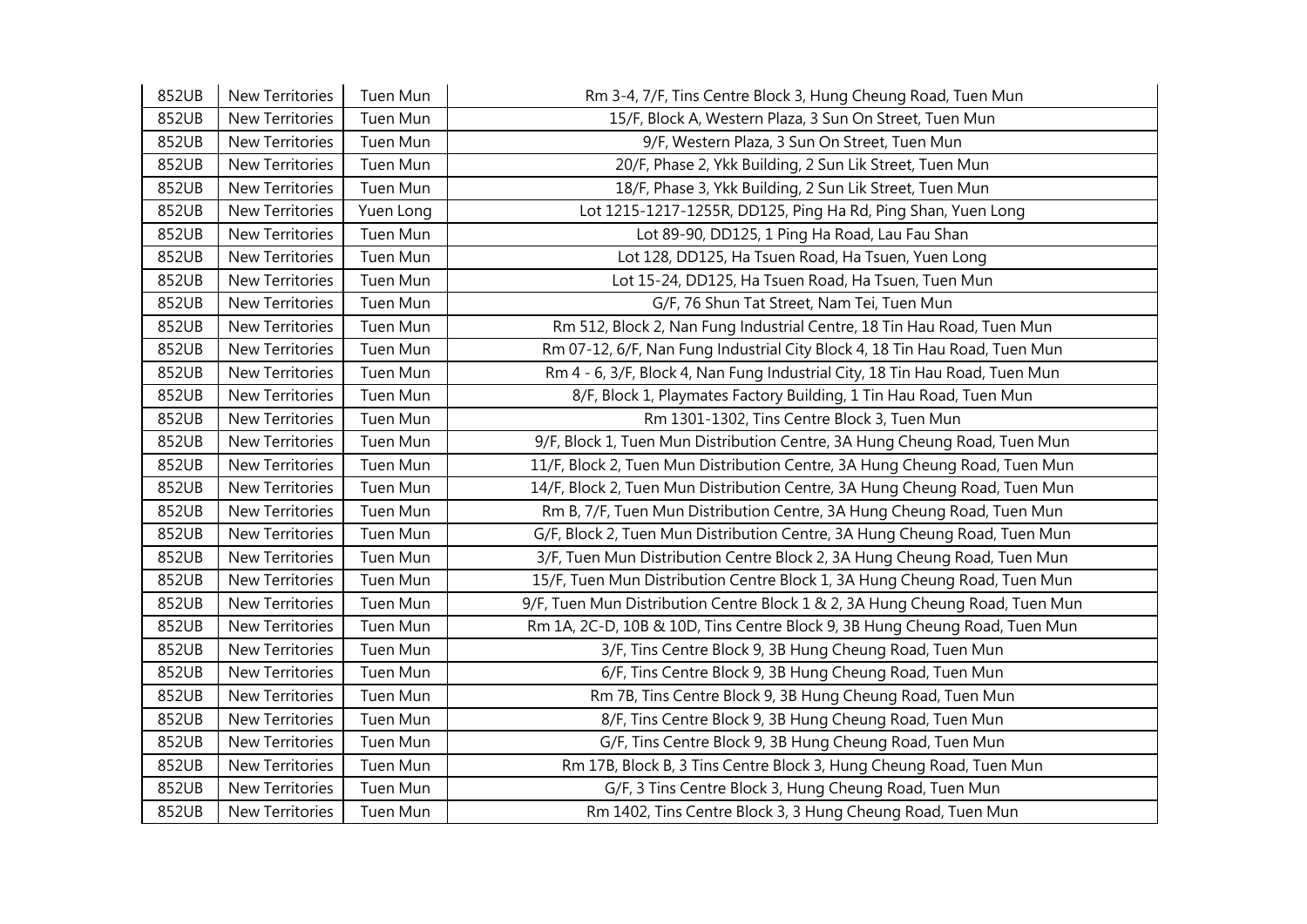| 852UB | New Territories        | Tuen Mun  | Rm 1601-04, 3 Tins Centre Block 3, Hung Cheung Road, Tuen Mun                    |
|-------|------------------------|-----------|----------------------------------------------------------------------------------|
| 852UB | New Territories        | Tuen Mun  | 1/F & 3/F, Tins Centre Block 3, 3 Hung Cheung Road, Tuen Mun                     |
| 852UB | New Territories        | Tuen Mun  | Rm 602, 3 Tins Centre Block 3, Hung Cheung Road, Tuen Mun                        |
| 852UB | New Territories        | Tuen Mun  | 1/F & Rm 3-4, 6/F, 3 Tins Centre Block 3, Hung Cheung Road, Tuen Mun             |
| 852UB | New Territories        | Tuen Mun  | Lot 756RP, DD130, Lam Tei, Tuen Mun                                              |
| 852UB | New Territories        | Tuen Mun  | 308 Nai Wai, Lam Tei, Tuen Mun                                                   |
| 852UB | New Territories        | Tuen Mun  | Lot 1184, DD130, Nai Wai, Tuen Mun                                               |
| 852UB | New Territories        | Yuen Long | DD125, Ha Tsuen Road, Ping Shan, Yuen Long                                       |
| 852UB | New Territories        | Tuen Mun  | DD124, 4-7 Ha Tsuen Road, Yuen Long                                              |
| 852UB | New Territories        | Tuen Mun  | Lot 124, DD57, Tin Ha Road, Tuen Mun                                             |
| 852UB | New Territories        | Tuen Mun  | Lot 4-7, DD124, Ha Tsuen Road, Yuen Long                                         |
| 852UB | New Territories        | Yuen Long | DD125, Ha Tsuen Road, Ping Shan, Yuen Long                                       |
| 852UB | <b>New Territories</b> | Tuen Mun  | Unit 511, Block 1, Nan Fung Industrial City, 18 Tin Hau Road, Tuen Mun           |
| 852UB | New Territories        | Tuen Mun  | Unit 606, Block 1, Nan Fung Industrial City, 18 Tin Hau Road, Tuen Mun           |
| 852UB | New Territories        | Tuen Mun  | Unit 1404B, 14/F, Block 4, Nan Fung Industrial City, 18 Tin Hau Road, Tuen Mun   |
| 852UB | <b>New Territories</b> | Tuen Mun  | Unit 03-01 8/F, Block 4, Nan Fung Industrial City, 18 Tin Hau Road, Tuen Mun     |
| 852UB | <b>New Territories</b> | Tuen Mun  | Bhotai Industrial Building, 13 San On Street, Tuen Mun                           |
| 852UB | New Territories        | Tuen Mun  | 10/F, Yau Tak Industrial Building, 21 Sun On Street, Tuen Mun                    |
| 852UB | New Territories        | Tuen Mun  | 7/F-8/F, Block B, 13/F & 15/F, Block A, Western Plaza, 3 Sun On Street, Tuen Mun |
| 852UB | New Territories        | Tuen Mun  | 1/F, Western Plaza, 3 Sun On Street, Tuen Mun                                    |
| 852UB | New Territories        | Tuen Mun  | 6/F, Phase 3, Ykk Building, 2 Sun Lik Street, Tuen Mun                           |
| 852UB | New Territories        | Tuen Mun  | 12/F, Phase 2, Ykk Building, 2 Sun Lik Street, Tuen Mun                          |
| 852UB | New Territories        | Tuen Mun  | 4/F, Phase 2, Ykk Building, 2 Sun Lik Street, Tuen Mun                           |
| 852UB | <b>New Territories</b> | Tuen Mun  | 9/F & 13/F, Phase 3, Ykk Building, 2 Sun Lik Street, Tuen Mun                    |
| 852UB | New Territories        | Tuen Mun  | 1/F, Block A, Western Plaza, 3 Sun On Street, Tuen Mun                           |
| 852UB | New Territories        | Tuen Mun  | G/F & 5/F, Shing On Industrial Building, 14 San On Street, Tuen Mun              |
| 852UB | New Territories        | Tuen Mun  | G/F, Shan Ling Industrial Building, 15 San On Street, Tuen Mun                   |
| 852UB | New Territories        | Tuen Mun  | 11A & 2/F, Block A, Western Plaza, 3 Sun On Street, Tuen Mun                     |
| 852UB | <b>New Territories</b> | Tuen Mun  | 4/F, Ykk Building Phase I, 2 San Lik Street, Tuen Mun                            |
| 852UB | <b>New Territories</b> | Tuen Mun  | 10/F, YKK Building Phase II & III, 2 San Lik Street, Tuen Mun                    |
| 852UB | New Territories        | Tuen Mun  | Rm 02, 7/F, Block E, Tuen Mun Industrial Centre, 2 San Ping Circuit, Tuen Mun    |
| 852UB | <b>New Territories</b> | Tuen Mun  | Flat B, G/F, Yau Tak Industrial Building, 10 Tin Hau Road, Tuen Mun              |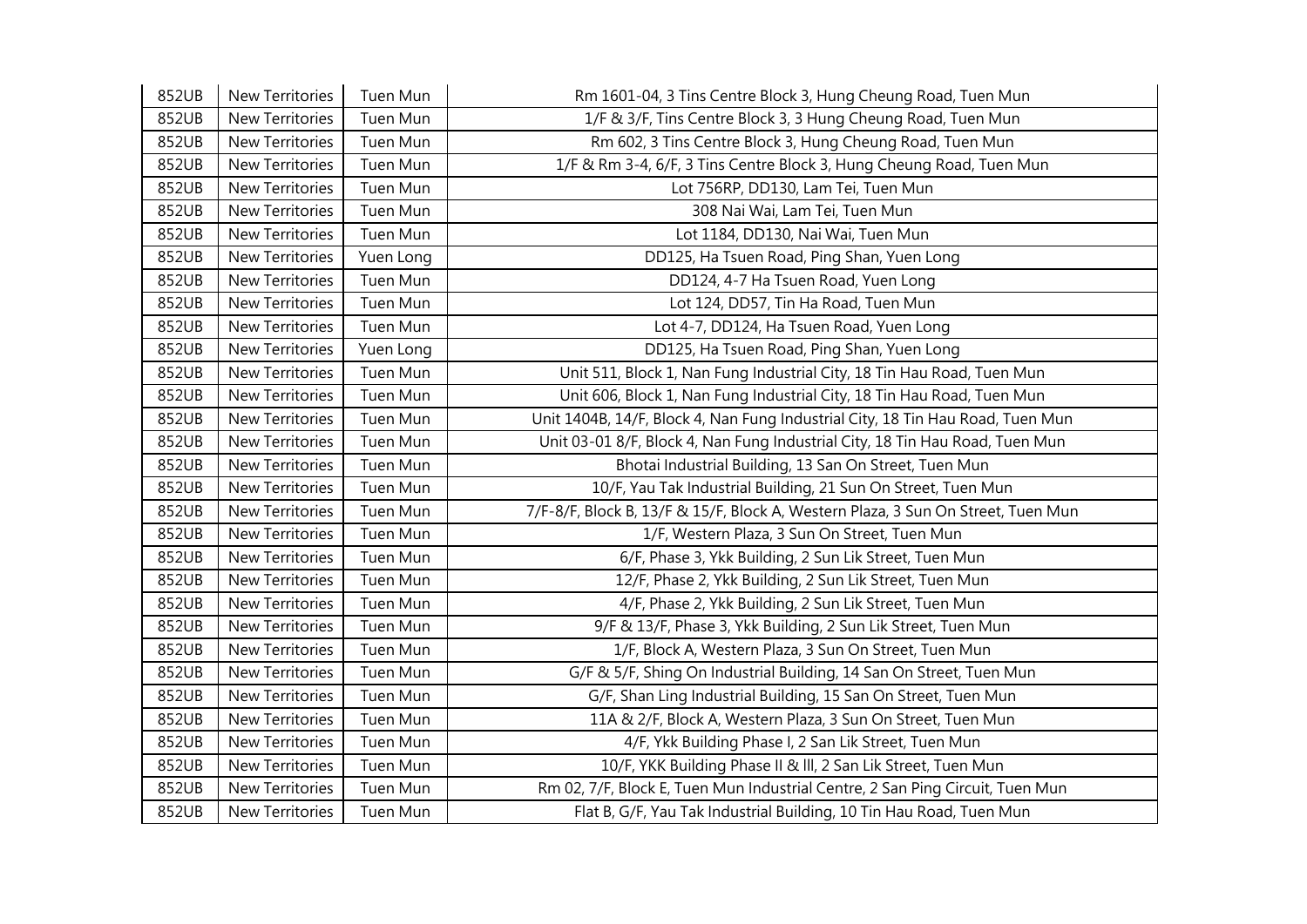| 852UB | New Territories        | Tuen Mun  | G/F, 30B Hung Shui Kiu Main Street, Tuen Mun                                    |
|-------|------------------------|-----------|---------------------------------------------------------------------------------|
| 852UB | New Territories        | Tuen Mun  | DD124, Tan Kwai Tsuen Road, Hung Shui Kiu, Yuen Long                            |
| 852UB | New Territories        | Tuen Mun  | G/F, 305 Tin Tei Yan Road, Hung Shui Kiu, Yuen Long                             |
| 852UB | New Territories        | Tuen Mun  | Lot 1194, DD125, Ha Tsuen Road, Ping Shan, Yuen Long                            |
| 852UB | <b>New Territories</b> | Tuen Mun  | Lot 1180, DD125, Ha Tsuen Road, Ha Tsuen, Yuen Long                             |
| 852UB | New Territories        | Tuen Mun  | 124 Ha Tsuen Road, Ha Tsuen, Yuen Long                                          |
| 852UB | New Territories        | Tuen Mun  | Lot 1228, DD125, Ha Tsuen Road, Yuen Long                                       |
| 852UB | New Territories        | Tuen Mun  | 19/F, Phase 2, Ykk Building, 2 Sun Lik Street, Tuen Mun                         |
| 852UB | New Territories        | Tuen Mun  | 12/F, Shing On Industrial Building, 14 San On Street, Tuen Mun                  |
| 852UB | New Territories        | Tuen Mun  | 19/F, Phase 1, Ykk Building, 2 Sun Lik Street, Tuen Mun                         |
| 852UB | New Territories        | Tuen Mun  | 4/F, Tins Centre Block 2, 3A Hung Cheung Road, Tuen Mun                         |
| 852UB | New Territories        | Tuen Mun  | 5/F, Shan Ling Industrial Building, 15 San On Street, Tuen Mun                  |
| 852UB | <b>New Territories</b> | Yuen Long | Lot 2379 2382, DD102, Kwu Tung Road, San Tin, Yuen Long                         |
| 852UB | New Territories        | Tuen Mun  | Rm 01-02, 7/F, Tins Centre Block 3, 3 Hung Cheung Road, Tuen Mun                |
| 852UB | New Territories        | Yuen Long | Lot 102, DD98, Kwu Tung Road, San Tin, Yuen Long                                |
| 852UB | New Territories        | Yuen Long | Lot 3221, DD129, Ping Ha Road, Ha Tsuen, Lau Fau Shan, Yuen Long                |
| 852UB | <b>New Territories</b> | Tuen Mun  | Rm 501-502, 5/F, Tins Centre Block 3, 3 Hung Cheung Road, Tuen Mun              |
| 852UB | New Territories        | Tuen Mun  | 1 Hop Shing Wai, Mai Po, Yuen Long                                              |
| 852UB | New Territories        | Yuen Long | 43-45 Fuk Hi Street, Yuen Long                                                  |
| 852UB | New Territories        | Tuen Mun  | Rm 3, 23/F, Luen Cheong Can Centre, 8 Yip Wong Road, Tuen Mun                   |
| 852UB | New Territories        | Tuen Mun  | Room D1, 3/F, Block D, Tuen Mun Industrial Centre, 2 San Ping Circuit, Tuen Mun |
| 852UB | New Territories        | Tuen Mun  | Rm A-B, 8/F, Tins Centre Block 1, 3 Hung Cheung Road, Tuen Mun                  |
| 852UB | New Territories        | Tuen Mun  | 19/F, Phase 3, YKK Building, 7 San Ping Street, Tuen Mun                        |
| 852UB | New Territories        | Yuen Long | Lot 2237, DD102, Ki Lun Tsuen, San Tin, Yuen Long                               |
| 852UB | New Territories        | Yuen Long | Lot 1228, DD125, Ha Tsuen Road, Ha Tsuen, Yuen Long                             |
| 852UB | New Territories        | Yuen Long | Lot 1198, DD119, Kung Um Road, Yuen Long                                        |
| 852UB | New Territories        | Yuen Long | Lot 1204-1208, 1213-1215, DD125, Ha Tsuen Road, Yuen Long                       |
| 852UB | New Territories        | Yuen Long | Lot 794-795, DD124, Hung Tin Road, Hung Shui Kiu, Yuen Long                     |
| 852UB | New Territories        | Yuen Long | Lot 481, DD107, Fung Kat Heung, Yuen Long                                       |
| 852UB | New Territories        | Yuen Long | 8 Siu Hum Tsuen, Ka Lung Road, San Tin, Yuen Long                               |
| 852UB | New Territories        | Yuen Long | DD124, HKDC Warehouse No.2, Tin Ha Road, Yuen Long                              |
| 852UB | New Territories        | Yuen Long | Unit 07, 7/F, Block 1, Nan Fung Industrial City, 18 Tin Hau Road, Tuen Mun      |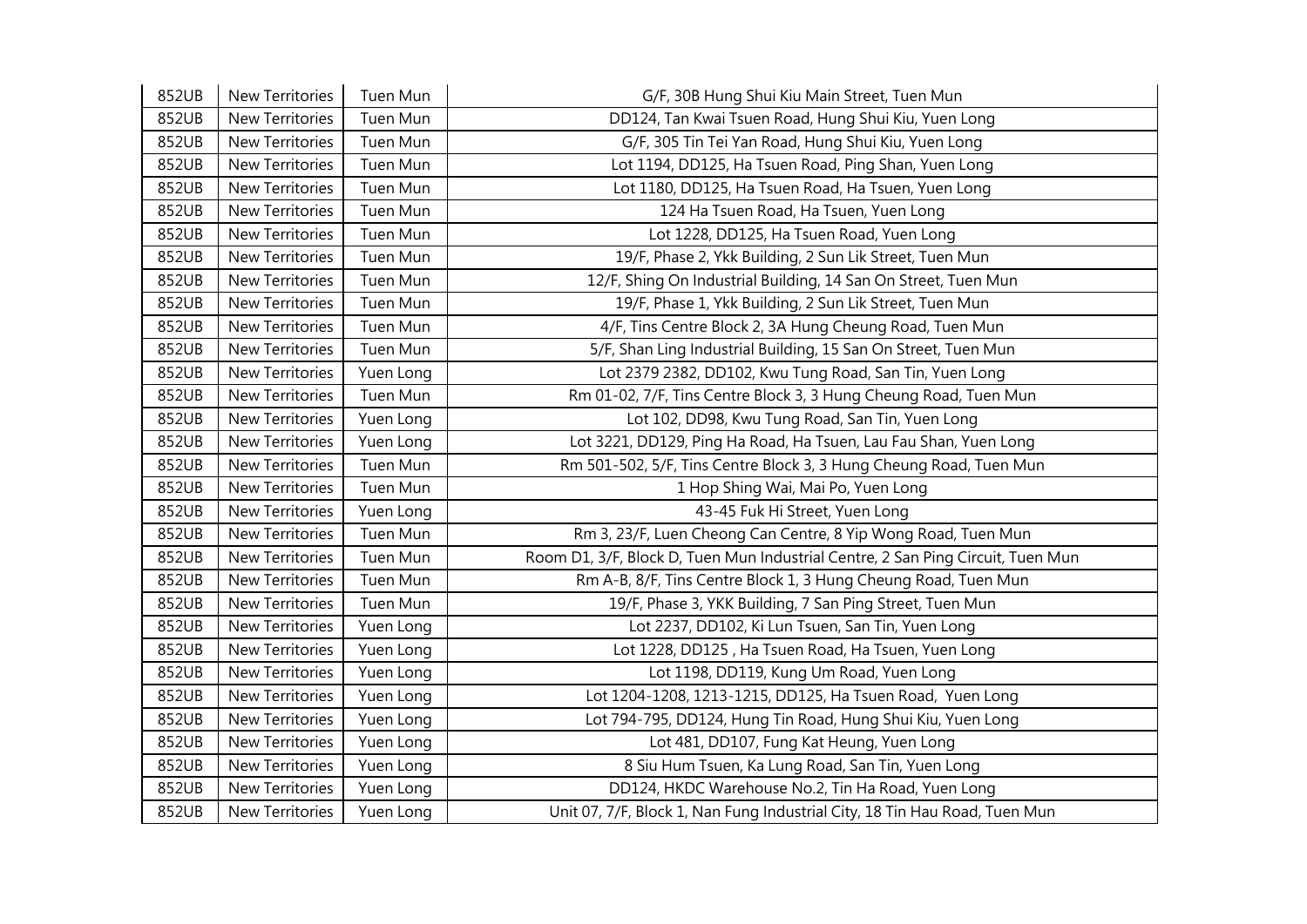| 852UB  | New Territories        | Yuen Long    | Lot 3289, DD129, 249 Ping Ha Road, Lau Fau Shan, Yuen Long                                         |
|--------|------------------------|--------------|----------------------------------------------------------------------------------------------------|
| 852A   | New Territories        | Northern     | Ho Sheung Heung 12 Pai Fung Road, Kwu Tung, Sheung Shui                                            |
| 852A   | New Territories        | Northern     | Room215, 2/F, PH 01 Hong Leong Plaza 33 Lok Yip Road Fanling                                       |
| 852CA  | Kowloon                | Kwun Tong    | 6/F, Wing Shan Industrial Building, 428 Cha Kwo Ling Road, Yau Tong                                |
| 852G   | New Territories        | Kwai Tsing   | Flat 14, 2/F, Block A, Hi-Tech Industrial Centre, 5-21 Pak Tin Par Street, Tsuen Wan               |
| 852G   | New Territories        | Kwai Tsing   | Flat 10, 2/F, Block A, Hi-Tech Industrial Centre, 5-21 Pak Tin Par Street, Tsuen Wan               |
| 852A   | New Territories        | Yuen Long    | Unit no.08, 1st floor, hi-tech Center 9 Choi Yuan Road, Sheung Shui, N.T.                          |
| 852J   | New Territories        | Yuen Long    | Ground floor, Tontex Industrial Bldg, No 2-4 Sheung Hei Street, San Po Kong, Kowloon               |
| 852U   | Kowloon                | Wong Tai Sin | 9/F, Tai Hing Industrial Building, 3 Tsing Yeung Street, Tuen Mun                                  |
| 852UB  | <b>New Territories</b> | Northern     | DD66 Ha Tsuen, Lau Fau Shan, Yuen Long                                                             |
| 852UB  | <b>New Territories</b> | Tuen Mun     | Opposite to the junction of Kam Po Road, Tai Sang Wai, Yuen Long (middle of Fairview Park and Palm |
|        |                        |              | Springs House)                                                                                     |
| 852FB  | New Territories        | Sha Tin      | Rm 1603 Grandtech Centre, 8 On Ping Street, Shatin                                                 |
| 852DA  | Kowloon                | Sham Shui Po | 8/F Cheong Fat Factory Building 265-271 Un Chau Street Sham Shui Po                                |
| 852U   | New Territories        | Tuen Mun     | 11/F, Hung Cheung Industrial Centre Phase II, 12 Tsing Yeung Circuit, Tuen Mun                     |
| 852UB  | New Territories        | Yuen Long    | No 5 Road Po Shek Yeun Long                                                                        |
| 852UB  | New Territories        | Yuen Long    | BLK B No336, Kung Um Road, Pak Sha Tsuen, Yeun Long                                                |
| 852UB  | <b>New Territories</b> | Yuen Long    | 55 Kam Pok Road, San Tin, Yuen Long                                                                |
| 852GC  | New Territories        | Kwai Tsing   | 10/F, Mapletree Logistics Center, 30 Tsing Yi Road, Tsing Yi                                       |
| 852GC  | New Territories        | Kwai Tsing   | Flat C,9/F,Fu Wah Industrial Building, 10-16Ban Shan Street, Tsuen Wan                             |
| 852GC  | New Territories        | Kwai Tsing   | FlatA-D,4/F,Southeast Industrial Building,611-619 Castle Peak Road,Tsuen Wan                       |
| 852GC  | New Territories        | Kwai Tsing   | 22/F, Golden Bear Industrial Centre, Chai Wan Kok Street, Tsuen Wan                                |
| 852LB  | <b>New Territories</b> | Kwai Tsing   | Room 27, 6/F, Kwai Shun Industrial Centre, 51-63 Container Port Road, Kwai Chung                   |
| 852U   | New Territories        | Tuen Mun     | 4/F, Tai Hing Industrial Building, 3 Tsing Yeung Street, Tuen Mun                                  |
| 852L   | New Territories        | Kwai Tsing   | Room11, 10/F, Vanta Industrial Centre, 21-23Tai Lin Pai Road, Kwai Chung                           |
| 852G   | New Territories        | Kwai Tsing   | Room31,11/F, Thriving Industrial Centre, 26-38Sha Tsui Road, Tsuen Wan                             |
| 852F   | New Territories        | Sha Tin      | 4-5/F, Pak Sik (No.2) Building, 15-29 Wo Sui Street, Fo Tan                                        |
| 852GA  | New Territories        | Kwai Tsing   | 23-24/F, Dynamic Cargo Centre, 188 Yeung Uk Road, Tsuen Wan                                        |
| 852UB  | New Territories        | Tuen Mun     | No.120 San Hing Tsuen, Lau Fau Shan, Yuen Long                                                     |
| 852UAB | New Territories        | Yuen Long    | Lot 118, DD125, Ha Tsuen, Ping Ha Road, Lau Fau Shan, Yuen Long                                    |
| 852J   | Kowloon                | San Po Kong  | Rm 506 New Tech Plaza · 34 Tai Yau Street · San Po Kong                                            |
| 852L   | New Territories        | Kwai Tsing   | 3/F, Hensey Industrial Building, 433-441 Castle Peak Road, Kwai Chung                              |